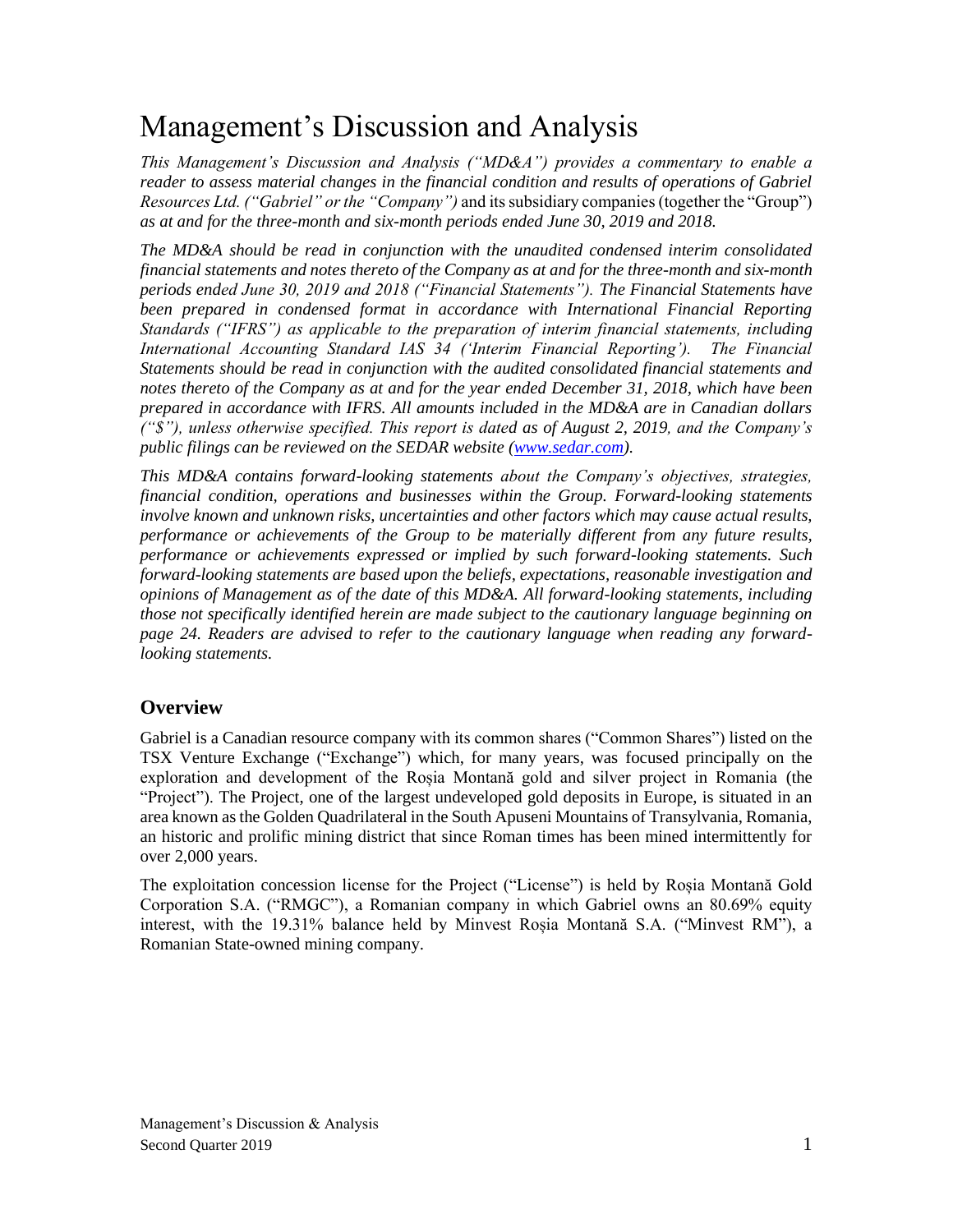Upon obtaining the License in 1999, RMGC along with Gabriel and its subsidiary companies focused substantially all of their management and financial resources on identifying and defining the size of the four ore bodies, engineering to design the size and scope of the Project, surface rights acquisitions, rescue archaeology and environmental assessment and permitting. Despite the Group's fulfilment of its legal obligations and its development of the Project as a high-quality, sustainable and environmentally-responsible mining project, using best available techniques, Romania has blocked and prevented implementation of the Project without due process and without compensation, effectively depriving the Group entirely of the value of its investments.

On July 21, 2015, the Company and its wholly-owned subsidiary, Gabriel Resources (Jersey) Ltd. (together "Claimants"), filed a request for arbitration ("Arbitration Request") before the World Bank's International Centre for Settlement of Investment Disputes ("ICSID") against the Romanian State (the "Respondent") pursuant to the bilateral investment protection treaties which the Romanian Government has entered into with each of the Government of Canada and the Government of the United Kingdom of Great Britain and Northern Ireland for the Promotion and Reciprocal Protection of Investments (together the "Treaties") ("ICSID Arbitration"). Information on the key milestones to-date in the ICSID Arbitration process are given below.

In light of the continued absence of any positive engagement by the Romanian State since the Arbitration Request, the ICSID Arbitration has become the Company's core focus. Accordingly, any information set out below and elsewhere in this MD&A relating to the Project, the License, the Group's exploration and development activities in Romania and the Project approval and permitting process is for background purposes only and should not be interpreted as being indicative of the Company's expectations as at the date of this document regarding the future development of the Project.

# **ICSID Arbitration**

In reliance on numerous representations made and actions taken by the Romanian authorities and in the reasonable expectation that the Project would be evaluated in accordance with the law and reasonable technical standards and, ultimately, on its merits, the Claimants have invested over US\$700 million to maintain and develop the Project in accordance with all applicable laws, regulations, licenses, and permits. However, having encouraged the Claimants' investment in the Project, and also in defining mineral deposits at the Rodu-Frasin (epithermal gold and silver) site and reviewing the Tarniţa (porphyry copper-gold) site, both within the Bucium area located in the vicinity of Roşia Montană ("Bucium Projects"), the Romanian State has frustrated and prevented the implementation of those developments in an unlawful, discriminatory and non-transparent manner, and ultimately abdicated the responsibility to make decisions on the permitting of the Project.

As a consequence of Romania's acts and inactions, the Project has been stymied, depriving the Claimants of the use, benefit and entire value of their property rights associated with the Project and the Bucium Projects, which have effectively been taken without compensation in contravention of the applicable legal and administrative processes and requirements.

The ICSID Arbitration seeks compensation for all of the loss and damage resulting from the Romanian State's wrongful conduct and its breaches of the Treaties' protections, including against expropriation, unfair and inequitable treatment and discrimination in respect of the Project and related licenses.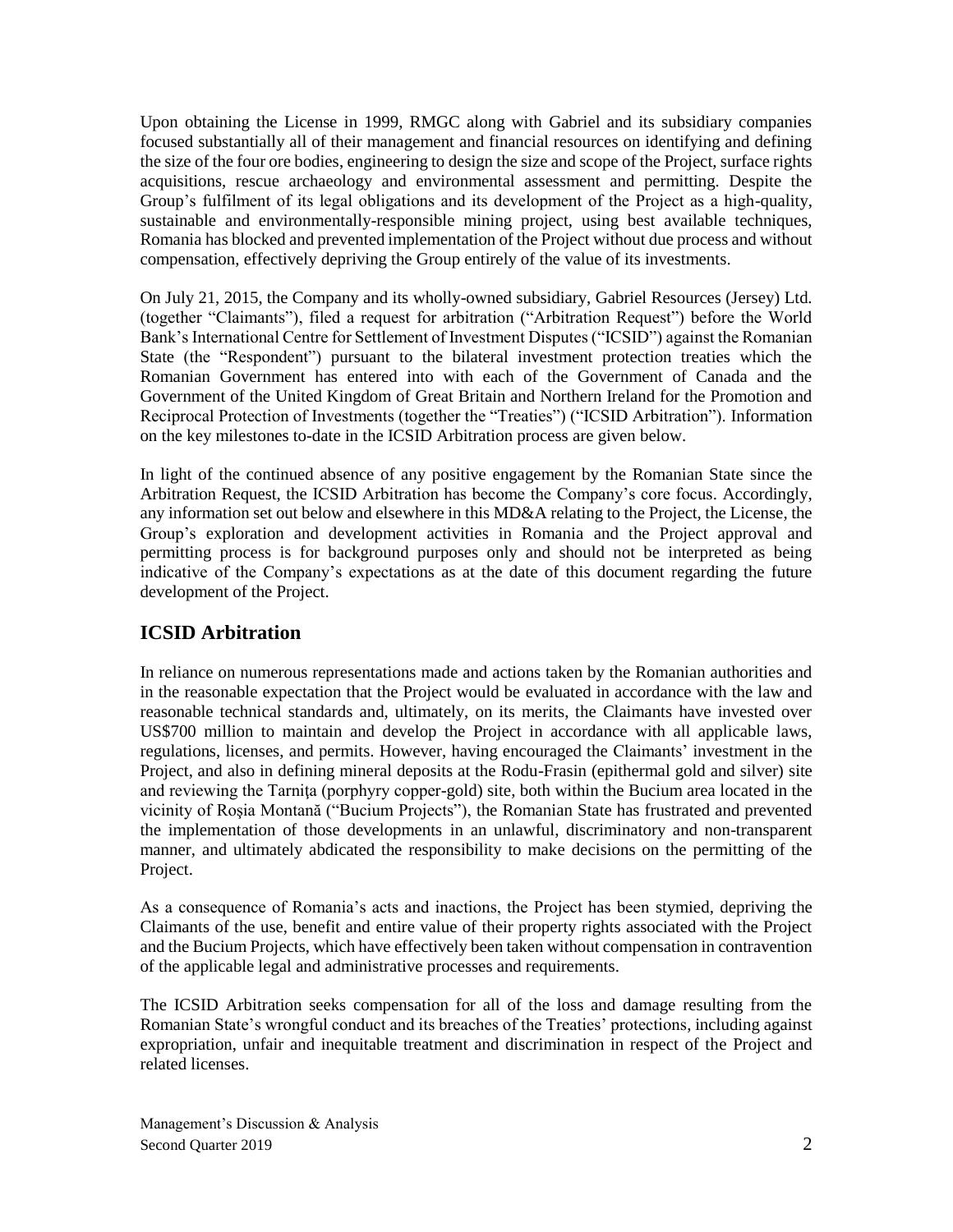## **Status of the ICSID Arbitration**

To date, and in accordance with the procedural timelines established by the Tribunal, the parties have exchanged a number of substantial written submissions in the ICSID Arbitration as summarized below:

- The Claimants filed their memorial on the merits of the claim ("Memorial") on June 30, 2017 detailing, amongst other things, the factual and legal arguments supporting their claim against Romania and the quantum of the damages sustained.
- On February 22, 2018, the Respondent filed its counter-memorial ("Counter-Memorial") in response to the Memorial.
- On May 25, 2018, the Respondent filed a supplementary jurisdictional objection with ICSID ("Jurisdictional Challenge") challenging the jurisdiction of the Tribunal to hear the claims presented by Gabriel Jersey;
- On November 2, 2018, the Claimants submitted their reply ("Reply") to the Counter-Memorial and the Jurisdictional Challenge;
- On February 28, 2019, the Claimants and the Respondent filed their comments on an amicus curiae submission to the Tribunal by certain non-governmental organizations (or "nondisputing parties") who have opposed the Project for many years;
- On May 24, 2019, Romania filed its response to the Reply ("Rejoinder") and its reply on the Jurisdictional Challenge, the Respondent's final substantive submission; and
- On June 28, 2019, Gabriel filed its surrejoinder on the Jurisdictional Challenge ("Surrejoinder").

The schedule established by procedural orders of the Tribunal ("Procedural Orders") prescribes that the Tribunal will hold an oral hearing on the merits of the claim in Washington D.C. from December 2 to 13, 2019. Gabriel, together with its counsel, White & Case LLP, is currently analyzing the Rejoinder and preparing for the hearings in December.

Following a process prescribed by the Procedural Orders, redacted versions of the Memorial, the Counter-Memorial and the Reply were published on the ICSID website on July 11, 2018, October 2, 2018 and February 8, 2019, respectively. A copy of the Jurisdictional Challenge submission is also available on the ICSID website. The Rejoinder is subject to the confidentiality provisions of the Procedural Orders and Gabriel anticipates that the Rejoinder will be published in redacted form on the ICSID website in the second half of 2019.

A summary of the procedural aspects of the ICSID Arbitration, together with copies of the Procedural Orders issued by the Tribunal, are also available on ICSID's website.

# **RMGC Audits and Investigations**

Since the filing of the ICSID Arbitration, RMGC has been subjected to several audits and investigations by the Romanian National Agency for Fiscal Administration ("ANAF"), a Romanian Government agency operating under the Ministry of Public Finance, a Romanian Government department, which is also charged with organizing and overseeing Romania's defense of the ICSID Arbitration. Management of Gabriel and RMGC consider that such audits and investigations are abusive in nature and have been initiated by the Romanian authorities in retaliation to the Claimants' filing of the ICSID Arbitration.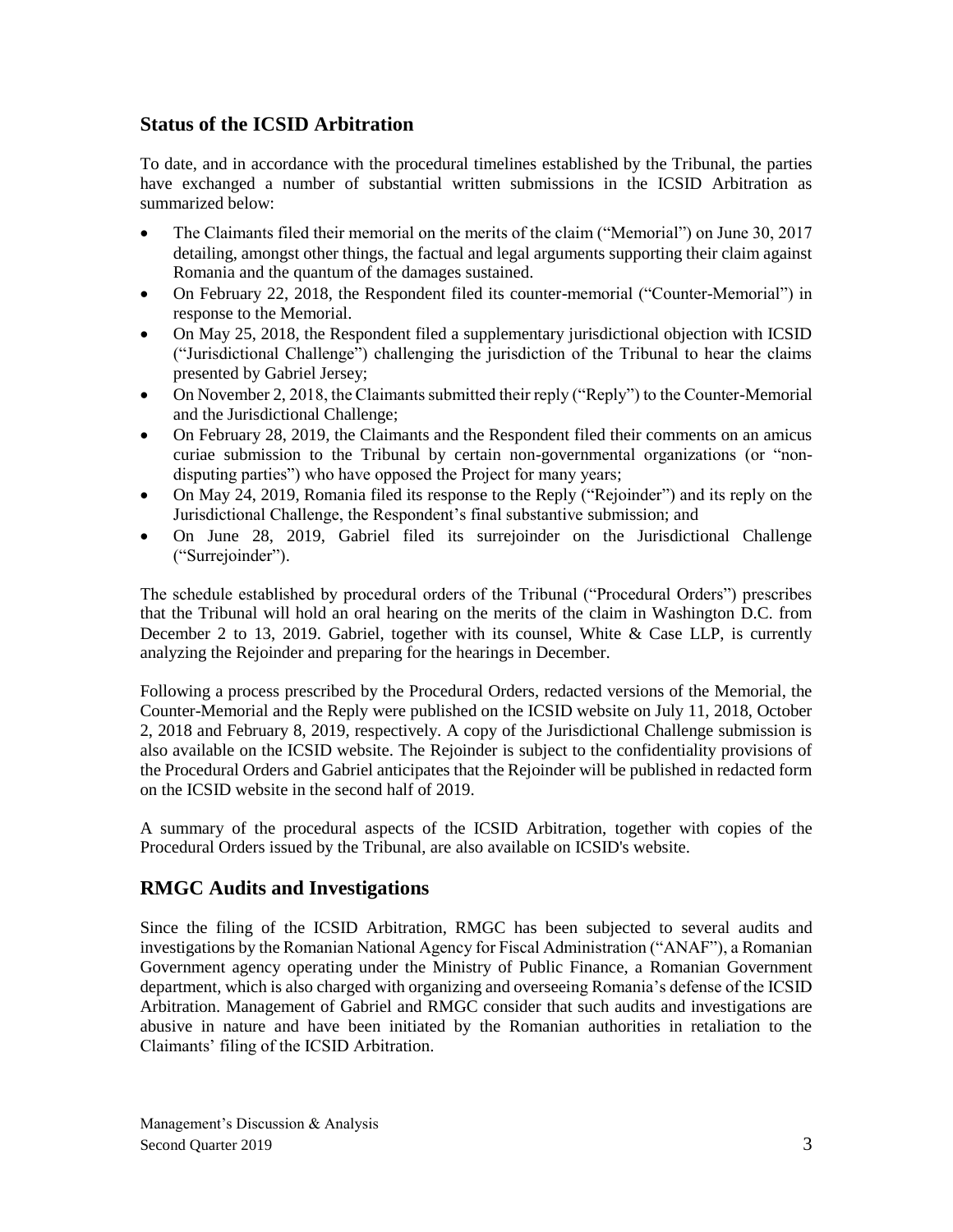RMGC was served with a decision by ANAF assessing a liability for value-added-tax ("VAT") in the amount of RON 27m (approximately \$8.6m) on July 5, 2017 (the "VAT Assessment"). The assessment relates to VAT refunds previously claimed and received by RMGC from the Romanian tax authorities in respect of RMGC's purchase of goods and services from July 2011 to December 2015.

On August 9, 2017, RMGC challenged the validity of the VAT Assessment before the ANAF Directorate-General for the Settlement of Complaints. On April 5, 2018, RMGC initiated an action before the Alba Iulia Court of Appeal (Division for Administrative and Tax Claims) seeking the annulment of the VAT Assessment. On February 6, 2019, the Alba Court of Appeal ruled in favour of RMGC's annulment challenge of the VAT Assessment. On February 28, 2019, RMGC received a copy of the Alba Iulia Court of Appeal's written decision. ANAF subsequently filed an appeal against this decision in March 2019 with the High Court of Cassation and Justice, and the first hearing date has been set as December 2, 2020. RMGC is contesting this appeal.

RMGC also filed a request for a stay of enforcement of the VAT Assessment before the Alba Iulia Court of Appeal on August 10, 2017. On October 2, 2017, the Alba Iulia Court of Appeal admitted RMGC's request, pending the determination of RMGC's annulment challenge of the VAT Assessment. ANAF subsequently filed an appeal against this decision with the High Court of Cassation and Justice. On February 28, 2019, the High Court of Cassation and Justice dismissed ANAF's appeal and, accordingly, the stay of enforcement remains in effect.

Further to the VAT Assessment, and notwithstanding the Court of Appeal's decision of October 2, 2017, RMGC received an additional demand from ANAF in respect of interest and penalties related to the VAT Assessment for RON 18.6 million (approximately \$6.0 million) on October 23, 2017. The Company is advised by counsel that the enforcement of such demand for interest and penalties is also stayed by the Alba Iulia Court of Appeal's decision.

The Company believes the VAT Assessment is fundamentally flawed and abusive. Further, the Company believes that the procedure followed by ANAF to arrive at the VAT Assessment, and the subsequent interest and penalties, was improper and unlawful and that the VAT Assessment conflicts with Romanian fiscal laws as well as the mandatory applicable principles of EU law. The Company intends to pursue all available legal avenues to challenge the VAT Assessment along with the interest and penalties and to fully protect its rights and assets.

In parallel with the VAT Assessment, and for over three years as of the date of this MD&A, a separate directorate of ANAF has continued to pursue an ad hoc investigation covering a broad range of operational activities and transactions of RMGC, and a number of its suppliers, consultants and advisors, over an extensive period spanning 1997 to 2016 (the "ANAF Investigation"). Although RMGC is co-operating in good faith with ANAF, as at the date of this MD&A Gabriel still awaits formal indication of the grounds for the ANAF Investigation and neither the Company nor RMGC has received any feedback on its status.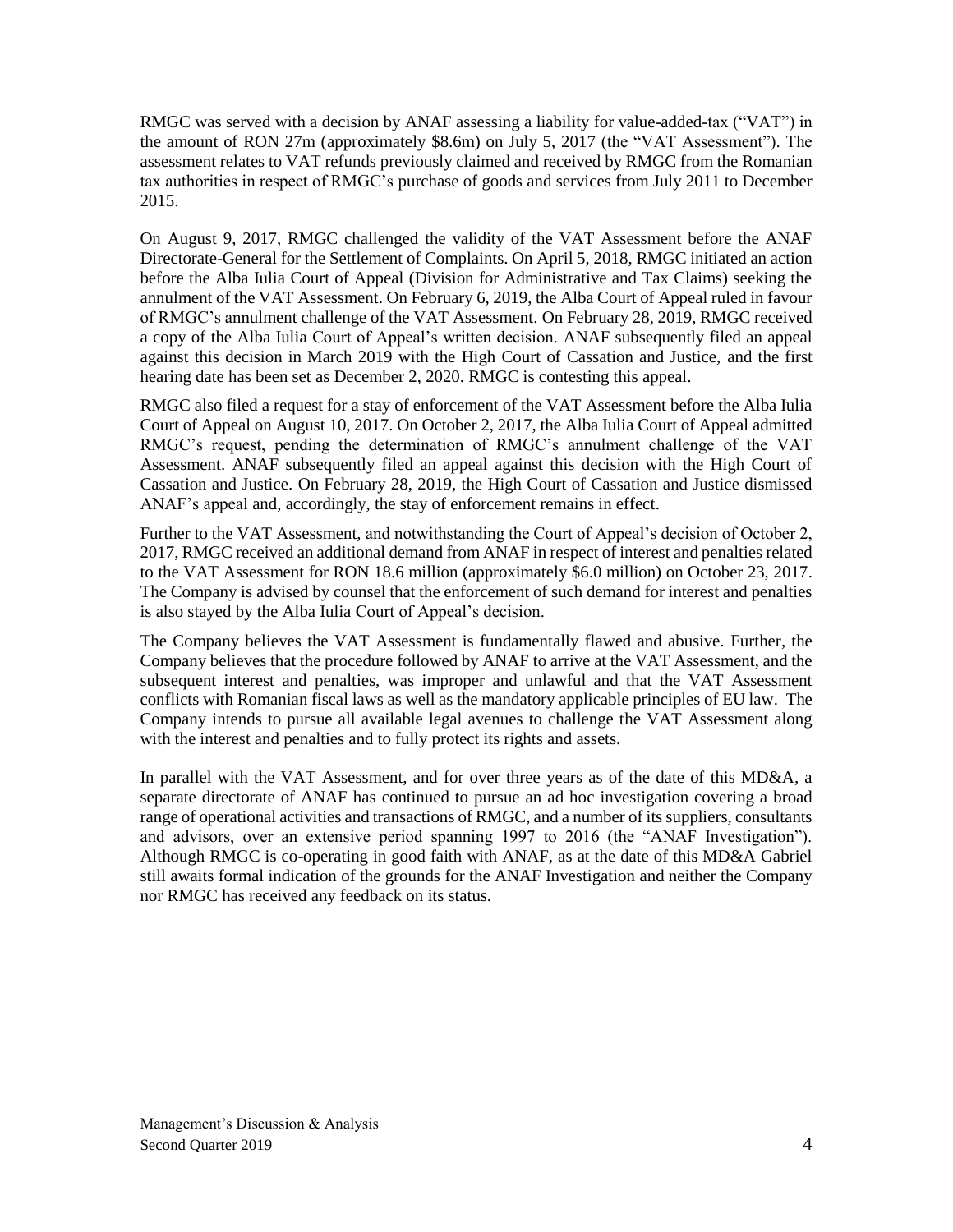## **Other Recent Developments**

## *Extension of the License*

As described above, RMGC holds the License for the Project. The Romanian Government approved the License on June 10, 1999, and it entered into force for a term of 20 years calculated as of June 21, 1999. Accordingly, the initial term of the License for the Project was due to expire on June 21, 2019. RMGC, as the titleholder of the License, has the right to extend the term of the License for successive subsequent five-year periods. In March 2019, RMGC submitted an application to the Romanian National Agency for Mineral Resources ("NAMR") requesting the extension of the term of the License for a further period of five years.

In mid-June 2019, NAMR presented to RMGC a draft addendum to the License providing for, amongst other things, a 5-year term extension and the establishment of an increased royalty rate from 4% to 6% on mineral production value, the 6% rate being the level of royalty set forth in Romanian law since 2014. NAMR made it clear to RMGC that the License would not be extended unless RMGC agreed to such royalty provision. Gabriel and RMGC has conveyed in writing its strong disagreement with NAMR's position and interpretation of the law and NAMR's handling of the License extension process. Notwithstanding, Gabriel and RMGC concluded that, in view of the circumstances, there was no other way to preserve RMGC's existing rights under law, including an extension of its License, other than to accept the increased royalty rate, as required by NAMR. Accordingly, an addendum providing for the extension of the term of the License to June 20, 2024, and including the revised royalty rate, was concluded on June 18, 2019.

# *Funding*

As previously announced, on January 15, 2019, the Company completed closing of a non-brokered private placement (the "December 2018 Private Placement") of 106,425,847 units of the Company (the "Units") to certain existing securityholders. Each Unit consists of one Common Share and one Common Share purchase warrant (Warrant") and was issued by the Company at a price of \$0.2475 per Unit for gross proceeds of US\$20 million (approximately \$26.3 million). Each Warrant entitles the holder to acquire one Common Share at an exercise price of \$0.49 at any time within five years of issuance. Notwithstanding this fundraising and the expected proceeds from the sale of long leadtime equipment ("LLTE") described below, the Group will require additional funding to maintain its primary assets, including its License and associated rights and permits, and to fund the estimated costs associated with the Company advancing the ICSID Arbitration.

# *Director and Management Changes*

On June 20, 2019, the Company announced that all of the matters submitted to shareholders were approved by the requisite majority of votes cast at its annual and special meeting on that date, including a resolution electing Mr. Ali Erfan and Mr. Dan Kochav as new directors to the Board of Gabriel ("Board").

Mr. Kochav was elected to replace Mr. David Kay, who previously served as the nominee of Enescu Investments, LLC ("Enescu") (an entity managed by Tenor Capital Management Company, L.P.), a significant securityholder in the Company, as its substituted nominee for appointment to the Board. Mr. William Natbony did not stand for re-election.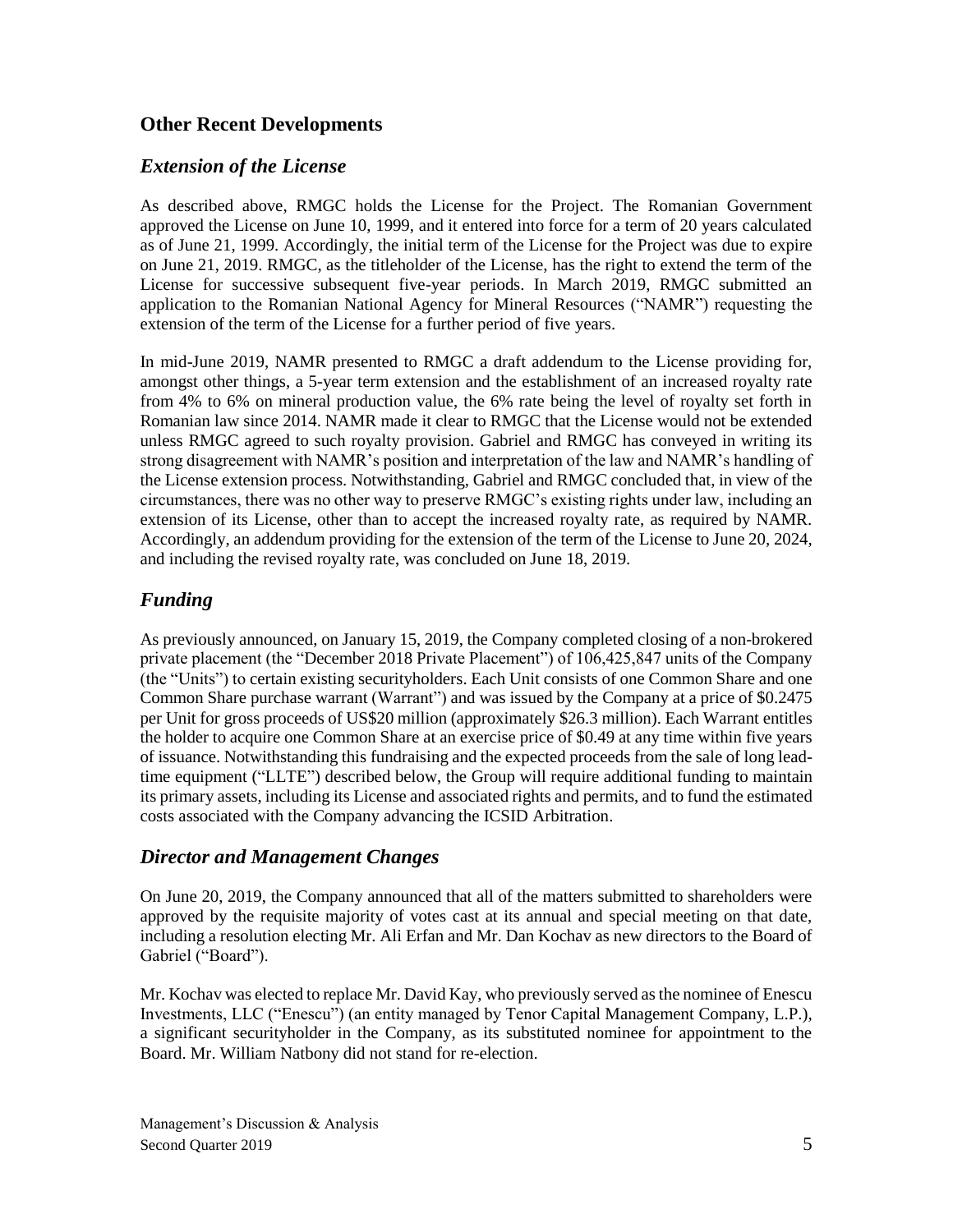As previously indicated by the Company, Mr. Richard Brown, who was Chief Commercial Officer and Corporate Secretary, has been appointed to undertake the duties and responsibilities of Chief Financial Officer ("CFO"), with Mr. Max Vaughan, who was previously in that role, moving to act as a consultant in connection with the ongoing ICSID Arbitration case. Mr. Simon Lusty, the Group General Counsel, has been appointed by the Board as Corporate Secretary, effective May 16, 2019.

# *Long Lead-Time Equipment*

Long lead-time equipment comprised of crushing and milling equipment was originally procured by the Group between 2007 and 2009 for the operational phase of the Project. The prospect of the long lead-time equipment being used in the future for the purpose for which it was purchased is now considered remote.

Due to the status of the Project and the ongoing ICSID Arbitration, in December 2015, the Company formally engaged two specialist agents to broker the sale of this equipment.

During Q3 2016, the Group sold a gyratory crusher plus spares for net proceeds of US\$1.5 million (approx. \$2.0 million). On May 4, 2018 the Group sold a ball mill plus motors and spares for net proceeds of US\$3.3 million (approx. \$4.3 million). On June 19, 2019 RMGC concluded an agreement with an interested buyer for an option to purchase the remaining ball mill and received a non-refundable deposit of US\$325,000. On August 1, 2019 the option was taken up by the buyer and completion of the sale is expected to take place in Q3 2019 for gross proceeds of US\$3.25 million (approximately \$4.3 million.

The Company continues, through its agents, to procure the sale of the remaining long lead-time equipment, comprising predominantly a SAG mill and ball mill motors.

During the quarter ended June 30, 2019, the carrying amount of the remaining long-lead time equipment was assessed for indicators of impairment and Management deemed it appropriate not to record an impairment charge.

## *Legal Challenges in Romania*

Gabriel determined in 2015 that RMGC should withdraw from a number of legal actions related to the Project, the majority of which concerned claims of third party non-governmental organisations challenging administrative deeds issued by public authorities, given, amongst other matters, the commencement of the ICSID Arbitration and the ongoing requirement for the Group to reduce its cost base. RMGC has now withdrawn from all such legal proceedings.

Notwithstanding the foregoing, RMGC has continued to defend a limited number of claims initiated by certain former employees seeking additional severance payments and certain individuals seeking damages allegedly arising from the impact of the resettlement of some of the community on such claimants' businesses and RMGC's activities in the area. The Company considers that these claims are without merit and to date the majority of these claims have been rejected by the Romanian courts.

During the second quarter of 2019, and save as disclosed above in the section entitled "*RMGC Audits and Investigations*", there were no material developments in any legal proceedings involving the Group.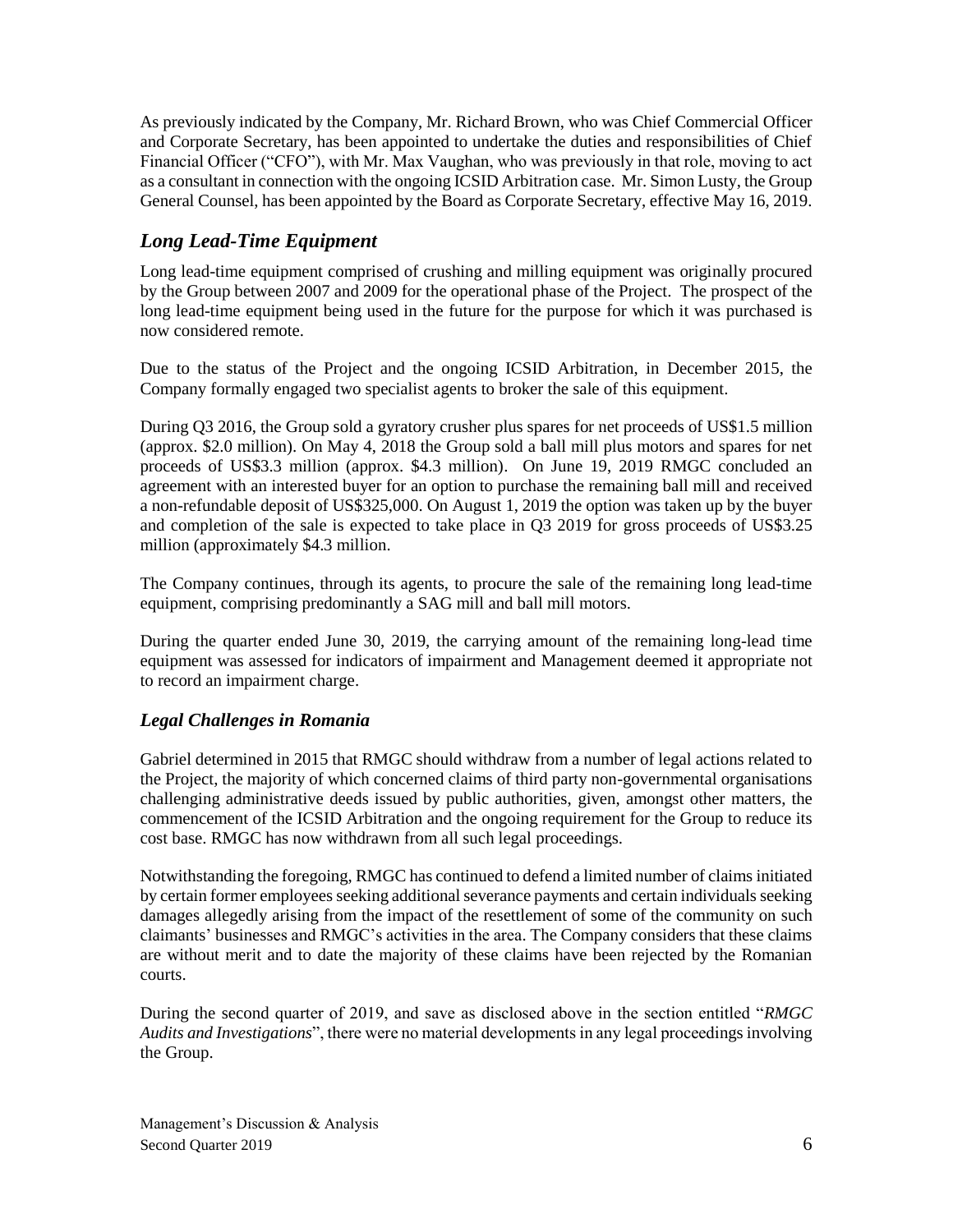# **Outlook**

Notwithstanding the ongoing ICSID Arbitration, the Company remains open to engagement with the Romanian authorities in order to achieve an amicable resolution of the dispute or a settlement enabling the Group to develop the Project. In the meantime, the Company's current plans for the ensuing year are as follows:

- the advancement of the ICSID Arbitration;
- securing additional funding;
- carefully managing its cash resources (including the disposition of the remaining long leadtime equipment acquired for the Project); and
- the protection of its rights and interests in Romania (including appropriate support to RMGC in respect of any further abusive, illegal, or retaliatory behavior of the Romanian authorities and, so far as reasonably practical and desirable, ensuring that existing licenses and permits remain in good standing).

# **Liquidity and Capital Resources**

Cash and cash equivalents at June 30, 2019 were \$12.7 million.

The Company's average monthly cash usage during Q2 2019 was \$1.4 million (Q1 2019: \$2.6 million). The lower cash usage in Q2 2019 was due principally to the reduced Arbitration related activities in the period and the payment of one-off costs in Q1 2019 in respect of the License extension application, insurance premia and compensation awards. At the end of Q2 2019, accruals for costs in respect of the ICSID Arbitration amounted to \$1.4 million (Q1 2019: \$0.3 million), reflecting the higher Arbitration related activity in the period analysing the Respondent's Rejoinder.

The Company believes that it has sufficient sources of funding to cover its planned activities through November 2019. Management is currently planning to raise additional financing in 2019 and continues to review the Company's activities in order to identify areas to rationalize expenditures.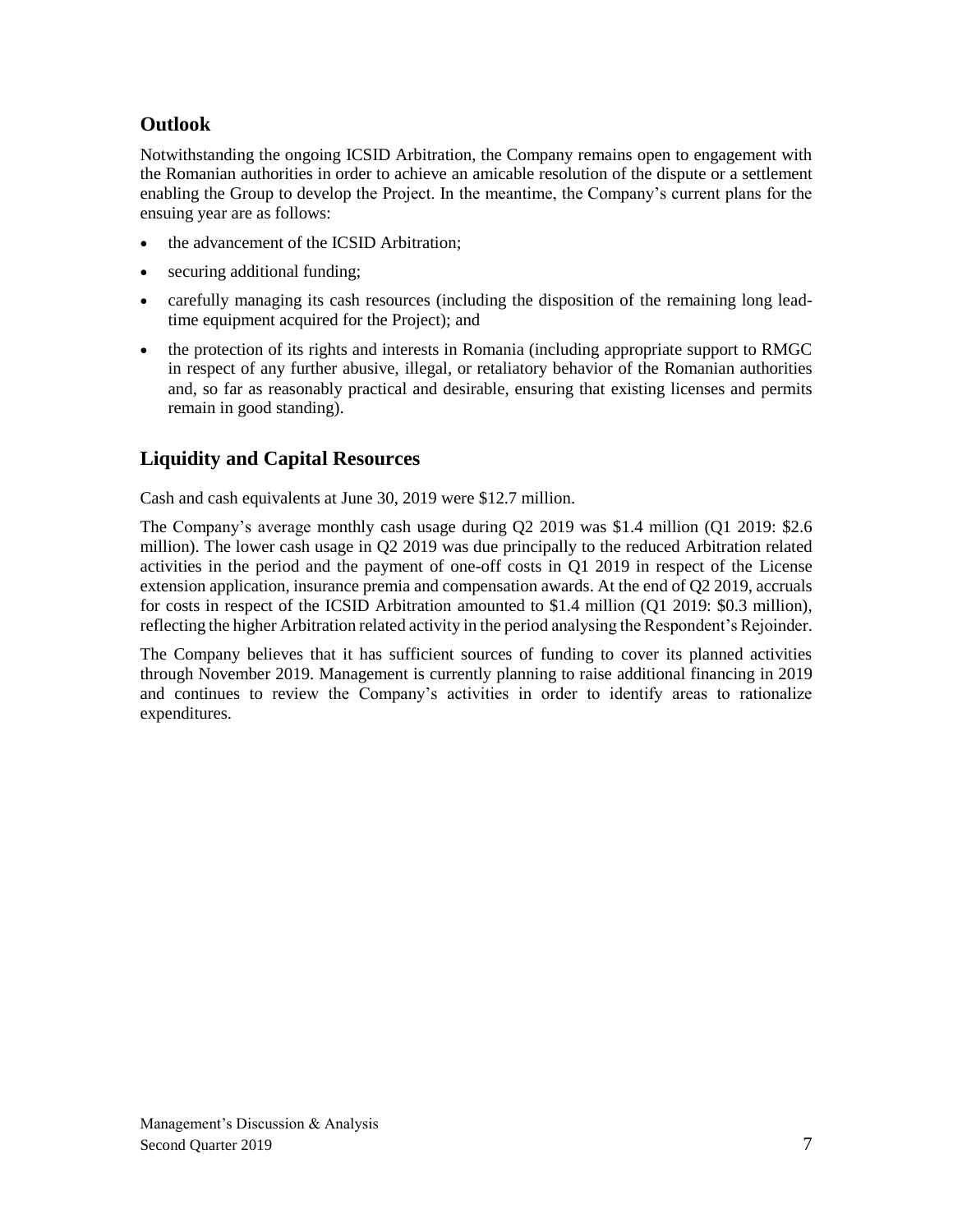# **Results of Operations**

The results of operations are summarized in the following tables. The amounts are derived from the Financial Statements prepared under IFRS.

| in thousands of Canadian dollars, except per share amounts | 2019 Q2 | 2019 Q1 | 2018 Q4 | 2018 Q3 |
|------------------------------------------------------------|---------|---------|---------|---------|
| <b>Income Statement</b>                                    |         |         |         |         |
| Loss - attributable to owners of parent                    | 7,408   | 7,732   | 12,665  | 17,176  |
| Loss per share - basic and diluted                         | 0.02    | 0.02    | 0.03    | 0.04    |
| <b>Statement of Financial Position</b>                     |         |         |         |         |
| Working capital                                            | 9,365   | 13,858  | 12,573  | 2,804   |
| Total assets                                               | 21,755  | 26,153  | 26,893  | 20,115  |
| <b>Statement of Cash Flows</b>                             |         |         |         |         |
| Cash flows from financing activities                       |         | 6,324   | 19,828  |         |
|                                                            |         |         |         |         |
| in thousands of Canadian dollars, except per share amounts | 2018 Q2 | 2018 Q1 | 2017 Q4 | 2017 Q3 |
| <b>Income Statement</b>                                    |         |         |         |         |
| Loss - attributable to owners of parent                    | 13.794  | 6.931   | 7,431   | 7,247   |
| Loss per share - basic and diluted                         | 0.04    | 0.02    | 0.02    | 0.02    |
| <b>Statement of Financial Position</b>                     |         |         |         |         |
| Working capital                                            | 18,090  | 22,625  | 27,018  | 32,182  |
| Total assets                                               | 33,464  | 44,410  | 47,300  | 53,461  |
|                                                            |         |         |         |         |
| <b>Statement of Cash Flows</b>                             |         |         |         |         |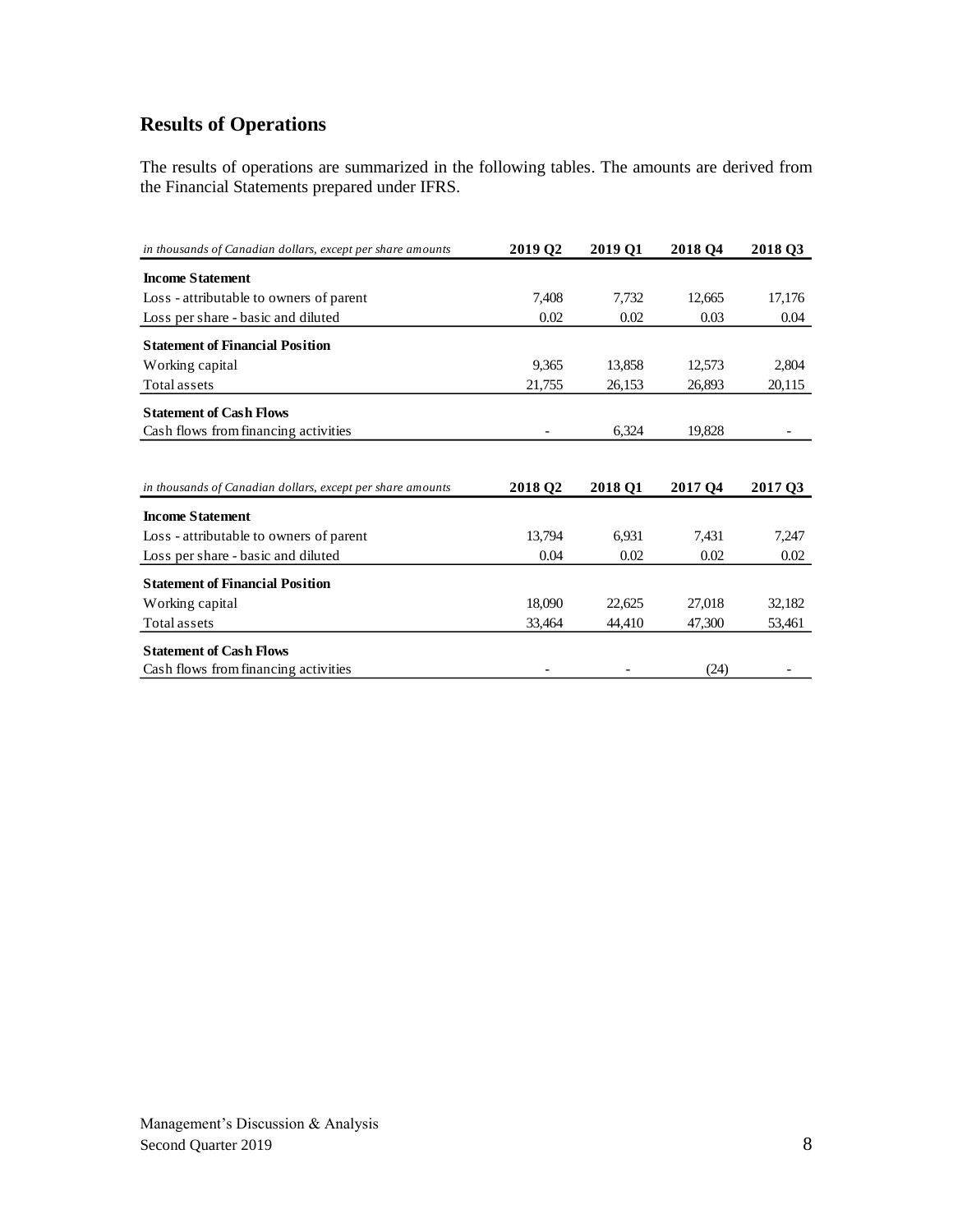## **Review of Financial Results**

|                                                            | 3 months ended<br>June 30 | 6 months ended<br>June 30 |        |        |
|------------------------------------------------------------|---------------------------|---------------------------|--------|--------|
| in thousands of Canadian dollars, except per share amounts | 2019                      | 2018                      | 2019   | 2018   |
| Operating loss for the period<br>Loss for the period       | 5.008                     | 12,770                    | 10,748 | 18,132 |
| - attributable to owners of parent <sup>(1)</sup>          | 7.408                     | 13.794                    | 15.140 | 20,725 |
| Loss per share - basic and diluted                         | 0.02                      | 0.04                      | 0.03   | 0.05   |

*(1) The transfer by the Company of equity in RMGC to Minvest RM during Q1 2014 resulted in the presentation of a non-controlling interest, as set out in the Financial Statements.*

Operating loss for the three-month period ended June 30, 2019 benefitted from lower costs related to the ongoing ICSID Arbitration, as explained in the Corporate, General and Administrative costs analysis below. Also included in the 2018 operating loss is an impairment charge of \$3.9m relating to the LLTE. Operating loss for the six-month period ended June 30, 2019 also benefitted from lower ICSID Arbitration costs over the comparable 2018 period. This favourable variance was offset by higher share based compensation costs in the period (\$1.9 million) compared to the same period in 2018 (\$0.6 million), due to the issue of incentive stock options ("Options") to employees in January 2019, which included Options, in relation to long term incentive compensation from 2018.

Loss for the three-month period ended June 30, 2019 was principally as a result of corporate, general and administrative operational expenditures of \$4.5 million (2018: \$8.3 million) and \$2.2 million of finance costs (2018: \$2.0 million) relating to the accretion expense on the convertible notes issued as part of units offered in private placements by the Company in 2014 and 2016 ("2014 and 2016 Private Placements") as described in the Financial Statements.

Loss for the six-month period ended June 30, 2019 was principally as a result of corporate, general and administrative operational expenditures of \$8.8 million (2018: \$13.6 million) and \$4.3 million of finance costs (2018: \$3.9 million) relating to the accretion expense on the convertible notes.

# **Expenses**

|                                               | 3 months ended<br>June 30 | 6 months ended<br>June 30 |       |        |
|-----------------------------------------------|---------------------------|---------------------------|-------|--------|
| in thousands of Canadian dollars              | 2019                      | 2018                      | 2019  | 2018   |
| Payroll                                       | 1,305                     | 1,389                     | 2,675 | 2,778  |
| <b>ICSID</b> Arbitration related              | 1,553                     | 5,395                     | 2,722 | 7,634  |
| Travel and transportation                     | 266                       | 224                       | 494   | 351    |
| Community relations                           | 220                       | 121                       | 460   | 246    |
| Finance                                       | 242                       | <b>200</b>                | 435   | 396    |
| Property and exploration taxes                | 176                       | 171                       | 349   | 345    |
| Legal                                         | 173                       | 160                       | 275   | 421    |
| Long lead-time equipment storage costs        | 146                       | 215                       | 296   | 457    |
| Office rental and utilities                   | 122                       | 118                       | 251   | 255    |
| Information technology                        | 126                       | 81                        | 234   | 165    |
| External communications                       | 33                        | 51                        | 75    | 115    |
| Other                                         | 149                       | 212                       | 534   | 428    |
| Corporate, general and administrative expense | 4,511                     | 8,337                     | 8,800 | 13,591 |

## *Corporate, General and Administrative*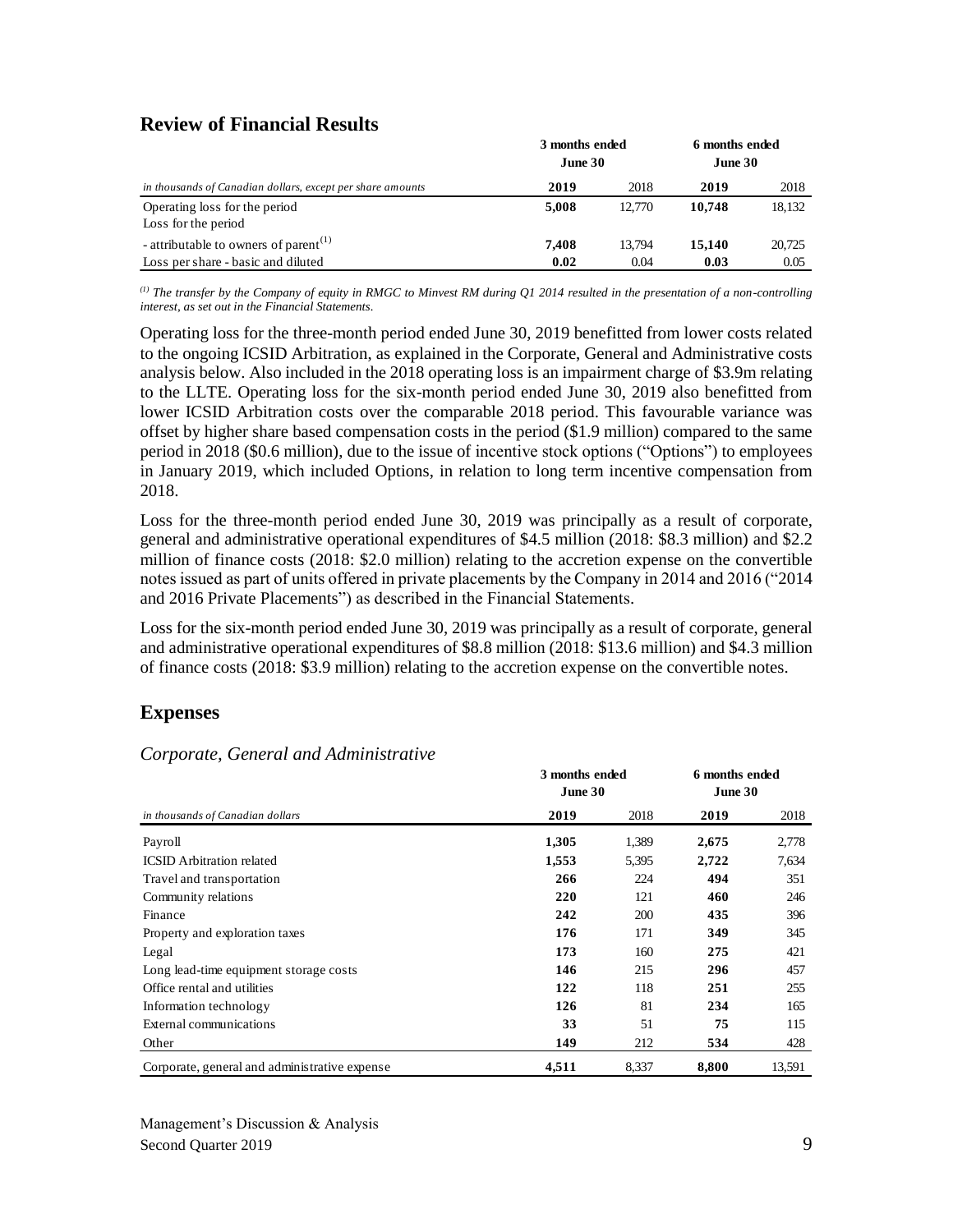Since January 1, 2016, all operating expenditures incurred by the Group are included in corporate, general and administrative expenses.

ICSID Arbitration related expenses are for legal and other services provided to the Company in respect of the ICSID Arbitration which, for the three-month period ended June, 2019, were approximately \$1.6 million, reflecting activity in respect of preparing the Surrejoinder together with initial review of Romania's Rejoinder, filed on May 24, 2019. The decrease compared to the \$5.4 million costs incurred in the corresponding 2018 period is due to the significantly higher activity levels in the 2018 analysis of both Romania's Counter-Memorial, filed in late February 2018, and a further preliminary objection to the jurisdiction of the Tribunal filed by Romania in May 2018.

Total payroll costs for the three-month period ended June 30, 2019 are marginally lower than the corresponding 2018 period.

Long lead-time equipment costs for the three-month period ended June, 2019 are lower than the corresponding 2018 period as a result of the sale of one of the ball mills in 2018 and the reorganization of substantially all of the remaining equipment to one storage location in Belgium.

Legal expenses include ongoing corporate legal advice within the Group, in particular with regard to matters such as the VAT Assessment, the ANAF investigations and the extension of the License.

|                                                | 3 months ended<br>June 30 |         |    | 6 months ended<br>June 30 |     |                   |  |         |
|------------------------------------------------|---------------------------|---------|----|---------------------------|-----|-------------------|--|---------|
|                                                |                           | 2019    |    | 2018                      |     | 2019              |  | 2018    |
| <b>Stock option compensation</b>               |                           |         |    |                           |     |                   |  |         |
| Number of stock options granted                |                           | 105,375 |    | 138.435                   |     | 5,236,404         |  | 240,119 |
| Average value ascribed to each regular vesting |                           |         |    |                           |     |                   |  |         |
| option granted                                 | \$                        | 0.36    | -S | 0.33                      | -\$ | 0.36 <sub>5</sub> |  | 0.35    |
| DSU compensation                               |                           |         |    |                           |     |                   |  |         |
| Number of DSUs issued                          |                           | 97.239  |    | 98.296                    |     | 228,109           |  | 209,643 |
| Average value ascribed to each DSU issued      | \$                        | 0.43    |    | 0.33                      | -S  | 0.33              |  | 0.36    |

#### *Stock Based Compensation*

With effect from July 1, 2016, non-executive directors receive at least fifty per cent of their director's fees payable in deferred share units ("DSUs") or Options. Certain non-executive directors have elected to receive all of their director's fees payable in Options. A total of 105,375 Options were granted to certain non-executive directors during the three-month period ended June 30, 2019 in lieu of cash fees for services provided during Q1 2019 (2018: 138,435), all of which vest immediately. The Company has accrued \$0.1 million for the cost of future issuance of Options and DSUs for fees for services provided during Q2 2019.

|                                  | 3 months ended<br>June 30 | 6 months ended<br>June 30 |       |       |
|----------------------------------|---------------------------|---------------------------|-------|-------|
| in thousands of Canadian dollars | 2019                      | 2018                      | 2019  | 2018  |
| $DSUs - expense / (gain)$        | (16)                      | 159                       | 283   | (119) |
| Stock option - expense           | 496                       | 307                       | 1.594 | 675   |
| Stock based compensation         | 480                       | 466                       | 1.877 | 556   |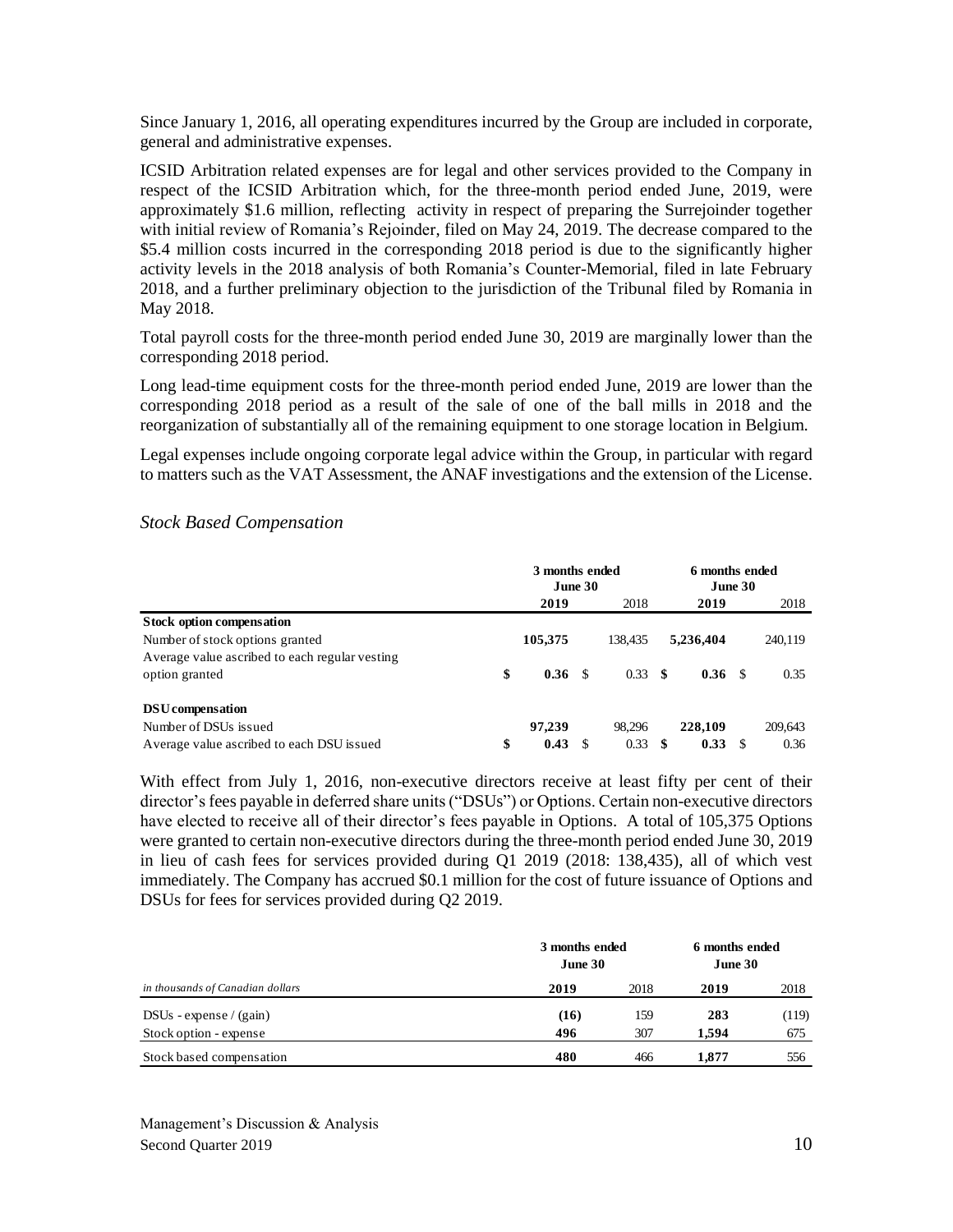DSUs are revalued each period end based on the period end closing share price. The initial value of the DSUs on grant, and the effect on the valuation of DSUs of the period-on-period change in share price, is expensed. At June 30, 2019, the Company's share price was \$0.42 (December 31, 2018: \$0.34), resulting in an expense of \$0.3 million recognized in the income statement at the period end revaluation.

The estimated fair value of the Company's Options is calculated using the Black Scholes method as at the date of grant and amortized over the period during which the Options vest.

For performance Options, the fair value is expensed over the estimated vesting period from the time of grant. Once the performance conditions have been attained, which may result in the full vesting of the instruments, the remaining fair value (if any) is either expensed immediately or over the remaining vesting period, as appropriate. The expected performance dates are periodically reviewed and the expensing adjusted accordingly.

#### *Finance Income*

|                                  | 3 months ended<br>June 30 | 6 months ended<br>June 30 |      |      |
|----------------------------------|---------------------------|---------------------------|------|------|
| in thousands of Canadian dollars | 2019                      | 2018                      | 2019 | 2018 |
| Interest income                  | 69                        | 88                        | 184  | 165  |

Interest income reflects the average holdings of cash and cash equivalents during the respective periods shown above.

As at June 30, 2019, approximately 72% of the Company's cash and cash equivalents were invested in US government guaranteed instruments, with the majority of the balance held as cash deposits with major Canadian banks.

#### *Finance Costs*

|                                              |         | 3 months ended |          | 6 months ended |
|----------------------------------------------|---------|----------------|----------|----------------|
|                                              | June 30 |                | June 30. |                |
| in thousands of Canadian dollars             | 2019    | 2018           | 2019     | 2018           |
| Financing costs - convertible note accretion | 2.205   | . 959          | 4.346    | 3.861          |

Finance costs relate to the accretion of the debt components of the 2014 and 2016 Private Placements, which are measured at amortized cost using the effective interest rate method.

#### *Foreign Exchange*

The Company has experienced an increase in foreign currency gains and losses as a result of increased exposure to non-functional currencies, in particular the US dollar. A significant portion of the funds raised in both the 2014 and 2016 Private Placements and the private placement of equity and warrants announced in December 2018 ("December 2018 Private Placement" together "the Private Placements") were received in US dollars and the Company retained these US dollars to fund its subsequent US dollar denominated working capital expenses.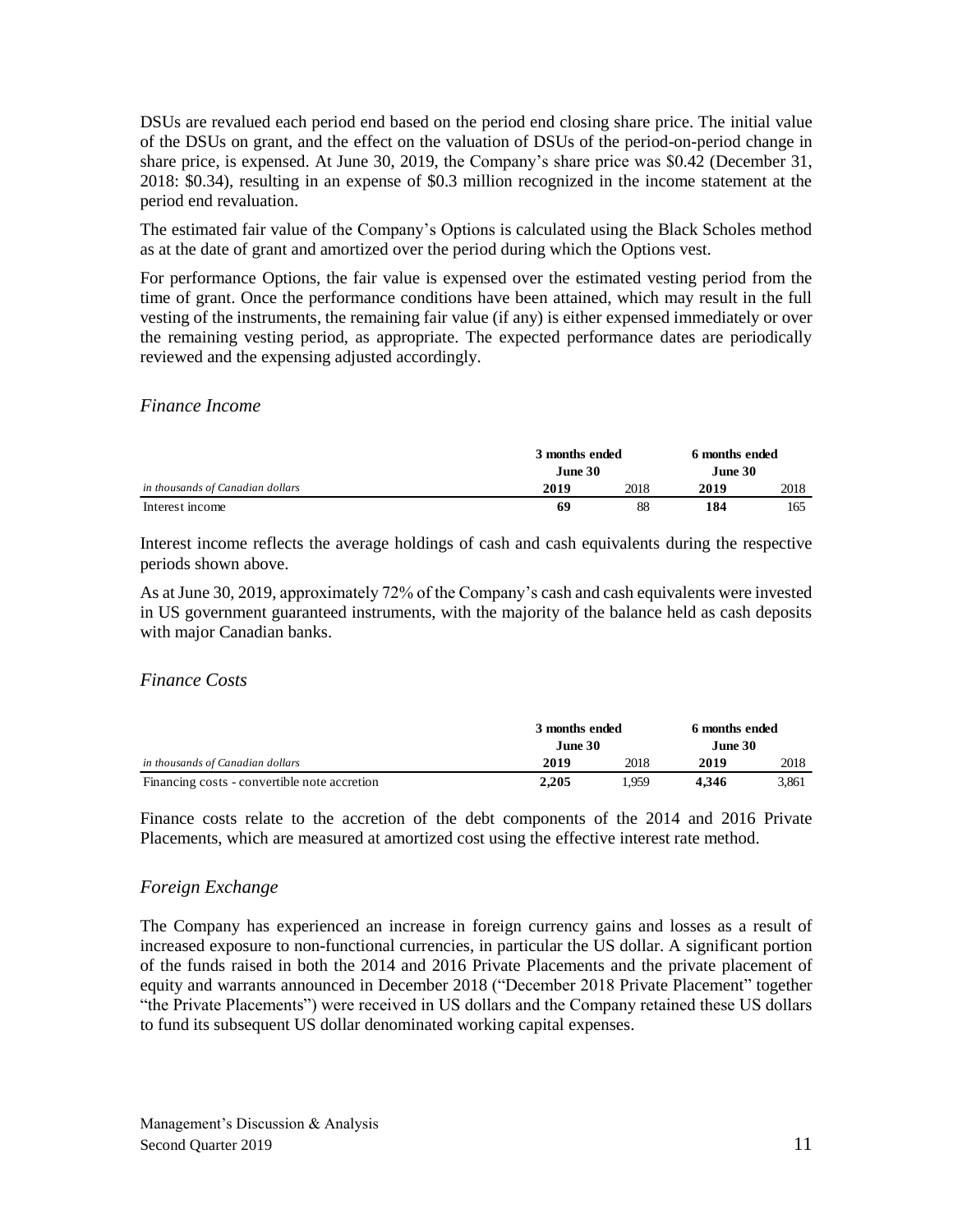### *Taxes*

Except as described above in the section entitled "*RMGC Audits and Investigations*", all tax assessments received prior to June 30, 2019 have been paid or provided for in the Financial **Statements** 

## **Investing Activities**

The majority of Group expenditures over the years through December 31, 2015 were for identifying and defining the size of the four ore bodies, for engineering to design the size and scope of the Project, environmental assessment and permitting, social support to local communities, communications and public relations activities to support the permitting process, archeological and rehabilitation work to buildings, as well as surface rights and property acquisition and resettlement housing and infrastructure. Since January 1, 2016, no significant expenditures apart from building maintenance have been incurred in these areas and any such expenditures are expensed in the income statement.

## *Purchase of Capital Assets*

|                                      | 3 months ended<br>June 30 |      | 6 months ended<br>June 30 |      |
|--------------------------------------|---------------------------|------|---------------------------|------|
| in thousands of Canadian dollars     | 2019                      | 2018 | 2019                      | 2018 |
| Total investment in capital assets   |                           |      | 36                        |      |
| Depreciation and disposal - expensed |                           | 24   |                           | 42   |

The purchase of capital assets remains low, in line with the Company's cost containment strategy. Depreciation costs have increased in the six-month period to June 30, 2019 due to the adoption of IFRS 16 by the Company, which has resulted in the recognition of certain leases as depreciable assets.

## **Financing Activities**

The Private Placements raised gross aggregate proceeds of \$121.8 million. The Company is using the balance of the proceeds of the Private Placements to finance the costs of the continuing ICSID Arbitration and for general working capital purposes. Further information on the Private Placements is provided in the Financial Statements.

## **Cash Flow Statement**

### *Liquidity and Capital Resources*

The main sources of liquidity are the Company's cash and cash equivalents, and the equity and debt markets. At June 30, 2019, aggregate cash and cash equivalents were \$12.7 million (December 31, 2018: \$18.1 million).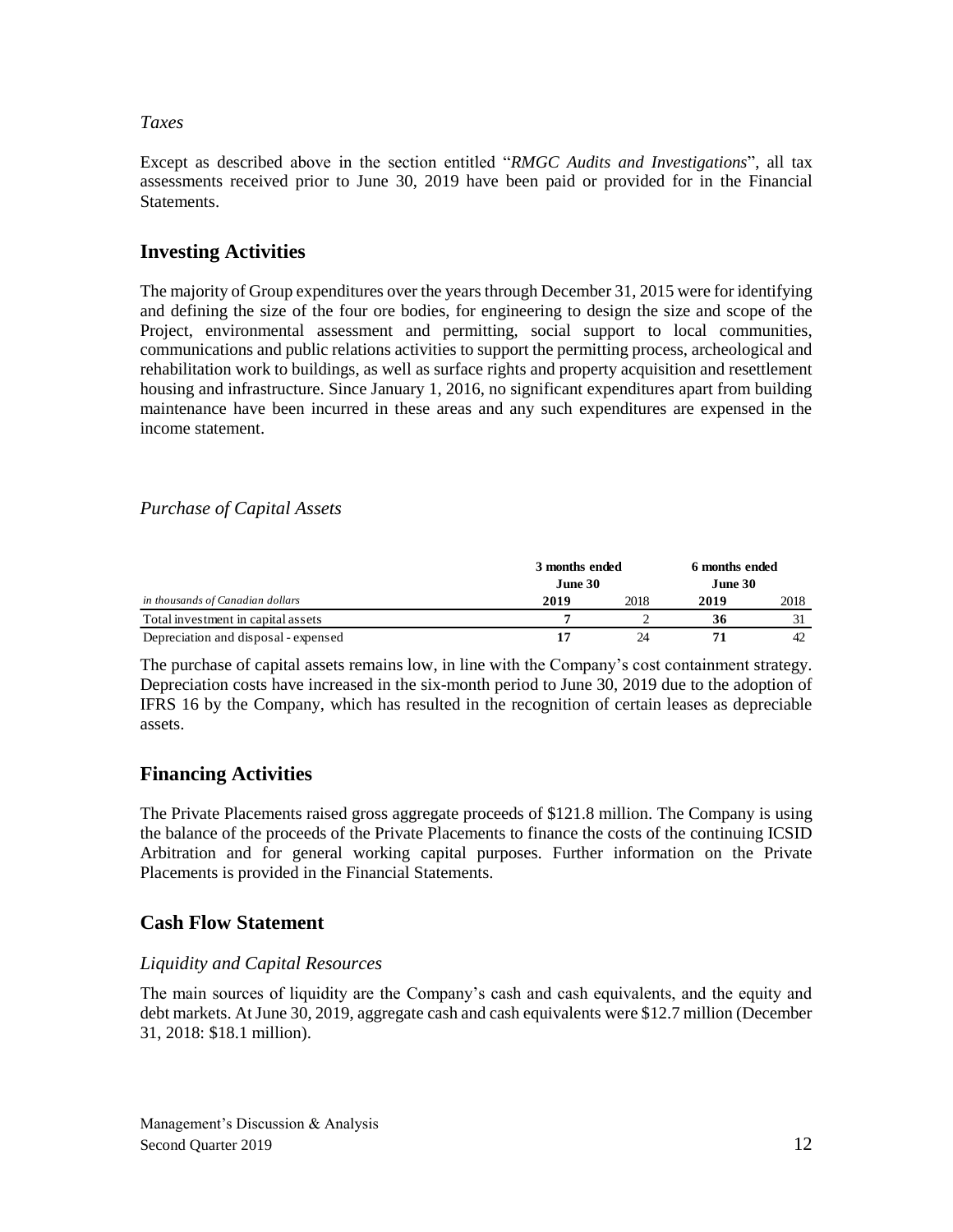## *Working Capital*

At June 30, 2019, the Company had working capital, calculated as total current assets less assets held for sale less total current liabilities, of \$9.4 million (December 31, 2018: \$12.6 million).

As at June 30, 2019, the Company had current liabilities of \$4.5 million (December 31, 2018: \$6.6 million). This period on period decrease is primarily due to the decrease in ICSID Arbitration related activities since the filing of the Reply, and a reduction in payroll liabilities.

## **Resettlement Liabilities**

RMGC had a program for purchasing homes in the Project area, which was suspended in February 2008 due to the suspension of the EIA review process in September 2007.

At June 30, 2019 the Company had accrued resettlement liabilities totaling \$0.6 million (December 31, 2018: \$0.6 million).

RMGC has closed-out various exchange contracts that it had entered into with certain homeowners in Roșia Montană who had elected for resettlement in Roșia Montană. RMGC has, in accordance with the terms of such contracts and in order to bring the contracts to an amicable and fair close, provided to the homeowners a range of options, including the restitution of their properties in Roșia Montană. RMGC has successfully agreed terms with the majority of the relevant homeowners.

# **Contractual Obligations**

A summary of the Company's contractual capital and operating lease commitments as of June 30, 2019 is included within the Financial Statements.

The Company and its subsidiaries have a number of arms-length agreements with third parties who provide a wide range of goods and services. Typically, the service agreements are for a term of not more than one year and permit either party to terminate upon notice periods ranging from 15 to 90 days. At termination, the Company has to pay for services rendered, and costs incurred, to the date of termination.

# **Critical Accounting Estimates**

The preparation of Financial Statements in conformity with IFRS requires Management to make estimates and assumptions that affect the reported amount of assets and liabilities and disclosure of contingent assets and liabilities at the date of the Financial Statements and the reported amount of expenses and other income during the reporting period.

Significant estimates and assumptions include those related to going concern, the recoverability or impairment of mineral properties, benefits of future income tax assets, estimated useful lives of capital assets, valuation of stock based compensation and other benefits, assumptions and determinations as to whether costs are expensed or capitalized, and the valuation and measurement of the components of the Private Placements. While Management believes that these estimates and assumptions are reasonable, actual results could vary significantly therefrom. The critical accounting estimates are not significantly different from those reported in the financial statements as at, and for the year ended, December 31, 2018.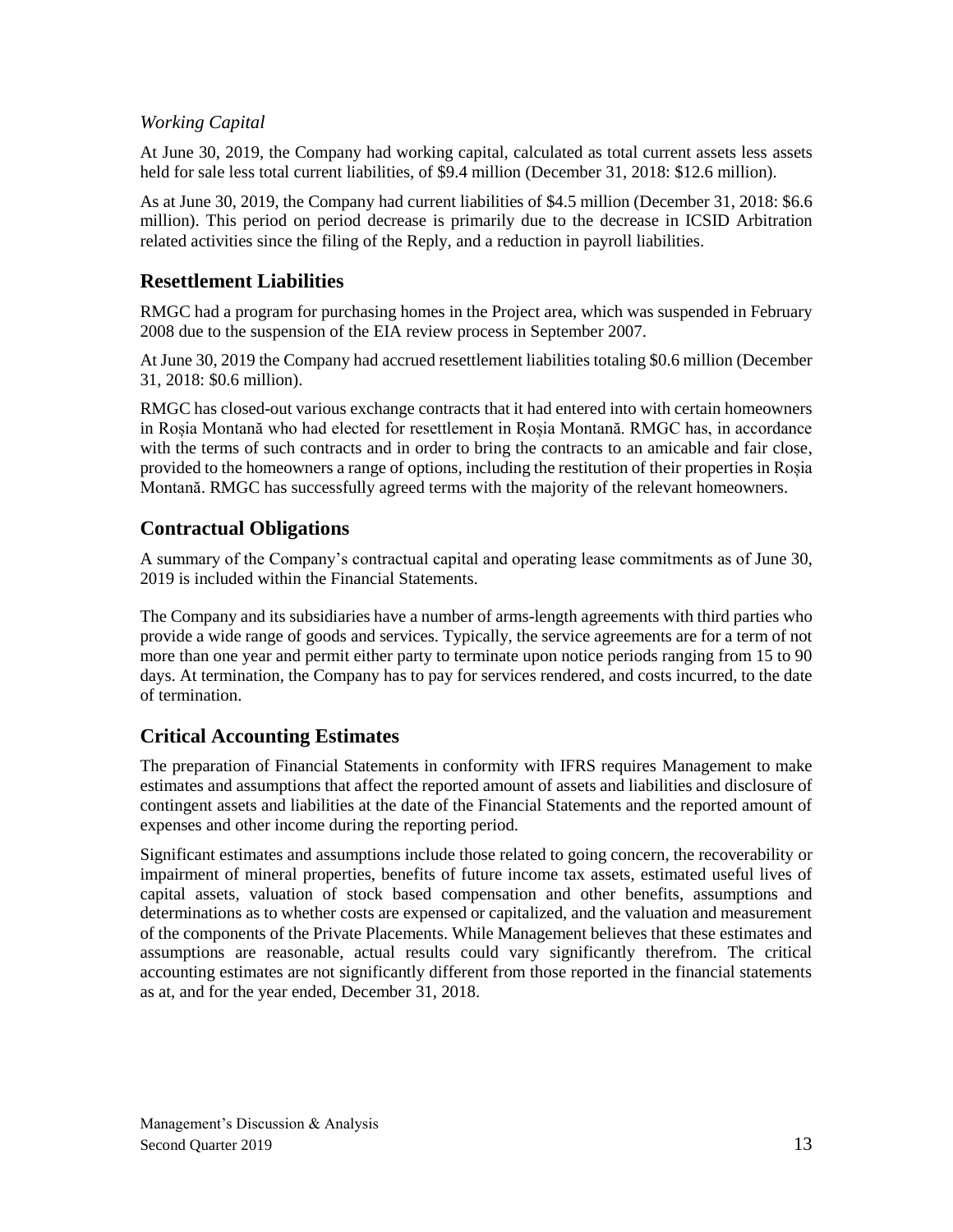#### *Going Concern*

As disclosed above, the Company has identified a need to raise additional funding which is necessary to maintain the Group's License and associated rights and permits, and to fund the costs associated with the advancement of the ICSID Arbitration. Management continues to review the Company's activities in order to identify areas to further reduce non-core expenditures.

Considering the matters noted above, Management's assessment is that the Company remains a going concern. However, as disclosed in the Financial Statements, there is significant uncertainty over the assessment of going concern. Notwithstanding, the Company has been accounted for as a going concern in the Financial Statements for the three-month period ended June 30, 2019.

#### *Future income tax assets*

Income taxes are calculated using the asset and liability method of tax accounting. Under this method, current income taxes are recognized for the estimated income taxes payable for the current period. Future income tax assets and liabilities are determined based on differences between the financial reporting and tax bases of assets and liabilities, and are measured using the substantively enacted tax rates and laws that are expected to be in effect when the differences reverse. Income tax assets are recognized to the extent that the recoverability of future income tax assets is considered probable.

The Company has subsidiaries in countries that have differing tax laws and tax rates, primarily Romania and the United Kingdom. The provision for income taxes is based on a number of estimates and assumptions made by Management, including its understanding of domestic and international tax rules. Advice is also sought from local professional tax advisors in the respective countries where the Group operates.

Tax authorities in Romania have regularly initiated various tax audits to assess the appropriateness of RMGC's tax filing positions. Regulators may interpret tax regulations differently from the Company and its subsidiaries, which may cause changes to the estimates made. As noted above, in 2017 RMGC received the VAT Assessment from ANAF which, with interest and penalties, amounted to approximately RON 45.6 million (approximately \$14.6 million). RMGC initiated a formal challenge to the VAT Assessment through the Romanian courts, with a recent favourable ruling from the Alba Iulia Court of Appeal which has now been appealed by ANAF. A first hearing date for the appeal has been set as December 2, 2020.

### *Useful lives of capital assets*

The Company's policy is to amortize capital assets over their useful lives once the assets are brought into production. Management assesses useful lives to ensure that the useful lives of assets reflect the intended use of those assets.

### *Valuation of stock-based compensation*

The Company utilizes Options, DSUs and RSUs as means of compensation. Equity settled RSUs and Options are valued using a Black Scholes valuation model, and are amortized over the expected vesting periods. Management reviews the assumptions used in the Black Scholes valuation on an annual basis to ensure appropriateness.

DSUs are initially issued at the five-day weighted average market price of the Common Shares at the date of issue, and the value thereof is subsequently recalculated to fair value based on the quoted market value of the Common Shares at the end of each reporting period.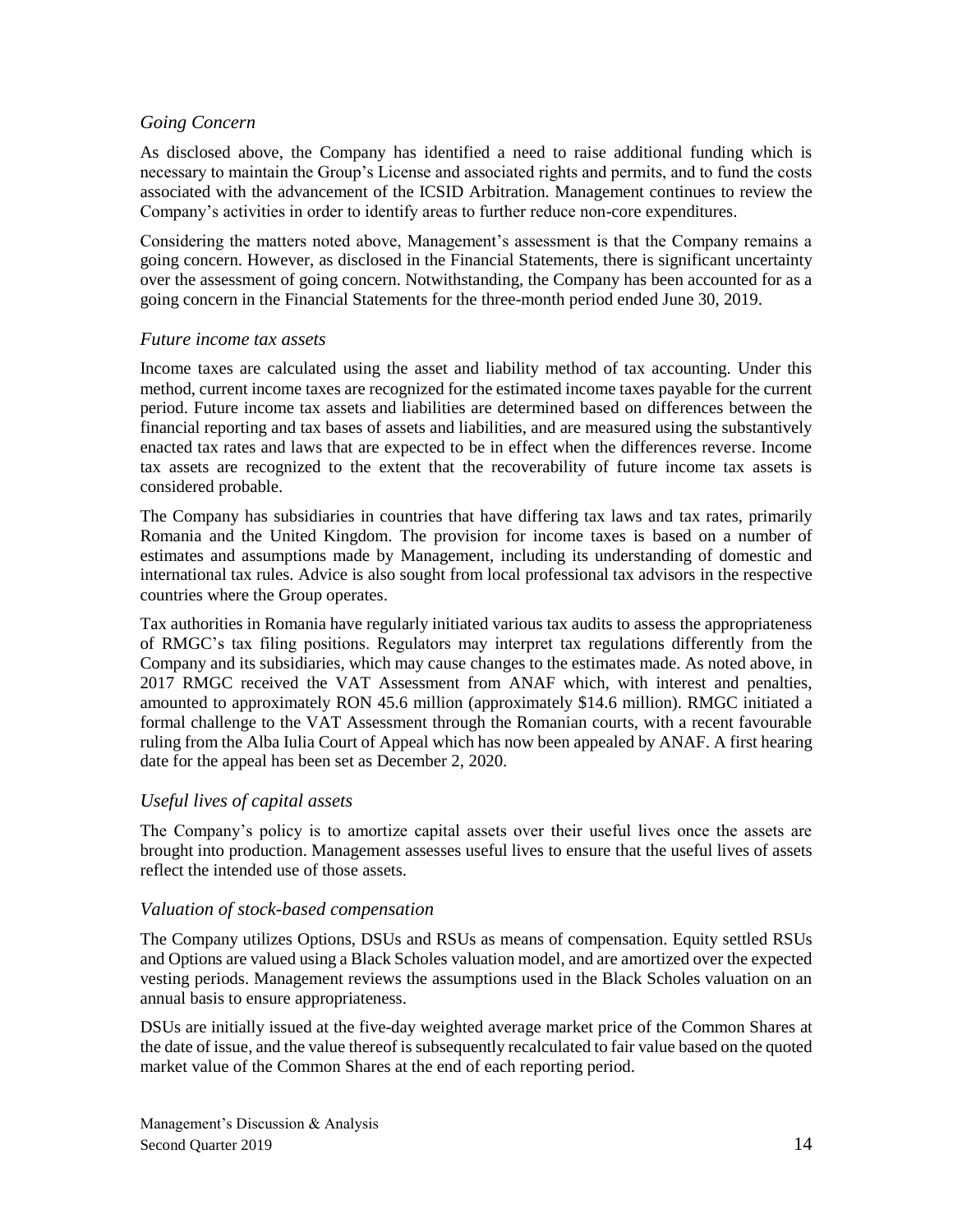### *Valuation of the Private Placements*

The units issued by the Company in the 2014 and 2016 Private Placements consisted of convertible subordinated unsecured notes ("Convertible Notes"), warrants and arbitration value rights. The Company utilized a Black Scholes valuation model to value the warrant component of the units and a discounted cash flow model to value the debt component of notes. The equity component of the notes was recognized initially at the difference between the fair value of each private placement as a whole and the fair value of the debt and warrant components. Any directly attributable transaction costs were allocated to the liability and equity components in proportion to their initial carrying amounts. A nil value was initially ascribed to the arbitration value rights and, given the current stage of the ICSID Arbitration process, a nil valuation remains applicable as at June 30, 2019. The 2014 and 2016 Private Placements contain two embedded derivatives, both of which were initially valued at nil with no subsequent adjustment in value.

The Units issued by the Company in the December 2018 Private Placement consisted of Common Shares and Warrants each of which entitle the holder to acquire one Common Share at an exercise price of \$0.49 at any time in the five years following issuance. The Company utilized a Black Scholes valuation model to value the Warrant component of the Units and allocated the remainder of the value to the equity component. Any directly attributable transaction costs were allocated to the equity and Warrant components in proportion to their initial carrying amounts.

## **Financial instruments and management of financial risk**

The recorded amounts for cash, cash equivalents, accounts receivable, accounts payable, accrued liabilities and other liabilities approximate fair values based on the nature of those instruments.

The Company's objective is to safeguard its cash and cash equivalents in order to be able to fund ongoing expenditures. The Company manages its capital structure and makes adjustments to it based on the level of funds on hand and anticipated future expenditures. The long-term costs, including advisors' fees and general corporate working capital, of pursuing the ICSID Arbitration have been material and are estimated to continue to be significant.

To safeguard capital the Company invests its surplus capital in liquid instruments with highly-rated financial institutions.

The Group's risk exposures and the impact on the Group's financial instruments are summarized below:

### *Credit risk*

The Group's credit risk is primarily attributable to cash and cash equivalents. Historically, the Group has adopted an investment strategy to minimize its credit risk by investing in Canadian sovereign debt with the balance of cash being invested on short-term overnight deposit with major Canadian banks. However, the Company has also invested some of the funds raised in the Private Placements in US sovereign debt to fund its expected US dollar-denominated working capital expenses.

The Group is exposed to the credit risk of domestic Romanian banks that hold and disburse cash on behalf of its Romanian subsidiaries. The Group manages its Romanian bank credit risk by centralizing custody, control and management of its surplus cash resources at the corporate office and only transferring money to its Romanian subsidiary based on near-term cash requirements, thereby mitigating exposure to domestic Romanian banks.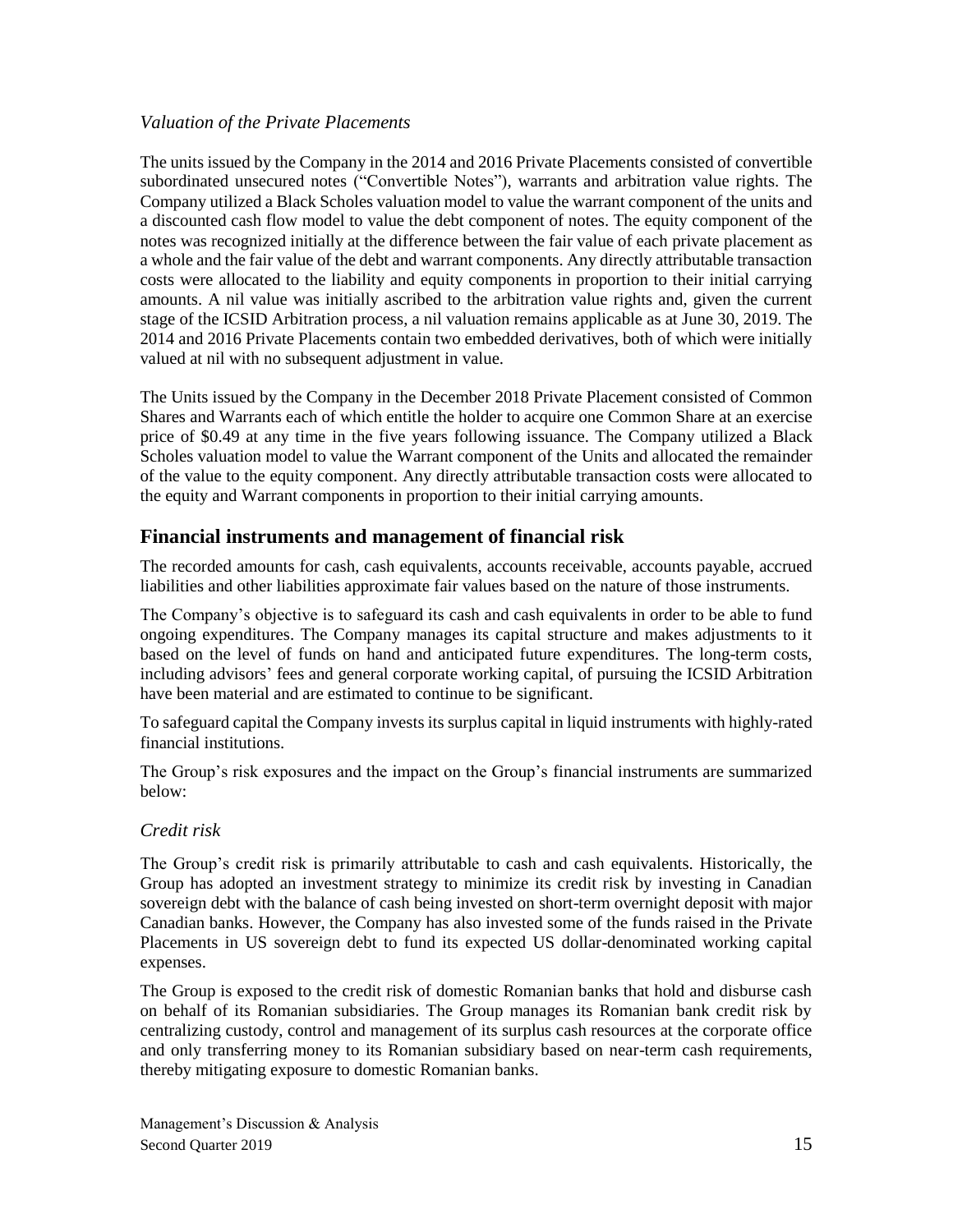The Group holds small cash balances in the United Kingdom to fund corporate office activities.

The Group's credit risk is also attributable to value-added taxes receivable. Value-added taxes receivable are primarily receivables from the Romanian Government, which are more recent and not subject to challenge pursuant to the VAT Assessment. As at June 30, 2019, overdue VAT receivable amounts claimed by RMGC total approximately \$0.4 million.

## *Liquidity risk*

The Company has the ability to repay the Convertible Notes at maturity by issuing Common Shares from treasury (as more fully described in the Financial Statements); these notes represent a significant portion of the long-term Group liabilities. As of the date of this MD&A, taking account of the Group's existing treasury balances and financing discussions with its securityholders, the Group expects to have sufficient funds to settle all other existing and long-term contractual liabilities as they fall due. For further information see discussion above on *Going Concern*.

## *Market risk*

### *(a) Interest rate risk*

The Group has significant cash balances and fixed coupon debt. The Group maintains a short-term investment horizon, typically less than 3 months, for its cash and cash equivalents, and therefore minimizes the risk of interest rate volatility at investment maturity. Where yields on investments less than 90 days are not significantly lower than investments greater than 90 days but less than one year, the Group has elected to utilize the shorter term investments.

With a short-term investment horizon and the intent to hold all investments until maturity, the Group is only marginally exposed to capital erosion should interest rates rise and cause fixed yield investments to devalue.

The Group's primary objective with respect to cash and cash equivalents is to mitigate credit risk. The Group has elected to forego yield in favor of capital preservation.

### *(b) Foreign currency risk*

The Group's presentation currency is the Canadian dollar and its activities expose it to fluctuations in foreign exchange rates. The Group has monetary assets and liabilities which are denominated in Romanian Lei, US dollars, UK pounds and Euros and is, therefore, subject to exchange variations against both the functional and presentation currency.

The Group maintains cash and cash equivalents in various currencies and is therefore susceptible to market volatility as foreign cash balances are revalued to the functional currency of the entity and thereafter to the presentation currency of the Group. Therefore, the Group may report foreign exchange gains or losses during periods of significant economic and market volatility. At June 30, 2019 the Group held 89% and 3% of its cash and cash equivalents in US and Canadian dollars, respectively.

The Company has not entered into any derivative hedging activities.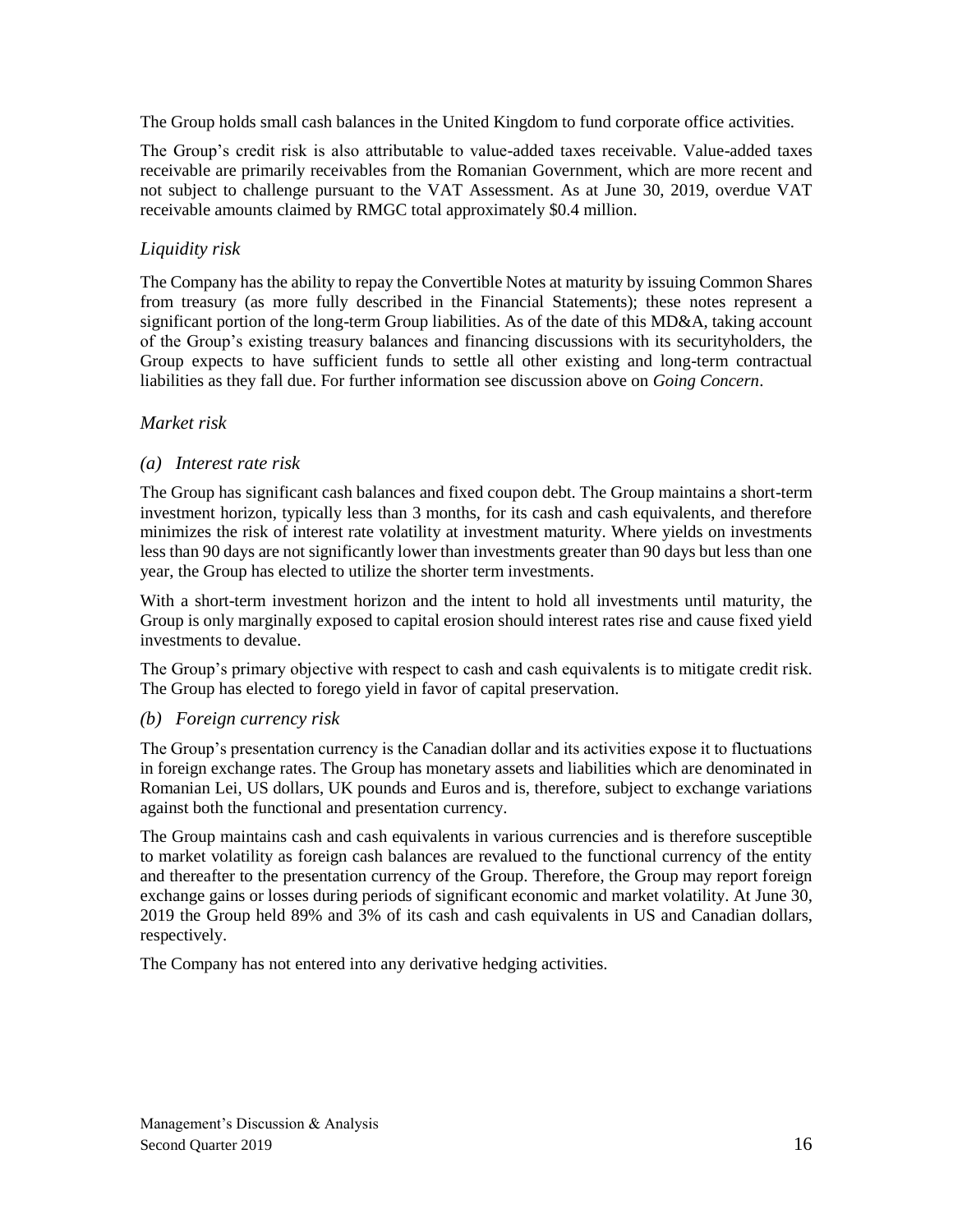### *Sensitivity*

Based on Management's knowledge and experience of the financial markets, in respect of the Company's balance of cash and cash equivalents as at June 30, 2019, the Company believes the following market movements are "reasonably possible" over a twelve-month period and would have the stated effects on net income:

- A plus or minus 1% change in earned interest rates; would affect income by \$0.1 million.
- A plus or minus 1% change in foreign exchange rates; would affect income by \$0.1 million.

## **Risks and uncertainties**

An investment in the Common Shares is subject to a number of risks and uncertainties. This section describes existing and future material risks to the business of the Group. The risks described below are not exhaustive. Additional risks and uncertainties not currently known to the Company, or those that it currently deems to be immaterial, may become material and adversely affect the Group's business. The realization of any of these risks may materially and adversely affect the Group's business, financial condition, results of operations and/or the market price of Gabriel's securities.

#### *ICSID Arbitration*

The resources necessary in pursuing the ICSID Arbitration are substantial and the amount of costs, fees and other expenses and commitments payable in connection with the ICSID Arbitration may differ materially from Management's expectations. Based on the case specific nature of arbitration and the inherent uncertainty in the actions of the Respondent, or the process, timing or outcome of the ICSID Arbitration, there can be no assurances that the ICSID Arbitration will advance in a customary or predictable manner or be completed or settled within any specific or reasonable period of time.

There is no assurance that the Claimants will be successful in establishing Romania's liability in the ICSID Arbitration or, if successful, will collect an award of compensation from the Respondent in the amount requested or at all. Failure to prevail in the ICSID Arbitration, or to obtain adequate compensation for the loss in value of the Group's investment, would materially adversely affect the Group.

The pursuit by the Company of the ICSID Arbitration may lead to the commencement of further abusive fiscal and other investigations and assessments against RMGC or its staff or employees by the Romanian State.

#### *Additional Funding*

Further funding is required by the Company to continue as a going concern and to pursue the ICSID Arbitration to its conclusion, and for general working capital requirements.

Historically the Company has been financed through the issuance of its Common Shares, convertible notes and other equity based securities. Although the Company has been successful in the past in obtaining financing, it has limited access to financial resources as a direct result of the dispute concerning the Project and the core focus of the Company upon the ICSID Arbitration. Notwithstanding the Company's historic and intended discussions with its securityholders on the requirement for additional funding, there is a risk that sufficient additional financing may not be available to the Company on acceptable terms, or at all.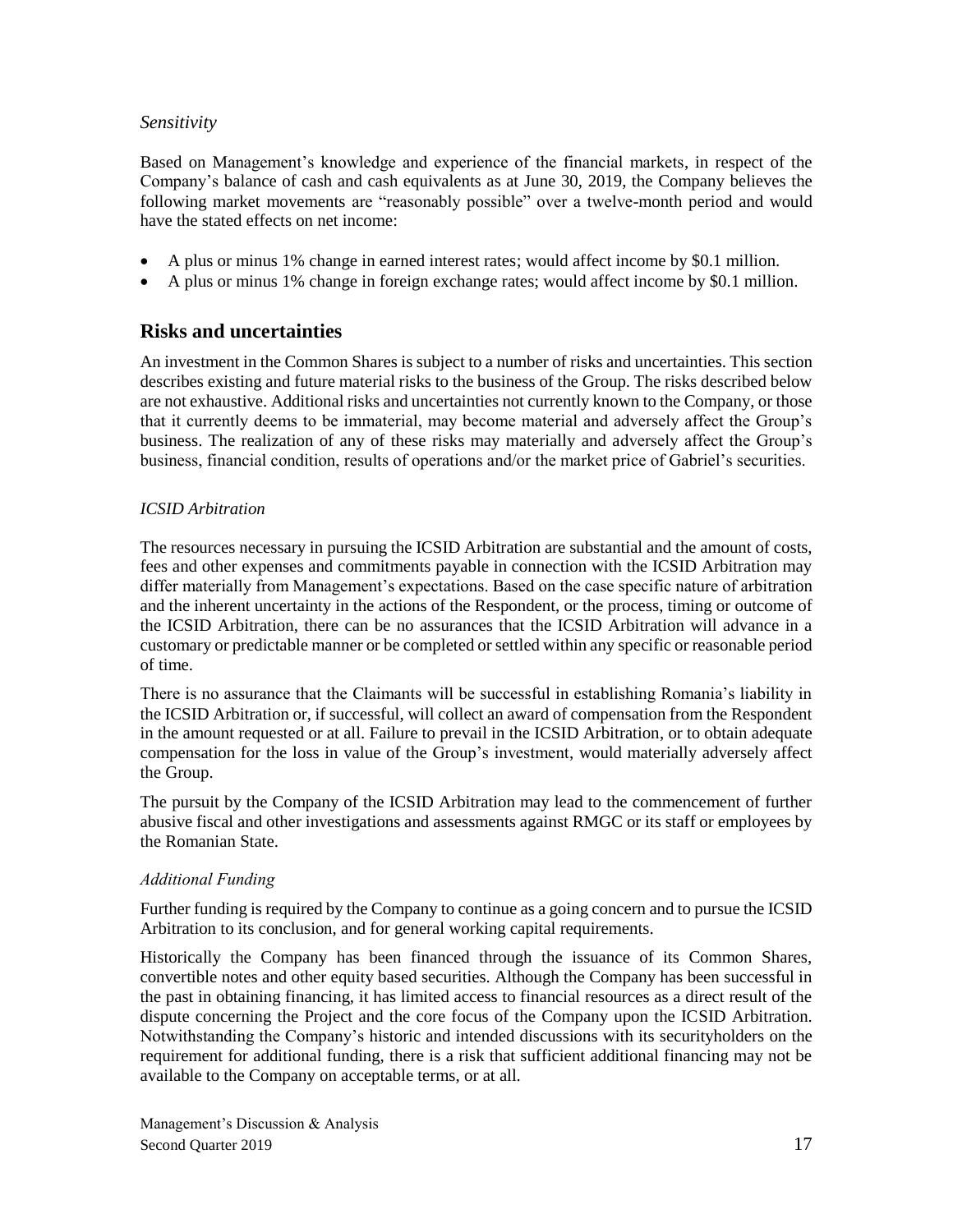Whilst, as disclosed above, the Company has initiated a process to sell its long lead-time equipment which would, if completed, provide the Company with a reduced cost base and additional working capital, there are no assurances regarding the success of such a sale process or that any proceeds may be realized from the sale of equipment. The timing of the receipt of any such sales proceeds is also uncertain.

#### *Refinancing of existing securities*

The Company may need or desire to refinance all or a portion of the Convertible Notes issued and outstanding pursuant to the Private Placements. There can be no assurance that the Company will be able to refinance any of its indebtedness or incur additional indebtedness.

#### *Political and economic uncertainty in Romania*

Gabriel's material operations, property rights and other interests are located in Romania. As such, the Company's activities are subject to a number of country specific risks over which it has no control. These risks may include risks related to social, political, economic, legal and fiscal instability and changes of Romanian laws and regulations affecting mining, foreign ownership, taxation, working conditions, rates of exchange, exchange control, exploration licensing, and export licensing and export duties.

In the event of a dispute arising in respect of the Company's activities in Romania (other than the ICSID Arbitration), the Company may be subject to the exclusive jurisdiction of foreign courts or may not be successful in subjecting foreign persons to the jurisdiction of courts in Canada or elsewhere. Any adverse or arbitrary decision of a court, arbitrator or other governmental or regulatory body may have a material adverse impact on the Company's business, assets, prospects, financial condition and results of operations and/or the market price of its securities.

#### *Mineral tenure rights*

As described above, RMGC is the titleholder of the License, an exploitation concession license issued by the Romanian State in June 1999 with respect to the mineral resources and reserves at Roşia Montană. The License had an initial duration of 20 years and was due to expire on June 21, 2019. RMGC, as the titleholder of the License, has the right to extend the term of the License for successive subsequent five-year periods as may be needed to ensure rational exploitation of the mineral resources and reserves identified and approved by NAMR. Although RMGC retains "nominal ownership" of the License, the acts and omissions of the Romanian State have prevented RMGC from realizing any benefits of such ownership and thus have deprived the License entirely of its value.

In March 2019, RMGC submitted an application to the Romanian National Agency for Mineral Resources ("NAMR") requesting the extension of the term of the License for a further period of five years. In mid-June 2019, NAMR presented to RMGC a draft addendum to the License providing for, amongst other things, a 5-year term extension and the establishment of an increased royalty rate from 4% to 6% on mineral production value, the 6% rate being the level of royalty set forth in Romanian law since 2014. Gabriel and RMGC concluded that, in view of the circumstances, there was no other way to preserve RMGC's existing rights under law, including an extension of its License, other than to accept the increased royalty rate, as required by NAMR. Accordingly, an addendum providing for the extension of the term of the License to June 20, 2024, and including the revised royalty rate, was concluded on June 18, 2019.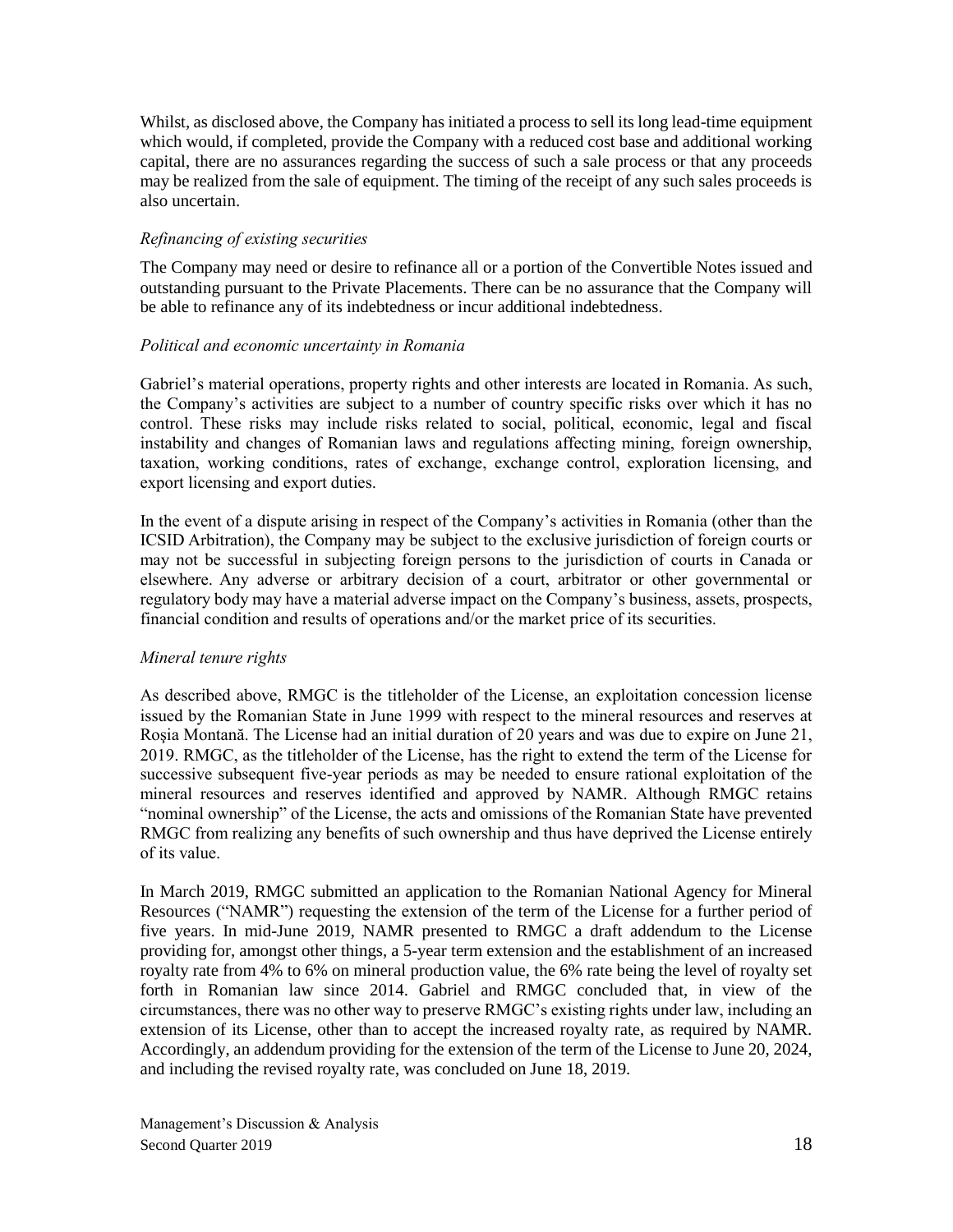Pursuant to an exploration concession license issued by the Romanian State in May 1999 relating to the Rodu-Frasin and Tarniţa deposits located in the vicinity of Roşia Montană, and following the completion of extensive exploration at Bucium which identified two feasible deposits, RMGC acquired a direct and exclusive legal right to obtain exploitation licenses for such deposits. However, in violation of RMGC's legal rights and of Romania's legal obligations, Romania has failed for the last 11 years to act on RMGC's applications for exploitation licenses for Rodu-Frasin and Tarniţa.

As illustrated above, any adverse or arbitrary decision of NAMR may have a material adverse impact on the Company's business, assets, prospects, financial condition and results of operations and/or the market price of its securities.

#### *Legal proceedings*

As previously disclosed, Gabriel has been party (directly and through RMGC) to a number of legal challenges in Romania and, in the course of its business, may from time to time become involved in the defence and initiation of legal claims, arbitration and other legal proceedings.

Due to the inherent uncertainties of the judicial process in Romania, the nature and results of any such legal proceedings cannot be predicted with any certainty. In addition, such claims, arbitration and other legal proceedings can be lengthy and involve the incurrence of substantial costs and resources by the Company. The initiation, pursuit and/or outcome of any particular claim, arbitration or legal proceeding could have a material adverse effect on the Company's financial position and results of operations, and on the Company's business, assets and prospects.

### *UNESCO World Heritage List*

In July 2018, the World Heritage Committee postponed a decision on the inclusion of the Roșia Montană Mining Cultural Landscape on the UNESCO World Heritage List for up to three years at the request of the Romanian government. The inclusion of Roșia Montană on the UNESCO World Heritage List would have a material adverse impact on the Company's business, assets and financial condition insofar as it effectively prevents any mining in the Project area and thus whether an amicable resolution of the dispute with the Romanian State could be reached.

#### *Dependence on Management and key personnel*

The Group is dependent on a relatively small number of key directors, officers and employees. Loss of any one of those persons could have an adverse effect on it. Retaining qualified and experienced personnel is critical to the Company's success. However, there can be no assurance that the Group will be successful in so doing.

Furthermore, the loss of key employees, in particular those who possess important historical knowledge related to the Project which could be relevant to the ICSID Arbitration, could have a material adverse effect on the outcome of the ICSID Arbitration and future operations of the Group.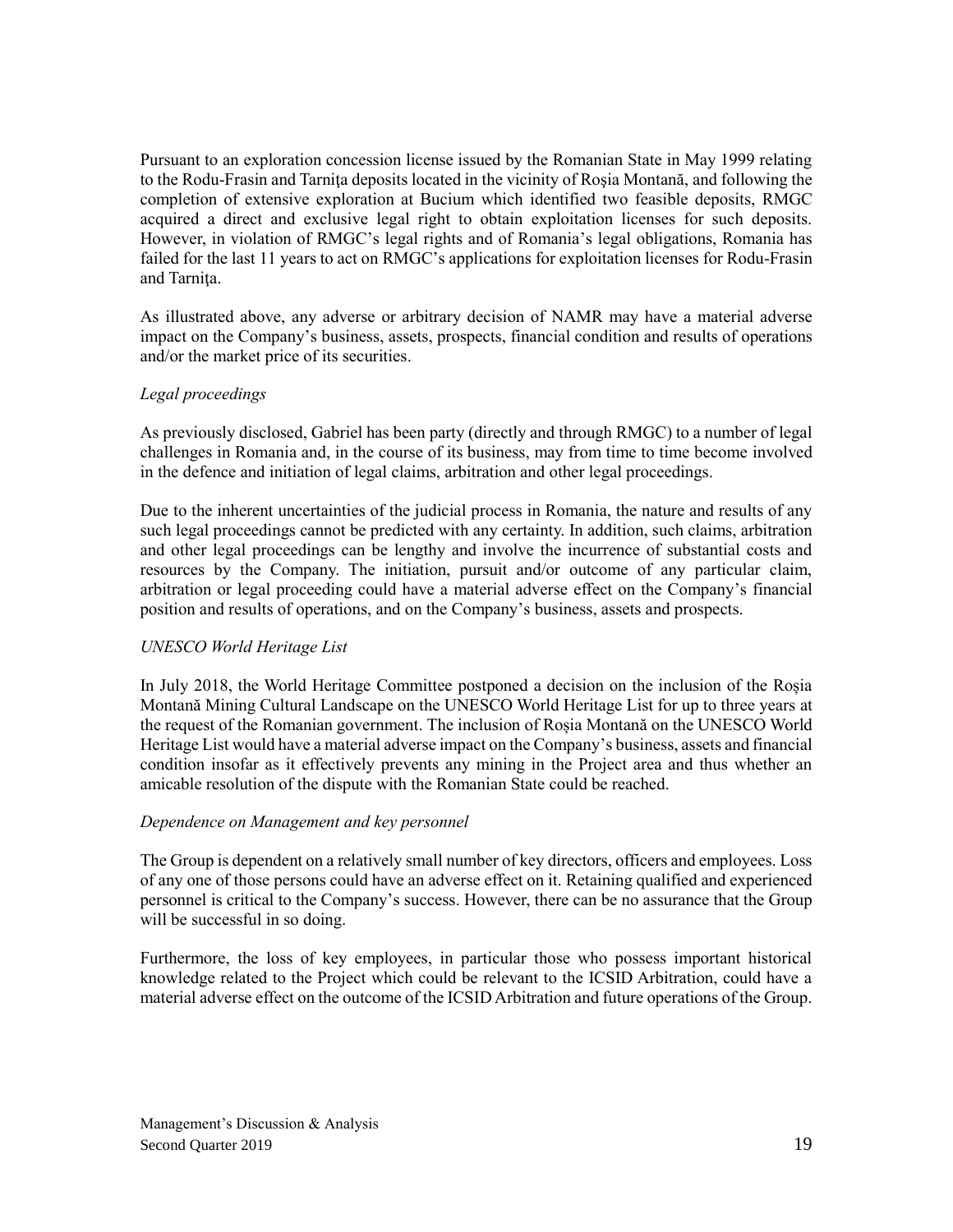#### *Minvest mine closure plan*

In May 2006, Minvest permanently ceased all of its mining operations at Roșia Montană. As a result, a mine closure plan was developed, which, Gabriel understands, was approved by the Romanian Ministry of Economy and NAMR. The mine closure plan was developed to integrate into RMGC's development plans for Roșia Montană in order to avoid any conflict between the Romanian State's closure activities and RMGC's development activities. A state-owned company under the coordination of the Ministry of Economy, S.C. CONVERSMIN S.A. ("CONVERSMIN"), has responsibility for the mine closure plan.

There can be no assurance that the activities contemplated by such mine closure plan will be implemented in a timely fashion, and no such action has been undertaken to date. Until the mine closure plan has been fully implemented, there can be no assurance that such activities will not attract liability to RMGC, as the titleholder of the License, under the current or future laws, rules and regulations applicable to mining activities in Romania. Likewise, there can be no assurance that the legally binding assumption by the Romanian State-owned operator of all liabilities associated with its past mining operations and the indemnification of RMGC from such liabilities will be fulfilled by, or be enforceable against, such entity. However, CONVERSMIN is currently seeking funding from the EU, through the Operational Programme for Large Infrastructure (POIM), for several mine closures including Rosia Montana.

#### *Potential dilution to existing shareholders*

As described above, the Company will require additional financing in order to pursue the ICSID Arbitration to its conclusion and for general working capital requirements. In order to raise such financing, the Company anticipates that it may sell additional equity securities including, but not limited to, Common Shares, share purchase warrants or some form of convertible security. The additional issuances of equity securities will result in dilution to existing shareholders.

The conversion and/or exercise (as applicable) of the Company's outstanding Convertible Notes and existing warrants could result in the issuance of a significant number of Common Shares causing significant dilution to the ownership of existing shareholders. Unless and until the Company successfully permits the Project or collects an arbitral award, if any, or acquires and/or develops other operating properties which provide positive cash flow, the Company's ability to meet its obligations as they fall due or redeem in whole or part or otherwise restructure the Convertible Notes will be limited to the Company's cash on hand and/or its ability to issue additional equity or debt securities in the future. Such transactions could potentially cause substantial dilution to the shareholders at that time.

#### *Continued Listing of the Common Shares*

The continued listing of the Common Shares on the Exchange is conditional upon its ability to meet the applicable continued listing requirements of the Exchange. In the event that Gabriel is not able to maintain a listing of its Common Shares on the Exchange or any substitute exchange, it may be extremely difficult or impossible for shareholders to sell their Common Shares. If the Company is delisted from the Exchange but obtains a substitute listing for the Common Shares, the Common Shares may have less liquidity and more price volatility than experienced on the Exchange. Shareholders may not be able to sell their Common Shares on any such substitute exchange in the quantities, at the times, or at the prices that could potentially be available on a more liquid trading market.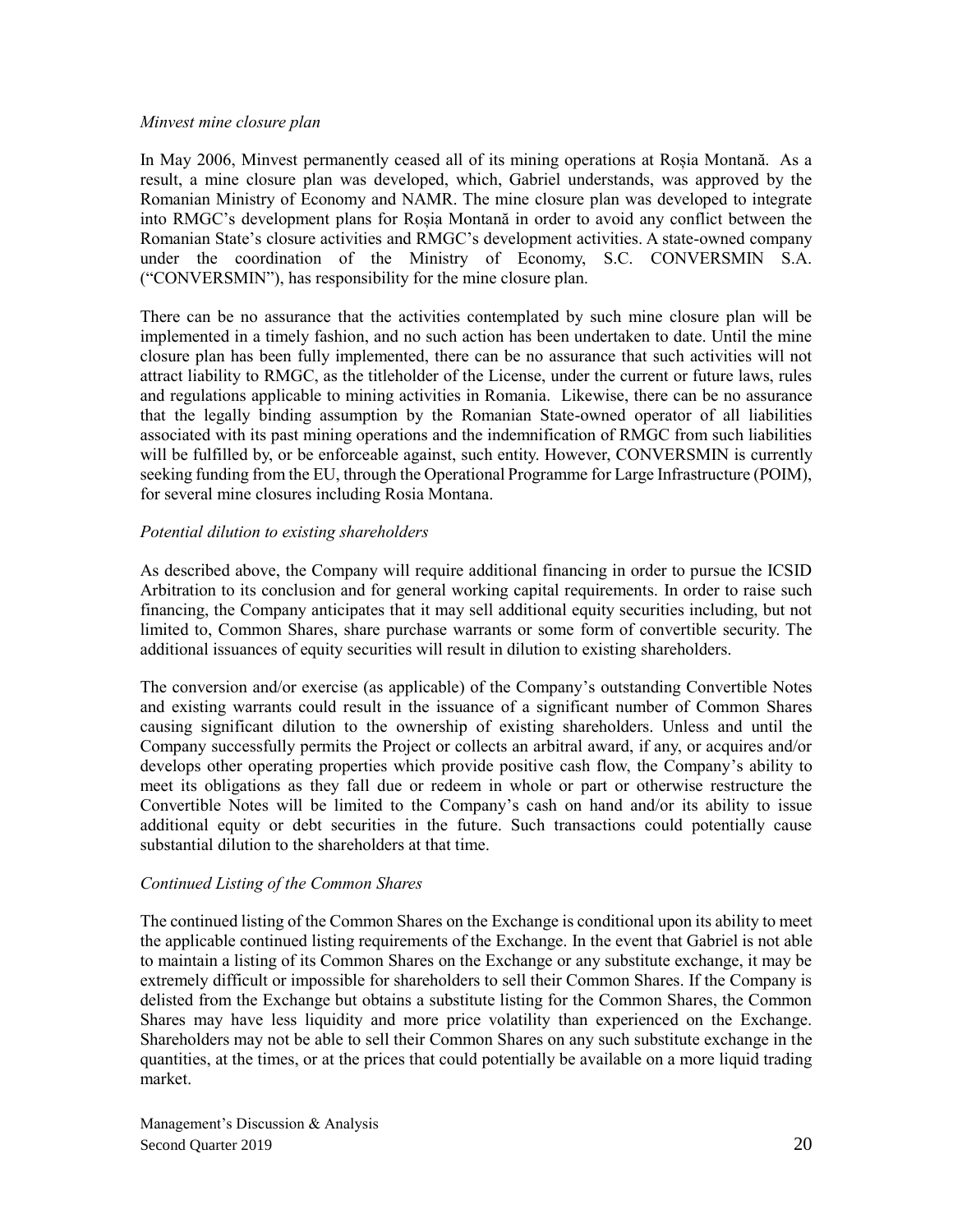As a result of these factors, if the Common Shares are delisted from the Exchange, the price of the Common Shares may decline and the Company's ability to obtain financing in the future could be materially impaired.

#### *Compliance with Anti-Corruption Laws*

Gabriel is subject to various anti-corruption laws and regulations including, but not limited to, the Canadian Corruption of Foreign Public Officials Act 1999 and the UK Bribery Act 2010. In general, these laws prohibit a company and its employees and intermediaries from bribing or making other prohibited payments to foreign officials or other persons to obtain or retain business or gain some other business advantage. Gabriel's primary operations are located in Romania, a country which, according to Transparency International, is perceived as having fairly high levels of corruption relative to the rest of Europe (Romania ranks  $61<sup>st</sup>$  out of 180 countries in terms of corruption, according to a 2018 index published in January 2019 by Transparency International). Gabriel cannot predict the nature, scope or effect of future anti-corruption regulatory requirements to which Gabriel's operations might be subject or the manner in which existing laws might be administered or interpreted.

Failure to comply with the applicable legislation and other similar foreign laws could expose Gabriel and/or its senior management to civil and/or criminal penalties, other sanctions and remedial measures, legal expenses and reputational damage, all of which could materially and adversely affect Gabriel's business, financial condition and results of operations. Likewise, any investigation of any potential violations of the applicable anti-corruption legislation by UK, Canadian or foreign authorities could also have an adverse impact on Gabriel's ability to develop the Project or its business, financial condition and results of operations.

As a consequence of these legal and regulatory requirements, Gabriel has instituted policies and procedures with regard to business ethics, which have been designed to ensure that Gabriel and its employees comply with applicable anti-corruption laws and regulations. However, there can be no assurance or guarantee that such efforts have been and will be completely effective in ensuring Gabriel's compliance, and the compliance of its employees, consultants, contractors and other agents, with all applicable anti-corruption laws and regulations.

#### *Insurance and uninsurable risks*

Gabriel maintains insurance to protect it against certain risks related to its operations in type and amounts that it believes are reasonable depending upon the circumstances surrounding each identified risk and the advice of its retained insurance advisor. There are also risks against which the Company cannot insure or against which it may elect not to insure for various reasons. The potential costs associated with any liabilities not covered by insurance, or in excess of insurance coverage, or compliance with applicable laws and regulations may cause substantial delays to its operations and require significant capital outlays, adversely affecting the future business, assets, prospects, financial condition and results of operations of the Company.

#### *General economic and financial market conditions*

Global economic and financial conditions may impact the ability of the Company to obtain loans, financing and other credit facilities in the future and, if obtained, on terms favourable to the Company. As a consequence, global financial conditions could adversely impact the Company's financial status and share price.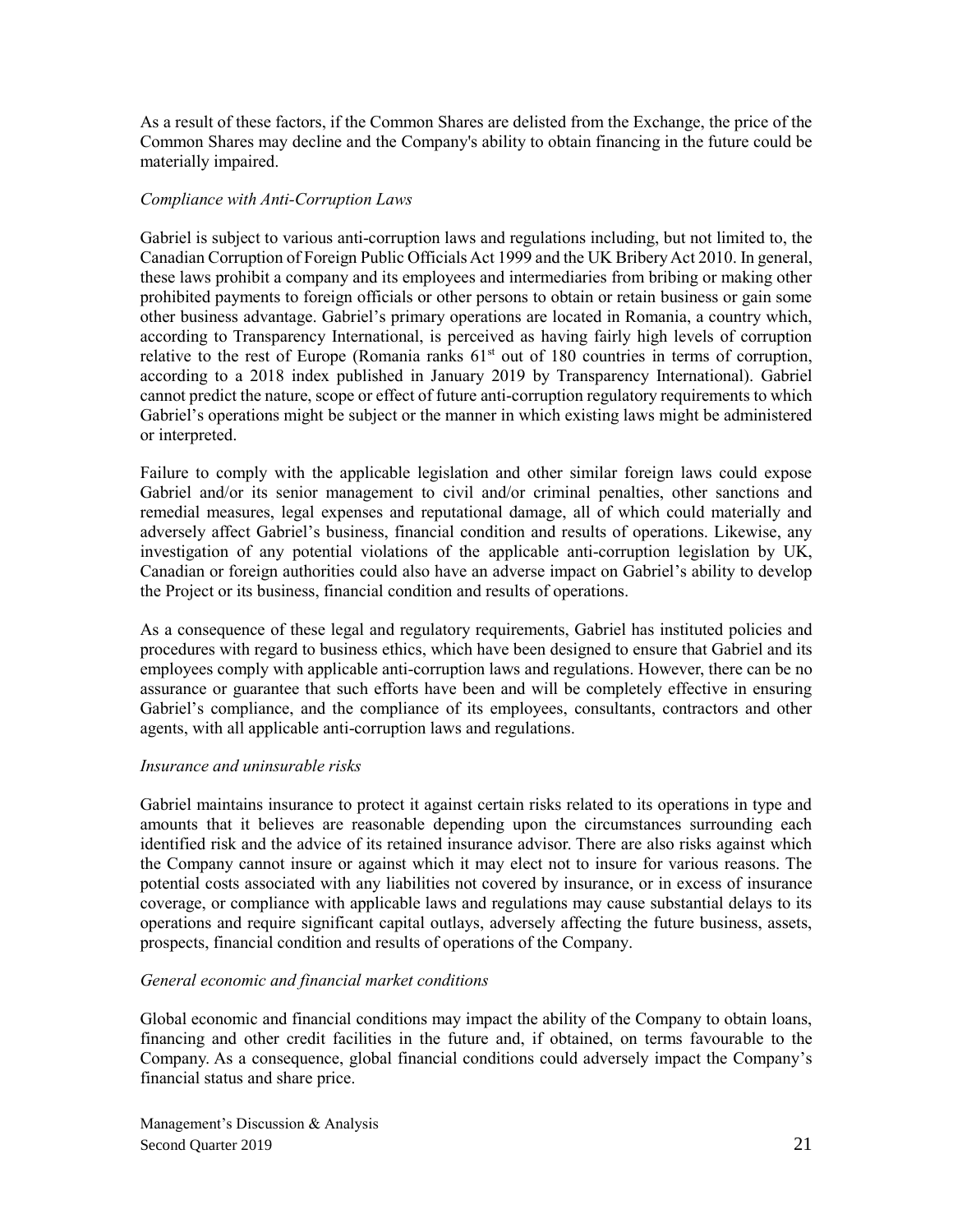#### *Market price volatility*

Publicly quoted securities are subject to a relatively high degree of price volatility. It may be anticipated that the quoted market for the Common Shares will be subject to market trends generally and there may be significant fluctuations in the price of the Common Shares.

### *Currency fluctuations*

The Company's reporting currency is the Canadian dollar, which is exposed to fluctuations against other currencies. The Company's primary operations are located in Romania and many of its expenditures and obligations are denominated in Romanian Lei. In addition, the Company has and/or will have expenditures and obligations denominated in other currencies including, but not limited to, Canadian dollars, US dollars, EUROs and United Kingdom pounds sterling ("GBP"). The Company maintains active cash accounts in Canadian dollars, US dollars, GBP and RON and has either monetary assets and/or liabilities in currencies including US dollars, Canadian dollars, EUROs, GBP and RON. As such, the Company's results of operations are subject to foreign currency fluctuation risks and such fluctuations may adversely affect the financial position and operating results of the Company. The Company does not currently use any derivative products to actively manage or mitigate any foreign exchange exposure.

#### *No history of earnings or dividends*

The Company has no history of earnings and as such the Company has not paid dividends on its Common Shares since incorporation. The Company does not intend to declare or pay cash dividends at present.

#### *Accounting policies and internal controls*

Since January 1, 2011, the Company has prepared its financial reports in accordance with International Financial Reporting Standards. In preparation of financial reports, Management of Gabriel may need to rely upon assumptions, make estimates or use their best judgment in determining the financial condition of the Company. Significant accounting policies are described in more detail in the Company's audited financial statements.

In order to have a reasonable level of assurance that financial transactions are properly authorized, assets are safeguarded against unauthorized or improper use, and transactions are properly recorded and reported, the Company has implemented and continues to analyze its internal control systems for financial reporting. Although the Company believes its financial reporting and financial statements are prepared with reasonable safeguards to ensure reliability, the Company cannot provide absolute assurance.

### *Enforcement of civil liabilities*

As substantially all of the assets of Gabriel and its subsidiaries are located outside of Canada, and certain of its directors and officers are resident outside of Canada, it may be difficult or impossible to enforce judgements granted by a court in Canada against the assets of Gabriel or its subsidiaries or its directors and officers residing outside of Canada.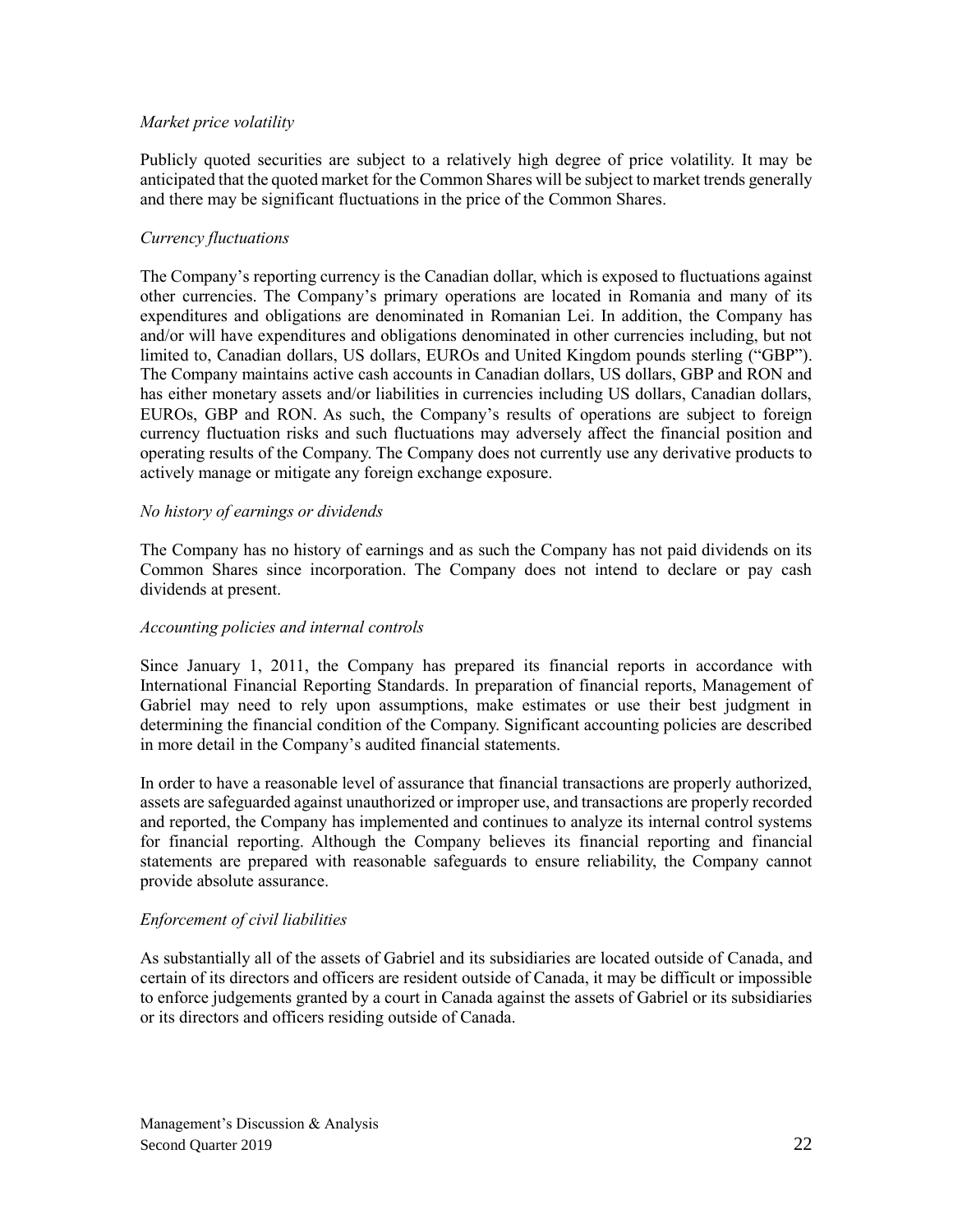#### *Conflicts of interest*

Some of the directors and officers of the Company are, or may be, on the boards of other natural resource companies, or other providers of finance, from time-to-time resulting in conflicts of interests. Therefore, there is the potential for a conflict of interest between the Company and some of its directors and officers. Directors and officers of the Company with conflicts of interest will be subject to and will follow the procedures set out in applicable corporate and securities legislation, regulations, rules and policies.

# **CEO/CFO Certification**

The Company's Chief Executive Officer ("CEO") and Chief Financial Officer ("CFO") have reviewed the interim financial statements and interim MD&A (the "Interim Filings") for the threemonth period ended June 30, 2019.

The CEO and CFO certify that, as at June 30, 2019, based on their knowledge, having exercised reasonable diligence, the Interim Filings do not contain any untrue statement of a material fact or omit to state a material fact required to be stated or that is necessary to make a statement not misleading in light of the circumstances under which it was made, for the period covered by the Interim Filings.

The CEO and CFO certify that, as at June 30, 2019, based on their knowledge, having exercised reasonable diligence, the interim financial statements for the period, together with the other financial information included in the Interim Filings, fairly present in all material respects the financial condition, financial performance and cash flows of the Company, as of June 30, 2019 and for the three month period to that date.

## **Outstanding Share Data**

The Company's fully diluted share capital as at August 2, 2019 was:

|                                        | Outstanding   |
|----------------------------------------|---------------|
| Common shares                          | 491,167,460   |
| Common stock options                   | 28,255,501    |
| Deferred share units - Common Shares   | 2,941,553     |
| Restricted share units - Common Shares | 1,034,803     |
| Warrants                               | 217,962,097   |
| Convertible notes                      | 307,912,500   |
| <b>Fully diluted share capital</b>     | 1,049,273,914 |

## **Forward-Looking Statements**

This MD&A contains "forward-looking information" (also referred to as "forward-looking statements") within the meaning of applicable Canadian securities legislation. Forward-looking statements are provided for the purpose of providing information about Management's current expectations and plans and allowing investors and others to get a better understanding of the Company's operating environment. All statements, other than statements of historical fact, are forward-looking statements.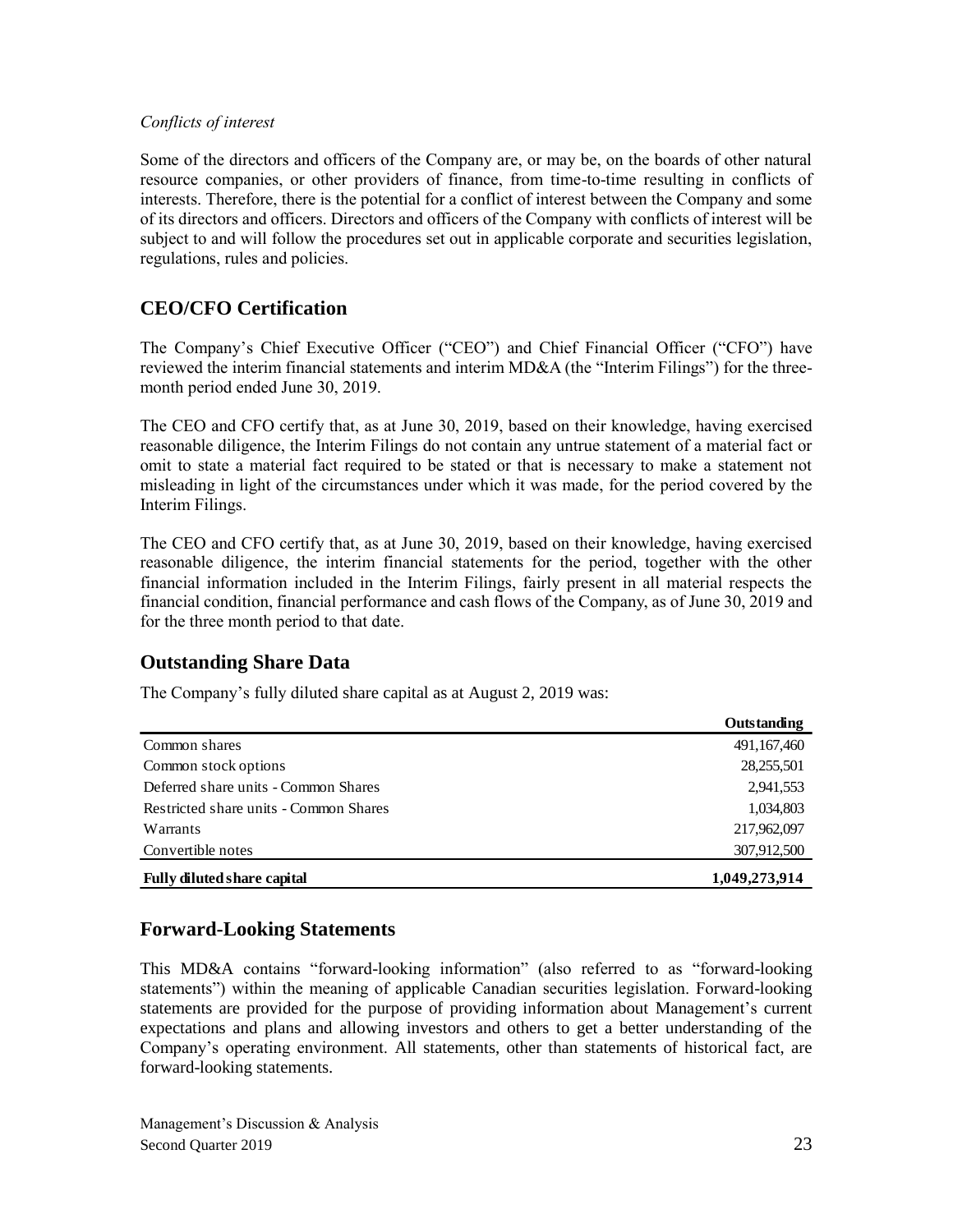In this MD&A, forward-looking statements are necessarily based upon a number of estimates and assumptions that, while considered reasonable by the Company at this time, are inherently subject to significant business, economic and competitive uncertainties and contingencies that may cause the Company's actual financial results, performance, or achievements to be materially different from those expressed or implied herein. Some of the uncertainties associated with material factors or assumptions used to develop forward-looking statements include, without limitation: the progress of the ICSID Arbitration, actions by the Romanian Government or affiliates thereof, the impact of current or future litigation against the Group, conditions or events impacting the Company's ability to fund its operations (including but not limited to the completion of additional funding noted above) or service its debt, the ability to progress exploration, development and operation of mining properties and the overall impact of misjudgments made in good faith in the course of preparing forward-looking information.

Forward-looking statements involve risks, uncertainties, assumptions, and other factors including those set out above and below, that may never materialize, prove incorrect or materialize other than as currently contemplated, which could cause the Company's results to differ materially from those expressed or implied by such forward-looking statements.

Any statements that express or involve discussions with respect to predictions, expectations, beliefs, plans, projections, objectives, assumptions or future events or performance (often, but not always, identified by words or phrases such as "expects", "is expected", "is of the view" "anticipates", "believes", "plans", "projects", "estimates", "assumes", "intends", "strategy", "goals", "objectives", "potential", "possible" or variations thereof or stating that certain actions, events, conditions or results "may", "could", "would", "should", "might" or "will" be taken, occur or be achieved, or the negative of any of these terms and similar expressions) are not statements of fact and may be forward-looking statements.

Numerous factors could cause actual results to differ materially from those in the forward-looking statements, including without limitation:

- the duration, required disclosure, costs, process and outcome of the ICSID Arbitration;
- changes in the Group's liquidity and capital resources;
- access to funding to support the Group's continued ICSID Arbitration and/or operating activities in the future;
- equity dilution resulting from the conversion of the Convertible Notes, or exercise of warrants, in part or in whole to Common Shares;
- the ability of the Company to maintain a continued listing on the Exchange or any regulated public market for trading securities;
- the impact on business strategy and its implementation in Romania of: unforeseen historic acts of corruption, uncertain legal enforcement both for and against the Group and political and social instability;
- regulatory, political and economic risks associated with operating in a foreign jurisdiction including changes in laws, governments and legal and fiscal regimes;
- volatility of currency exchange rates; and
- the availability and continued participation in operational or other matters pertaining to the Group of certain key employees and consultants.

This list is not exhaustive of the factors that may affect any of the Company's forward-looking statements.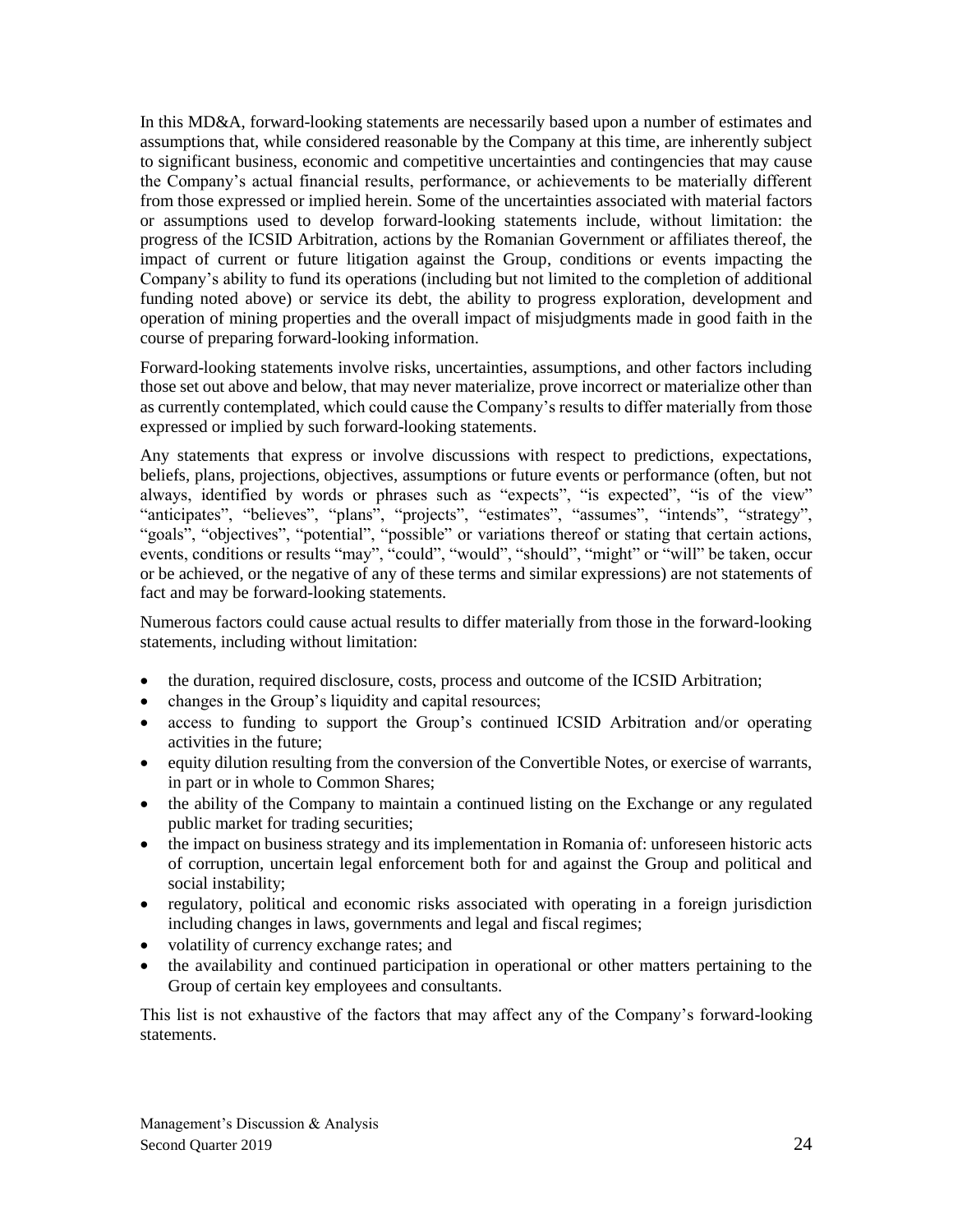Investors are cautioned not to put undue reliance on forward-looking statements, and investors should not infer that there has been no change in the Company's affairs since the date of this MD&A that would warrant any modification of any forward-looking statement made in this document, other documents periodically filed with or furnished to the relevant securities regulators or documents presented on the Company's website. All subsequent written and oral forward-looking statements attributable to the Company or persons acting on its behalf are expressly qualified in their entirety by this notice. The Company disclaims any intent or obligation to update publicly or otherwise revise any forward-looking statements or the foregoing list of assumptions or factors, whether as a result of new information, future events or otherwise, subject to the Company's disclosure obligations under applicable Canadian securities regulations. Investors are urged to read the Company's filings with Canadian securities regulatory agencies.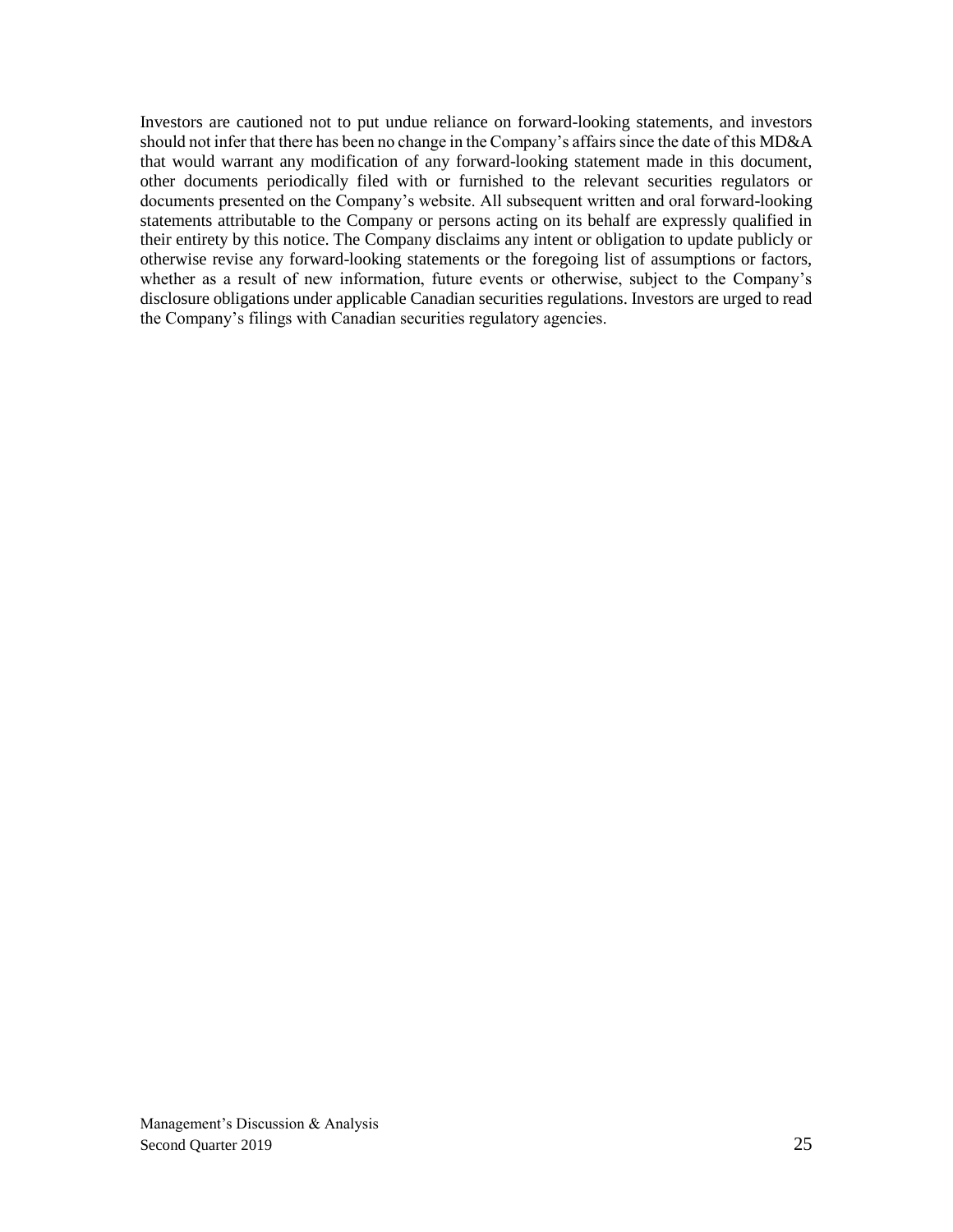# **Gabriel Resources Ltd.**

Condensed Interim Consolidated Financial Statements (Unaudited) For the period ended June 30, 2019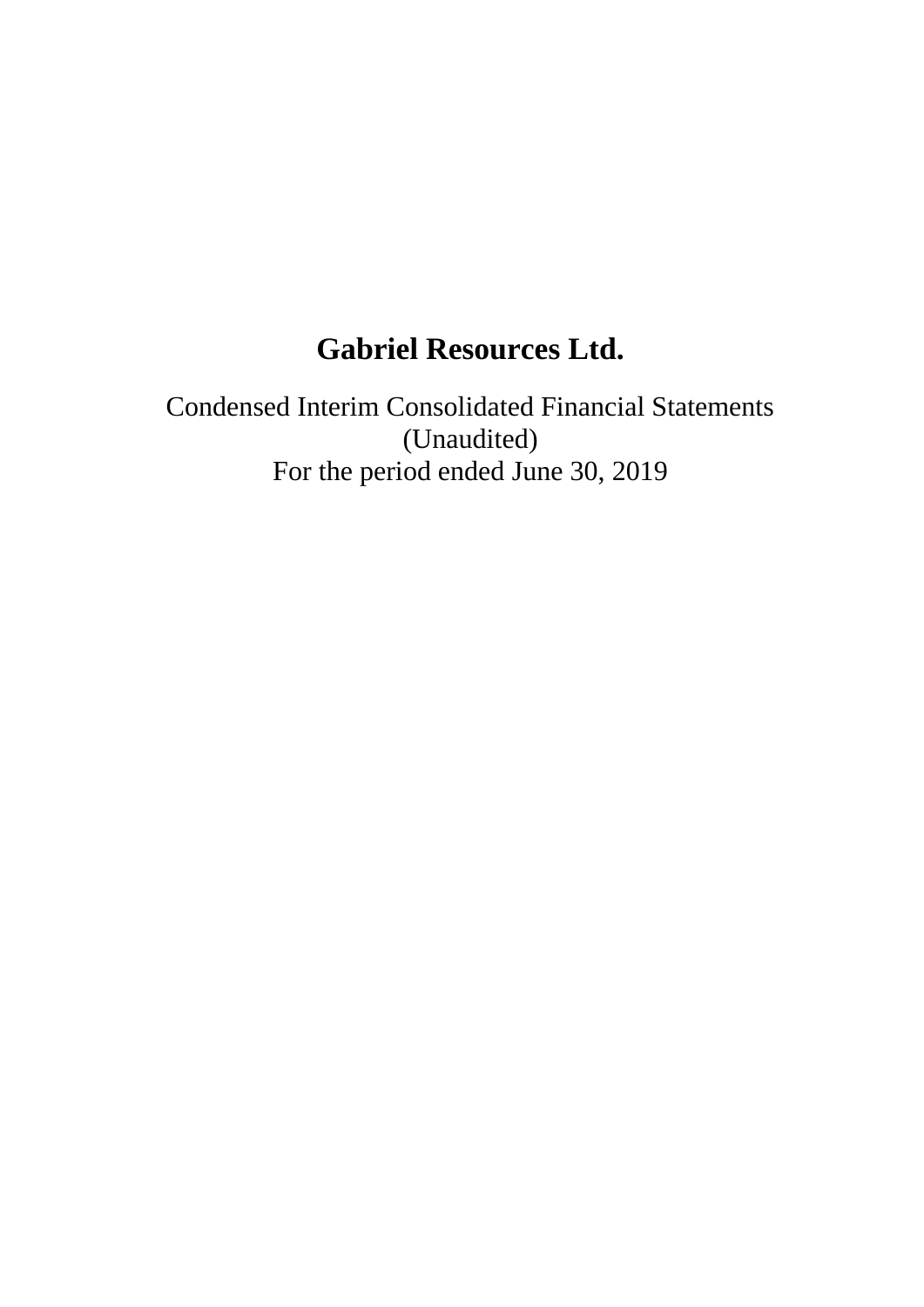# Condensed Consolidated Statement of Financial Position

As at June 30, 2019 and December 31, 2018

*(Unaudited and expressed in thousands of Canadian dollars)*

|                                                                              |                | June 30     | December 31 |
|------------------------------------------------------------------------------|----------------|-------------|-------------|
|                                                                              | <b>Notes</b>   | 2019        | 2018        |
| <b>Assets</b>                                                                |                |             |             |
| <b>Current assets</b>                                                        |                |             |             |
| Cash and cash equivalents                                                    | 7              | 12,700      | 18,116      |
| Trade and other receivables                                                  |                | 705         | 731         |
| Prepaid expenses and supplies                                                |                | 440         | 288         |
|                                                                              |                |             |             |
| Total current assets (excluding assets classified as held for sale)          |                | 13,845      | 19,135      |
| Assets classified as held for sale                                           | 6              | 6,373       | 6,554       |
| <b>Total current assets</b>                                                  |                | 20,218      | 25,689      |
| <b>Non-current assets</b>                                                    |                |             |             |
| Restricted cash                                                              | 7              | 537         | 570         |
| Property, plant and equipment                                                |                | 141         | 134         |
| Right of use assets                                                          | $\overline{4}$ | 12          |             |
| Loan receivable                                                              | 12             | 847         | 500         |
| <b>Total non-current assets</b>                                              |                | 1,537       | 1,204       |
| <b>TOTAL ASSETS</b>                                                          |                | 21,755      | 26,893      |
|                                                                              |                |             |             |
| <b>Liabilities</b>                                                           |                |             |             |
| <b>Current liabilities</b>                                                   |                |             |             |
| Trade and other payables                                                     | 8              | 2,654       | 4,969       |
| <b>Resettlement liabilities</b>                                              | 9              | 568         | 640         |
| Lease liabilities (short term)                                               | $\overline{4}$ | 23          |             |
| Other current liabilities                                                    | 10             | 1,235       | 953         |
| <b>Total current liabilities</b>                                             |                | 4,480       | 6,562       |
|                                                                              |                |             |             |
| <b>Non-current liabilities</b><br>Convertible, subordinated, unsecured notes | 16             |             |             |
|                                                                              |                | 75,482      | 71,136      |
| <b>Total non-current liabilities</b>                                         |                | 75,482      | 71,136      |
| <b>TOTAL LIABILITIES</b>                                                     |                | 79,962      | 77,698      |
|                                                                              |                |             |             |
| <b>Deficit</b>                                                               |                |             |             |
| Share capital                                                                |                | 883,995     | 880,197     |
| Other reserves                                                               |                | 146,601     | 142,481     |
| Currency translation adjustment                                              |                | 1,691       | 1,836       |
| Accumulated deficit                                                          |                | (1,094,471) | (1,079,331) |
| Deficit attributable to owners of the parent                                 |                | (62, 184)   | (54, 817)   |
| Non-controlling interest                                                     | 11             | 3,977       | 4,012       |
| <b>TOTAL DEFICIT</b>                                                         |                | (58,207)    | (50, 805)   |
| <b>TOTAL DEFICIT AND LIABILITIES</b>                                         |                | 21,755      | 26,893      |
|                                                                              |                |             |             |

#### **Going concern – Note 1**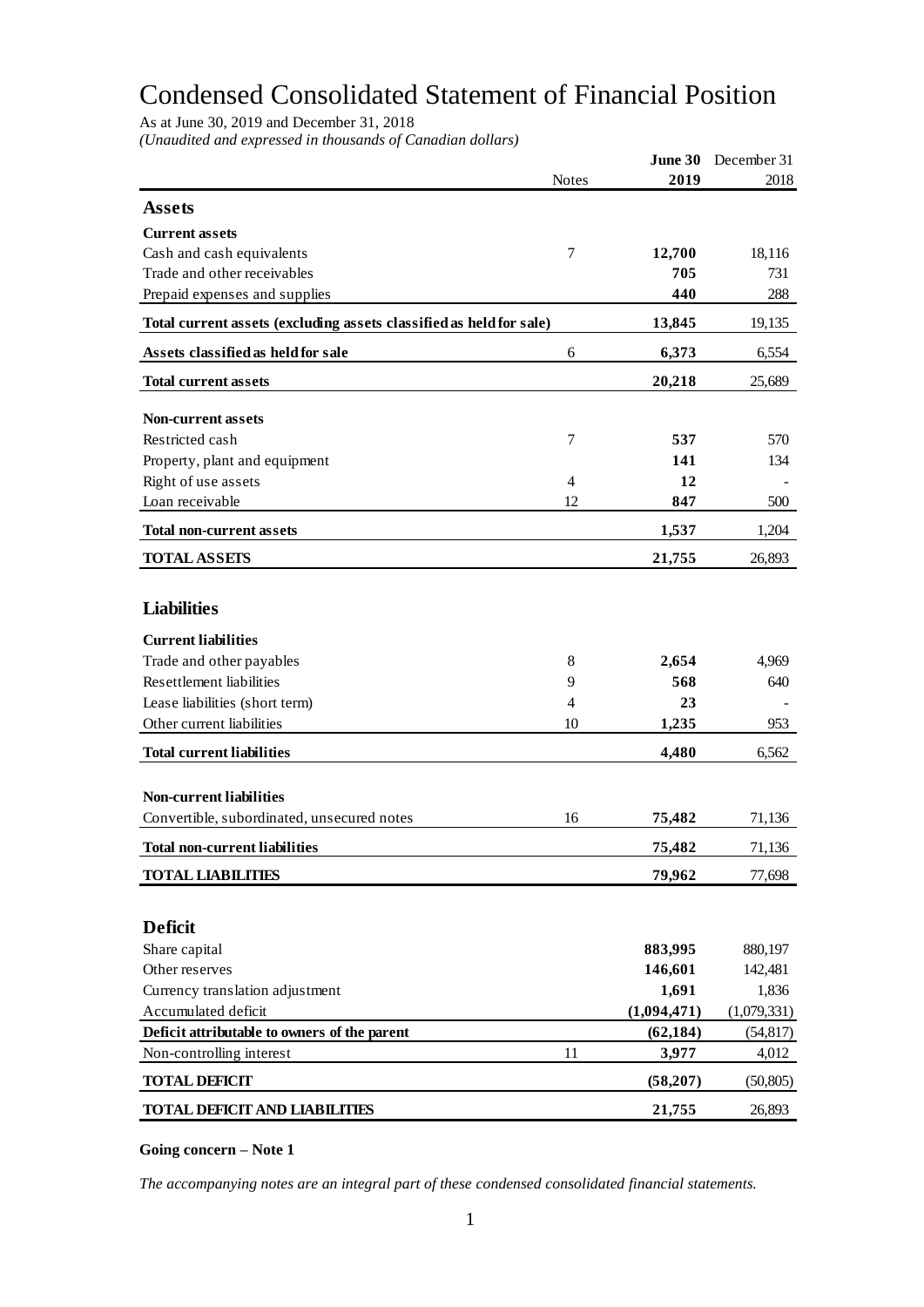# Condensed Consolidated Income Statement

For the three and six-month periods ended June 30

(*Unaudited and expressed in thousands of Canadian dollars, except per share data)*

|                                                          |              | 3 months ended<br>June 30 |        | 6 months ended<br>June 30 |        |
|----------------------------------------------------------|--------------|---------------------------|--------|---------------------------|--------|
|                                                          | <b>Notes</b> | 2019                      | 2018   | 2019                      | 2018   |
| <b>Expenses</b>                                          |              |                           |        |                           |        |
| Corporate, general and administrative                    | 5            | 4,511                     | 8,337  | 8,800                     | 13,591 |
| Impairment of LLTE                                       | 6            |                           | 3,943  |                           | 3,943  |
| Share-based compensation                                 |              | 480                       | 466    | 1,877                     | 556    |
| Depreciation                                             |              | 17                        | 24     | 71                        | 42     |
| <b>Operating loss</b>                                    | 14           | 5,008                     | 12,770 | 10,748                    | 18,132 |
| Other (income) / expense                                 |              |                           |        |                           |        |
| Interest received                                        |              | (69)                      | (88)   | (184)                     | (165)  |
| Gain on disposal of assets                               |              | (290)                     | (724)  | (290)                     | (724)  |
| Finance costs: lease liability accretion                 |              | 2                         |        | 31                        |        |
| Finance costs: convertible notes accretion               | 16           | 2,205                     | 1,959  | 4,346                     | 3,861  |
| Foreign exchange loss / (gain)                           |              | 552                       | (123)  | 489                       | (379)  |
| Loss for the period attributable to owners of the parent |              | 7,408                     | 13,794 | 15,140                    | 20,725 |
| Basic and diluted loss per share                         |              | \$0.02                    | \$0.04 | \$0.03                    | \$0.05 |

# Condensed Consolidated Statement of Comprehensive Loss

For the three and six-month periods ended June 30

(*Unaudited and expressed in thousands of Canadian dollars)*

|                                                             | 3 months ended |        | 6 months ended |        |
|-------------------------------------------------------------|----------------|--------|----------------|--------|
|                                                             | June 30        |        | June 30        |        |
|                                                             | 2019           | 2018   | 2019           | 2018   |
| Loss for the period                                         | 7,408          | 13.794 | 15,140         | 20,725 |
| Other comprehensive loss / (income)                         |                |        |                |        |
| - may recycle to the Income Statement in future periods     |                |        |                |        |
| Currency translation adjustment                             | 14             | 419    | 180            | (232)  |
| Comprehensive loss for the period                           | 7,422          | 14.213 | 15,320         | 20,493 |
| Comprehensive loss / (gain) for the period attributable to: |                |        |                |        |
| - Owners of the parent                                      | 7,419          | 14.132 | 15,285         | 20,538 |
| - Non-controlling interest                                  | 3              | 81     | 35             | (45)   |
| Comprehensive loss for the period                           | 7.422          | 14.213 | 15.320         | 20.493 |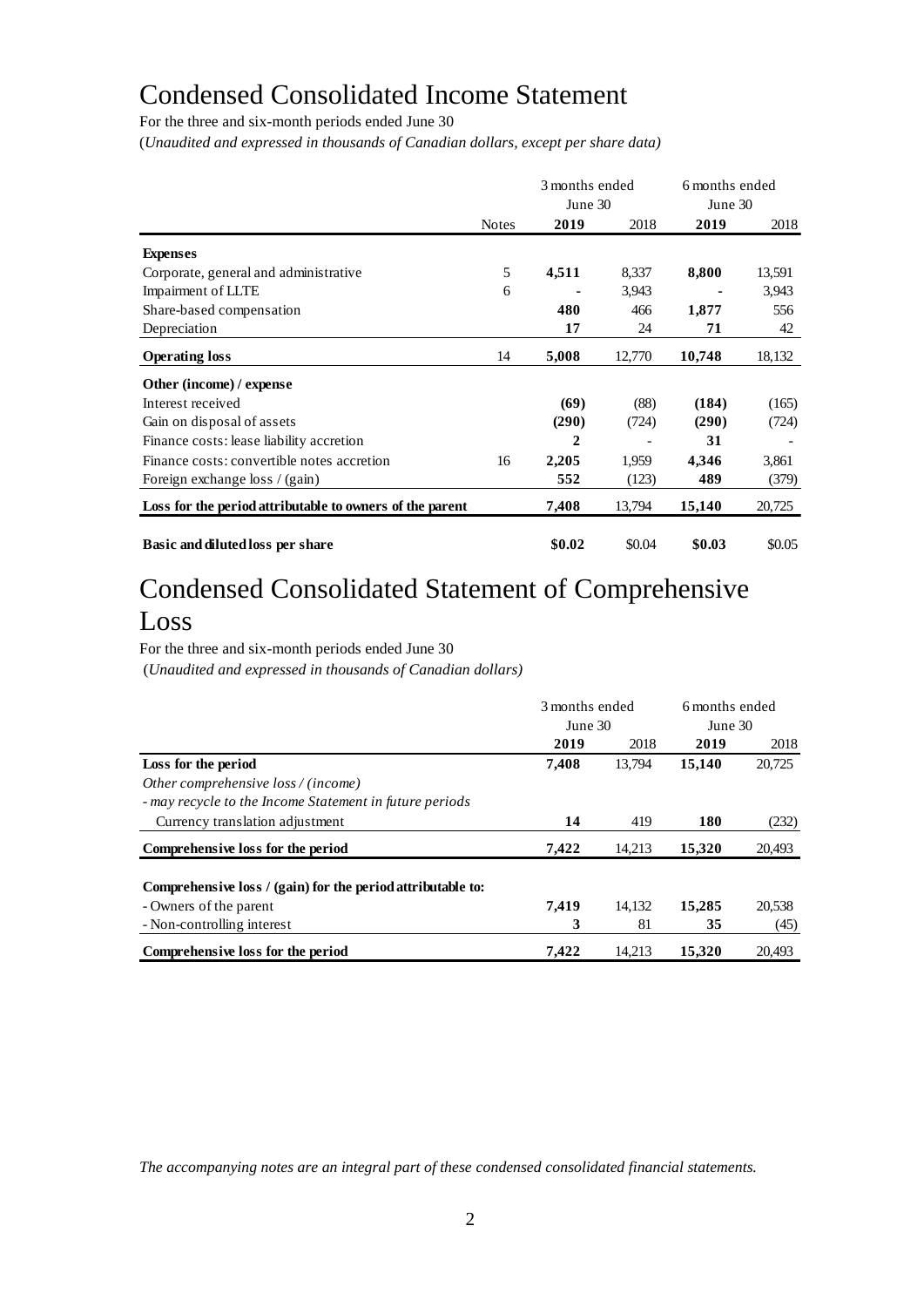# Condensed Consolidated Statement of Changes in Shareholders' Deficit

For the six month period ended June 30 *(Unaudited and expressed in thousands of Canadian dollars)*

|                                        |             | 6 months ended |             |  |
|----------------------------------------|-------------|----------------|-------------|--|
|                                        | June 30     |                |             |  |
|                                        | <b>Note</b> | 2019           | 2018        |  |
| <b>Common shares</b>                   |             |                |             |  |
| At January 1                           |             | 880,197        | 868,288     |  |
| Shares issued in private placement     | 16          | 3,798          |             |  |
| At June 30                             |             | 883,995        | 868,288     |  |
| Other reserves                         |             |                |             |  |
| At January 1                           |             | 142,481        | 133,449     |  |
| Share-based compensation               |             | 1,594          | 675         |  |
| Warrants, net of issue costs           | 16          | 2,526          |             |  |
| At June 30                             |             | 146,601        | 134,124     |  |
|                                        |             |                |             |  |
| <b>Currency translation adjustment</b> |             |                |             |  |
| At January 1                           |             | 1,836          | 1,579       |  |
| Currency translation adjustment        |             | (145)          | 187         |  |
| At June 30                             |             | 1,691          | 1,766       |  |
| <b>Accumulated deficit</b>             |             |                |             |  |
| At January 1                           |             | (1,079,331)    | (1,028,765) |  |
| Loss for the period                    |             | (15, 140)      | (20, 725)   |  |
| At June 30                             |             | (1,094,471)    | (1,049,490) |  |
|                                        |             |                |             |  |
| Non-controlling interest               |             |                |             |  |
| At January 1                           |             | 4,012          | 3,951       |  |
| Currency translation adjustment        |             | (35)           | 45          |  |
| At June 30                             |             | 3,977          | 3,996       |  |
|                                        |             |                |             |  |
| Total shareholders' deficit at June 30 |             | (58,207)       | (41, 316)   |  |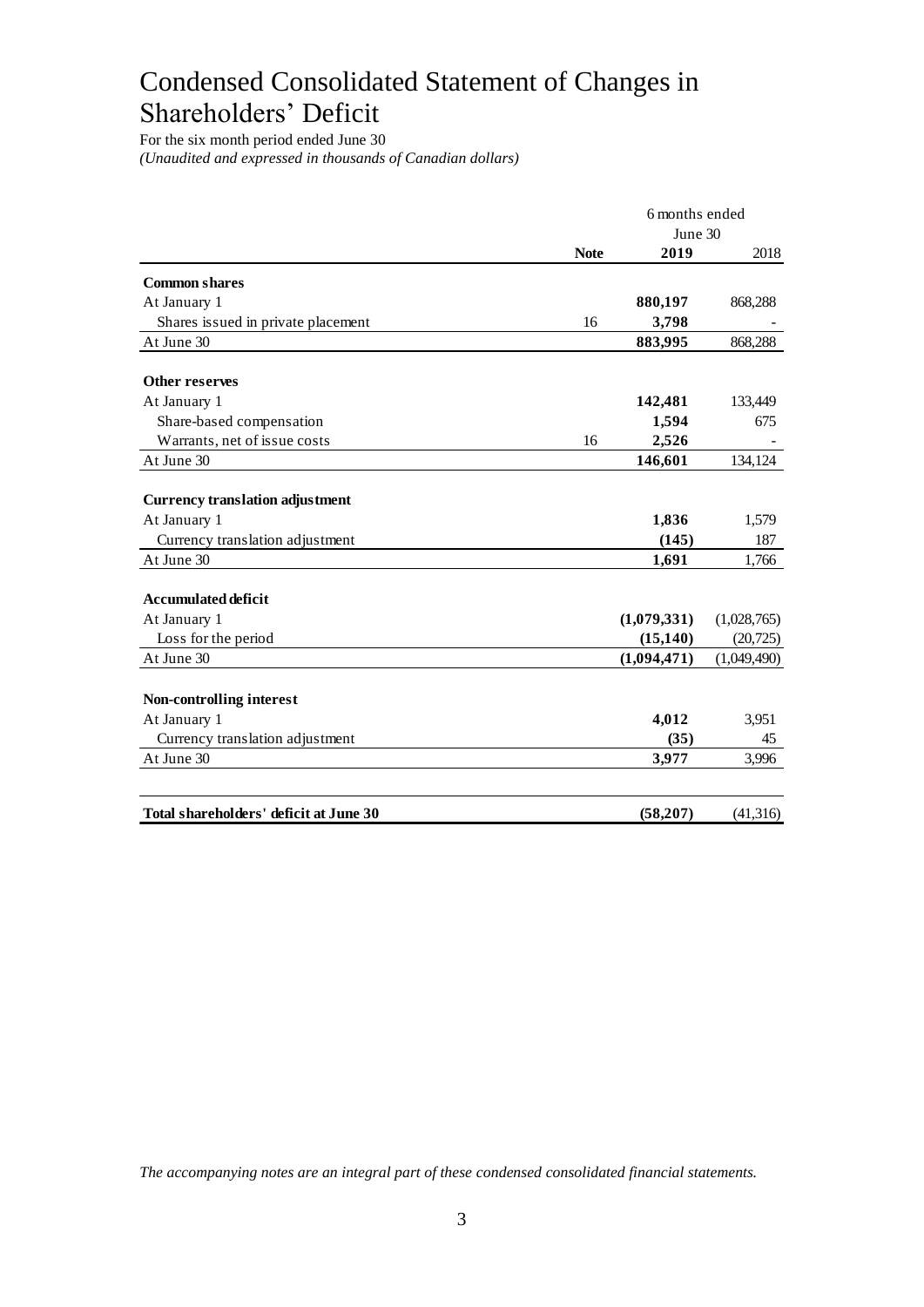# Condensed Consolidated Statement of Cash Flows

For the six month period ended June 30

*(Unaudited and expressed in thousands of Canadian dollars)*

|                                                                 | 6 months ended |           |
|-----------------------------------------------------------------|----------------|-----------|
|                                                                 | June 30        |           |
|                                                                 | 2019           | 2018      |
| Cash flows used in operating activities                         |                |           |
| Loss for the period                                             | (15, 140)      | (20, 725) |
| Adjusted for the following non-cash items:                      |                |           |
| Depreciation                                                    | 71             | 42        |
| Share-based compensation                                        | 1,877          | 556       |
| Gain on disposal of assets                                      | (290)          | (724)     |
| Impairment of LLTE                                              |                | 3,219     |
| Finance costs - convertible note accretion                      | 4,346          | 3,861     |
| Unrealized foreign exchange loss / (gain)                       | 285            | (597)     |
|                                                                 | (8, 851)       | (14,368)  |
| Changes in operating working capital:                           |                |           |
| Unrealized foreign exchange loss / (gain)                       | 215            | (81)      |
| (Decrease) / increase in accounts payable                       | (2,044)        | 3,262     |
| Increase in accounts receivable                                 | (524)          | (406)     |
|                                                                 | (11,204)       | (11,593)  |
| Cash flows provided by / (used in) investing activities         |                |           |
| Proceeds from sale of long lead-time equipment                  |                | 4,268     |
| Purchase of property, plant and equipment                       | (36)           | (31)      |
|                                                                 | (36)           | 4,237     |
| Cash flows provided by financing activities                     |                |           |
| Proceeds from issuance of private placement, net of issue costs | 6,324          |           |
|                                                                 | 6,324          |           |
| Decrease in cash and cash equivalents                           | (4,916)        | (7, 356)  |
| Effect of foreign exchange on cash and cash equivalents         | (500)          | 678       |
| Cash and cash equivalents - beginning of period                 | 18,116         | 31,220    |
|                                                                 |                |           |
| Cash and cash equivalents - end of period                       | 12,700         | 24.542    |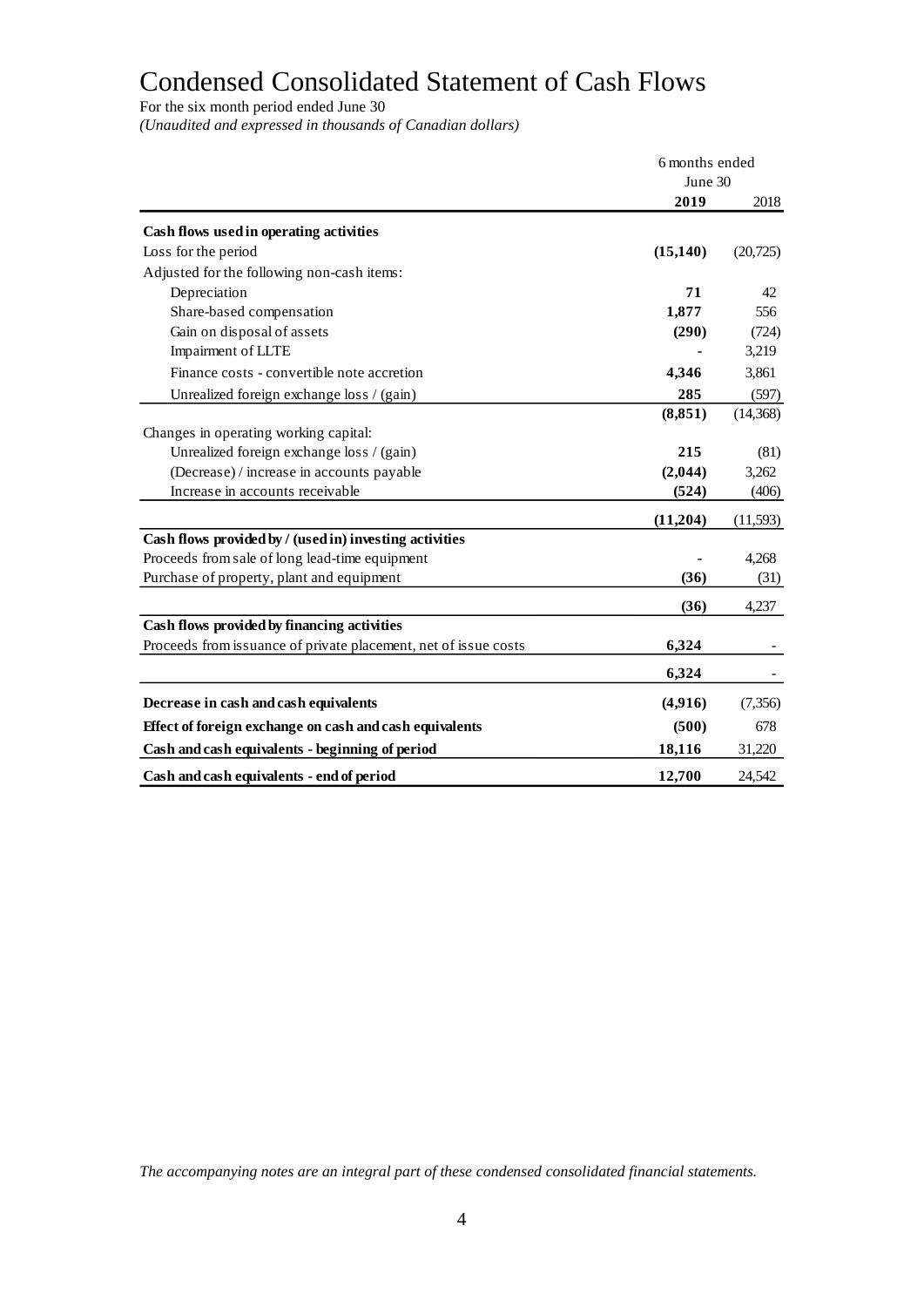For the period ended June 30, 2019 *(Unaudited, tabular amounts in thousands of Canadian dollars, unless otherwise stated)*

### 1. Nature of operations and going concern

Gabriel Resources Ltd. ("Gabriel" or the "Company") is a Canadian resource company whose common shares ("Common Shares") are listed on the TSX Venture Exchange ("Exchange").

While Gabriel's activities were previously focused on permitting and developing the Roșia Montană gold and silver project (the "Project") in Romania, as of the date of these Condensed Interim Consolidated Financial Statements ("Condensed Financial Statements") Gabriel and its subsidiary companies (together the "Group") are now principally focused on the pursuit of an international bilateral investment treaty claim against Romania, as described further below. The exploitation license for the Project ("License") is held by Roșia Montană Gold Corporation S.A. ("RMGC"), a Romanian company in which Gabriel owns an 80.69% equity interest, with the 19.31% balance held by Minvest Roșia Montană S.A. ("Minvest RM"), a Romanian state-owned mining company.

On July 21, 2015, pursuant to the provisions of international bilateral investment protection treaties which the Romanian State entered into with each of Canada and the United Kingdom of Great Britain and Northern Ireland for the Promotion and Reciprocal Protection of Investments (together the "Treaties"), Gabriel and its subsidiary company, Gabriel Resources (Jersey) Limited ("Claimants"), filed a request for arbitration ("Arbitration Request") before the World Bank's International Centre for Settlement of Investment Disputes ("ICSID") against the Romanian State ("ICSID Arbitration"). The Arbitration Request was registered by ICSID on July 30, 2015 and the presiding tribunal for the ICSID Arbitration ("Tribunal") was originally constituted on June 21, 2016. The ICSID Arbitration seeks compensation for all of the loss and damage resulting from the State's wrongful conduct and its breaches of the Treaties' protections against expropriation, unfair and inequitable treatment and discrimination in respect of the Project and the related licenses.

Key milestones in the ICSID Arbitration proceedings to date include:

- The first Tribunal hearing took place on August 12, 2016.
- On January 10, 2017, the Tribunal issued Procedural Order No.4 establishing a procedural calendar for the ICSID Arbitration, including specific dates for the filing of submissions by the parties and other necessary procedural matters.
- On June 30, 2017, the Claimants delivered a memorial to ICSID on the merits and quantum of the ICSID Arbitration claim ("Memorial").
- On February 22, 2018, the Romanian State delivered a counter memorial ("Counter Memorial") in response to the Memorial filed by the Claimants.
- On May 25, 2018, Romania supplemented the submission of its Counter-Memorial with a further preliminary objection to the jurisdiction of the Tribunal ("Jurisdictional Challenge").
- On November 2, 2018, the Claimants filed with ICSID a reply in support of its claim ("Reply") responding to the Respondent's Counter-Memorial and Jurisdictional Challenge.
- On February 28, 2019, the Claimants and the Respondent filed their comments on an amicus curiae submission to the Tribunal by certain non-governmental organizations (or "non-disputing parties") who have opposed the Project for many years.
- On May 24, 2019 the Respondent filed its response to the Reply ("Rejoinder") and its reply on the Jurisdictional Challenge, the Respondent's final substantive submission.
- On June 28, 2019 Gabriel filed its surrejoinder on the Jurisdictional Challenge ("Surrejoinder").

The Tribunal is scheduled to hold a hearing on the merits of the claim in Washington D.C. from December 2 to 13, 2019.

The Company is in ongoing discussions with its principal securityholders regarding additional funding. As of the date of these Condensed Financial Statements, the Company believes that it has sufficient funding to cover its planned activities through November 2019. Management is currently focused on securing additional financing and continues to review the Company's activities in order to identify areas to rationalize expenditures.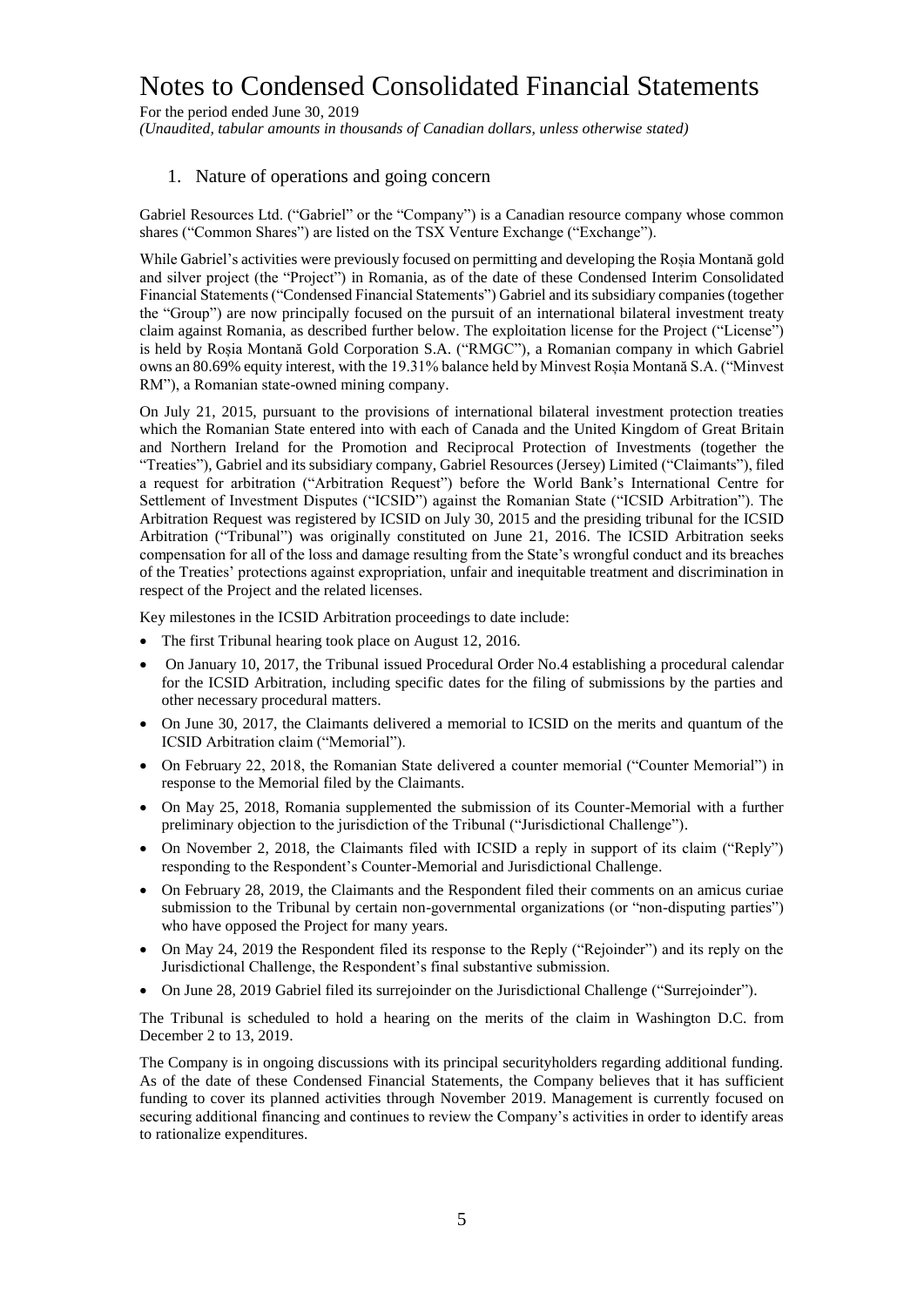For the period ended June 30, 2019 *(Unaudited, tabular amounts in thousands of Canadian dollars, unless otherwise stated)*

### 1. Nature of operations and going concern (continued)

The Condensed Financial Statements have been prepared on a going concern basis, which assumes that the Company will be able to meet its obligations and continue its operations for the foreseeable future. Pending the sale of the remaining long lead time equipment and the conclusion of additional financing, there is material uncertainty over the funding available to the Company that may cast significant doubt about the Company's ability to continue as a going concern.

The Condensed Financial Statements do not reflect the adjustments to the carrying values of assets or liabilities and the reported expenses and consolidated statement of financial position classifications that would be necessary if the Company were unable to realize its assets and settle its liabilities as a going concern in the normal course of operations. Such adjustments could be material.

The Company's registered address is Suite 200 – 204 Lambert Street, Whitehorse, Yukon, Canada Y1A 1Z4. The Company receives significant management services from its wholly-owned subsidiary, RM Gold (Services) Ltd. ("RMGS"). The principal place of business for RMGS is 1 Central Court, 25 Southampton Buildings, London, WC2A 1AL, United Kingdom. The Company is the ultimate parent of the Group and does not have any controlling shareholders.

#### 2. Basis of preparation

The Condensed Financial Statements for the three and six-month period ended June 30, 2019, have been prepared in accordance with IFRS as applicable to the preparation of interim financial statements, including International Accounting Standard 34 - Interim Financial Reporting. The Condensed Financial Statements should be read in conjunction with the audited consolidated financial statements for the year ended December 31, 2018 (the "2018 Financial Statements"), which have been prepared in accordance with IFRS.

The Condensed Financial Statements have been prepared according to the historical cost convention.

The Condensed Financial Statements were approved by the Board of Directors on August 2, 2019.

#### 3. Critical accounting estimates, risks and uncertainties

The Company performed an analysis of risk factors which, if any should materialize, could materially and adversely affect the results of operations and financial position of the Company.

The preparation of consolidated financial statements in conformity with IFRS requires Management to make estimates and assumptions that affect the reported amount of assets and liabilities and disclosure of contingent liabilities, if any, at the date of the financial statements and the reported amount of expenses and other income for the period. These estimates and assumptions are based on Management's knowledge of the relevant facts and awareness of circumstances, having regard to prior experience. The significant estimates and assumptions are not materially different from those disclosed in the 2018 Financial Statements.

#### 4. Accounting policies

The material accounting policies followed in the Condensed Financial Statements are the same as those applied in the 2018 Financial Statements with the exception of the below:

The group has adopted IFRS 16 effective from January 1, 2019, but has not restated comparatives for the 2018 reporting period, as permitted under the specific transitional provisions in the standard. The reclassifications and the adjustments arising from the new leasing rules are therefore recognized as at January 1, 2019. IFRS 16 requires lessees to recognize assets and liabilities for most leases. Application of the standard is mandatory for annual reporting periods beginning on or after January 1, 2019, and the impact on the Condensed Consolidated Statement of Financial Position was less than \$0.1 million.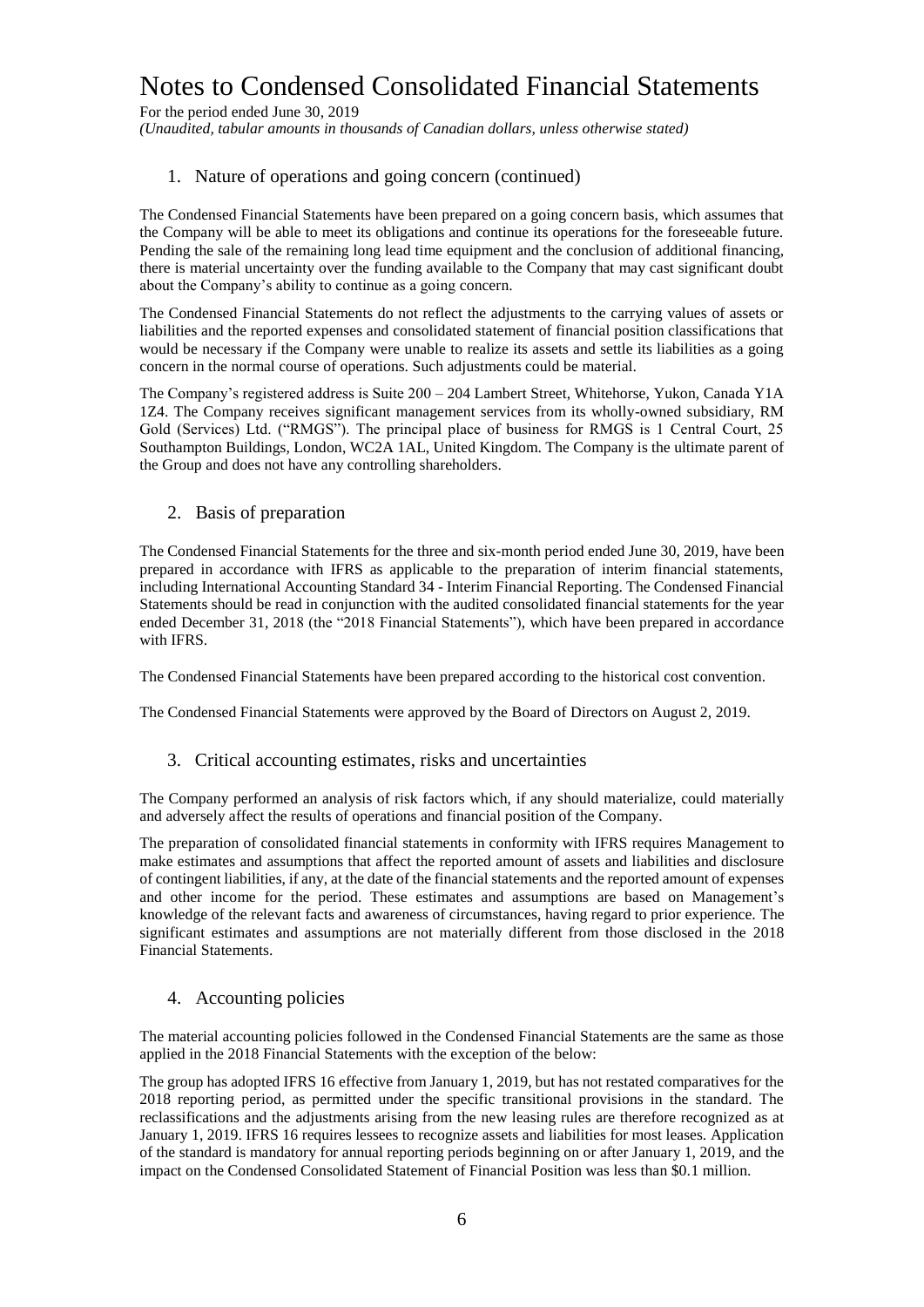For the period ended June 30, 2019

*(Unaudited, tabular amounts in thousands of Canadian dollars, unless otherwise stated)*

### 5. Corporate, General and Administrative expenses

|                                               | 3 months ended |            | 6 months ended |        |
|-----------------------------------------------|----------------|------------|----------------|--------|
|                                               | June 30        | June 30    |                |        |
| in thousands of Canadian dollars              | 2019           | 2018       | 2019           | 2018   |
| Payroll                                       | 1,305          | 1,389      | 2,675          | 2,778  |
| <b>ICSID</b> Arbitration related              | 1,553          | 5,395      | 2,722          | 7,634  |
| Travel and transportation                     | 266            | 224        | 494            | 351    |
| Community relations                           | 220            | 121        | 460            | 246    |
| Finance                                       | 242            | <b>200</b> | 435            | 396    |
| Property and exploration taxes                | 176            | 171        | 349            | 345    |
| Legal                                         | 173            | 160        | 275            | 421    |
| Long lead-time equipment storage costs        | 146            | 215        | 296            | 457    |
| Office rental and utilities                   | 122            | 118        | 251            | 255    |
| Information technology                        | 126            | 81         | 234            | 165    |
| External communications                       | 33             | 51         | 75             | 115    |
| Other                                         | 149            | 212        | 534            | 428    |
| Corporate, general and administrative expense | 4,511          | 8,337      | 8,800          | 13,591 |

ICSID Arbitration related costs are legal and other advisory services provided to the Company in respect of the ICSID Arbitration. The decrease compared to the corresponding 2018 period is due to the significantly higher 2018 activity levels in analyzing Romania's Counter Memorial, filed in February 2018, whereas the 2019 period reflects activity on the ICSID Arbitration in respect of preparing the Surrejoinder together with initial review of Romania's Rejoinder filed on May 24, 2019.

#### 6. Assets held for sale

| <b>Balance - December 31, 2017</b> | 13,723  |
|------------------------------------|---------|
| Disposal                           | (3,546) |
| Impairment charge                  | (3,943) |
| Currency translation adjustment    | 320     |
| <b>Balance - December 31, 2018</b> | 6,554   |
| Currency translation adjustment    | (181)   |
| <b>Balance - June 30, 2019</b>     | 6,373   |

The prospect of the long lead-time equipment being used in the future for the purpose for which it was purchased is considered remote. In late 2015, the Company engaged two specialist agents to broker the sale of the long lead-time equipment, and the equipment was transferred to assets held for sale on December 31, 2015. The agents' engagement is ongoing.

On May 4, 2018, the Group sold a ball mill plus motors and spares for net proceeds of US\$3.3 million (approx. \$4.3 million). On June 19, 2019 RMGC concluded an agreement with an interested buyer for an option to purchase the remaining ball mill and received a non-refundable deposit of US\$325,000 (note 8). On August 1, 2019, the option was taken up by the buyer and completion of the sale is expected to take place in the third quarter of 2019 for gross proceeds of US\$3.25 million (approx. \$4.3 million).

The remaining long lead-time equipment comprises milling equipment, predominantly a SAG mill and ball mill motors. These items are currently stored in warehouses in the port of Antwerp, Belgium. During the six-month period to June 30, 2019, the value of the long-lead time equipment was assessed for indicators of impairment and Management deemed it appropriate not to record an impairment charge as at June 30, 2019.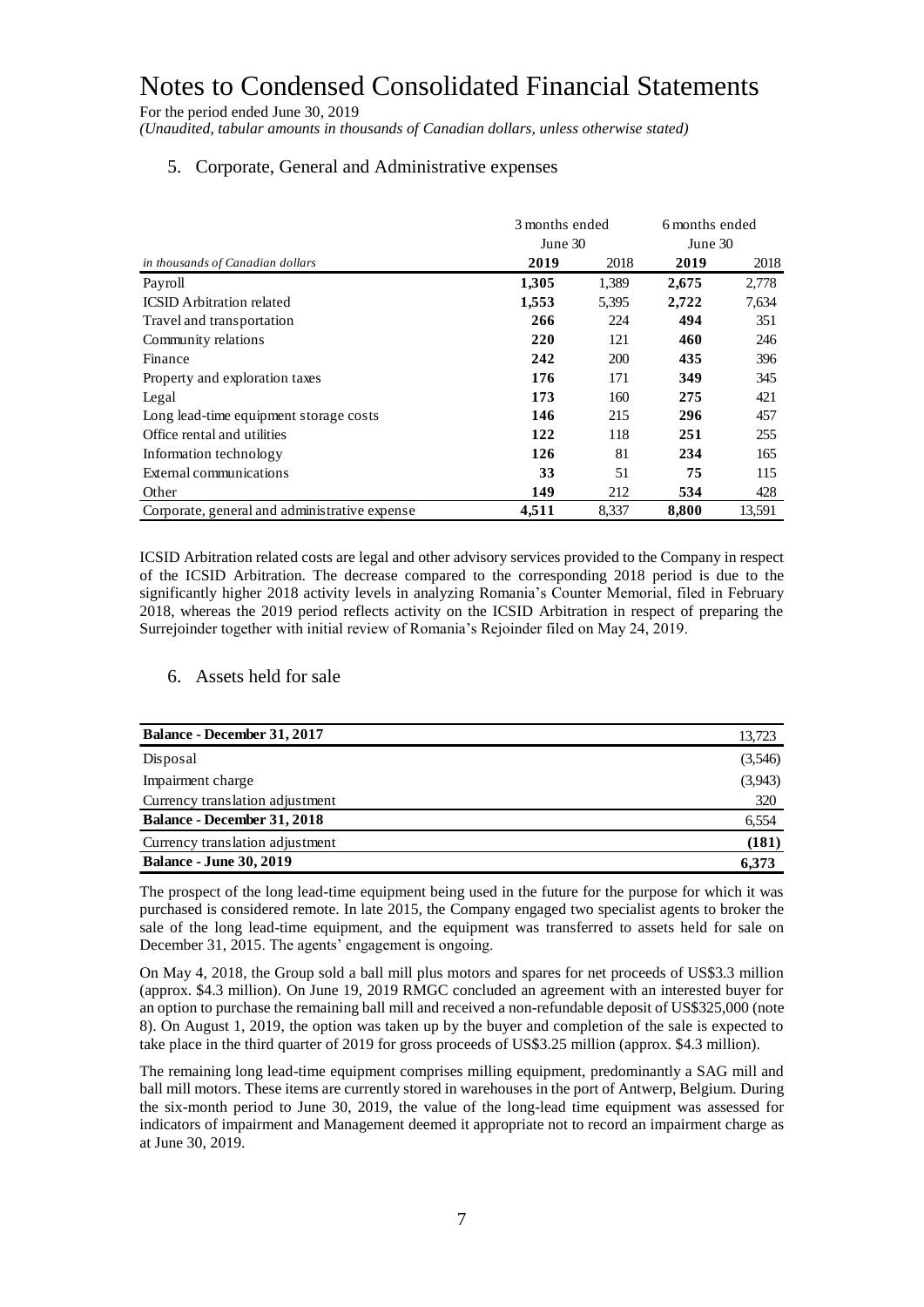For the period ended June 30, 2019

*(Unaudited, tabular amounts in thousands of Canadian dollars, unless otherwise stated)*

#### 7. Cash and cash equivalents

|                           | June 30 | December 31 |
|---------------------------|---------|-------------|
| As at                     | 2019    | 2018        |
| Cash at bank and on hand  | 3,536   | 18,116      |
| Short-term bank deposits  | 9.164   |             |
| Cash and cash equivalents | 12,700  | 18,116      |
| Restricted cash           | 537     | 570         |
|                           | 13,237  | 18,686      |

Cash at bank and on hand earns interest at floating rates based on daily bank deposit rates. Cash is readily accessible and is deposited at reputable financial institutions with acceptable credit standings.

The Group manages its domestic Romanian bank credit risk by centralizing custody, control and management of its surplus cash resources from its corporate office and only transferring money to its Romanian subsidiary based on near term cash requirements, thereby mitigating exposure to domestic Romanian banks. At June 30, 2019, the Group held \$0.2 million in unrestricted cash and cash equivalents in Romanian banks (at December 2018: \$0.4 million).

Short-term bank deposits represent investments in government treasury bills with maturities, from the date of acquisition, of less than 90 days.

Restricted cash represents cash collateralization of legally required environmental guarantees for future clean-up costs of \$0.1 million. In addition, in late 2013 the Romanian regional prosecutor's office in Ploiesti placed a restriction order on \$0.3 million held in one of RMGC's Romanian bank accounts pending the outcome of an investigation into a group of companies, one of which was a former supplier to RMGC. Management understands that this investigation remains ongoing. The restricted amount represents the value of the goods procured from the supplier during 2012. RMGC continues to challenge the legality of the restriction and to cooperate fully with the prosecutor's office.

#### 8. Trade and other payables

|                             | June 30 | December 31 |
|-----------------------------|---------|-------------|
| As at                       | 2019    | 2018        |
| Trade payables              | 278     | 390         |
| Payroll liabilities         | 270     | 2,421       |
| Deposit received            | 431     |             |
| Accruals and other payables | 1,675   | 2,158       |
|                             | 2,654   | 4,969       |

Trade and other payables are accounted for at amortized cost and are categorized as other financial liabilities. The non-refundable deposit received for the ball mill has been accounted for as a liability until the transaction completes and the asset value is removed from the Balance Sheet. The decrease in accruals and other payables period on period is due to the decrease in ICSID Arbitration related activities in the six-month period to June 30, 2019 whereas the Company filed its Reply in November 2018 with significant resultant costs accrued. Payroll liabilities have reduced since the beginning of the year as accrued 2018 performance related payments have been paid in 2019.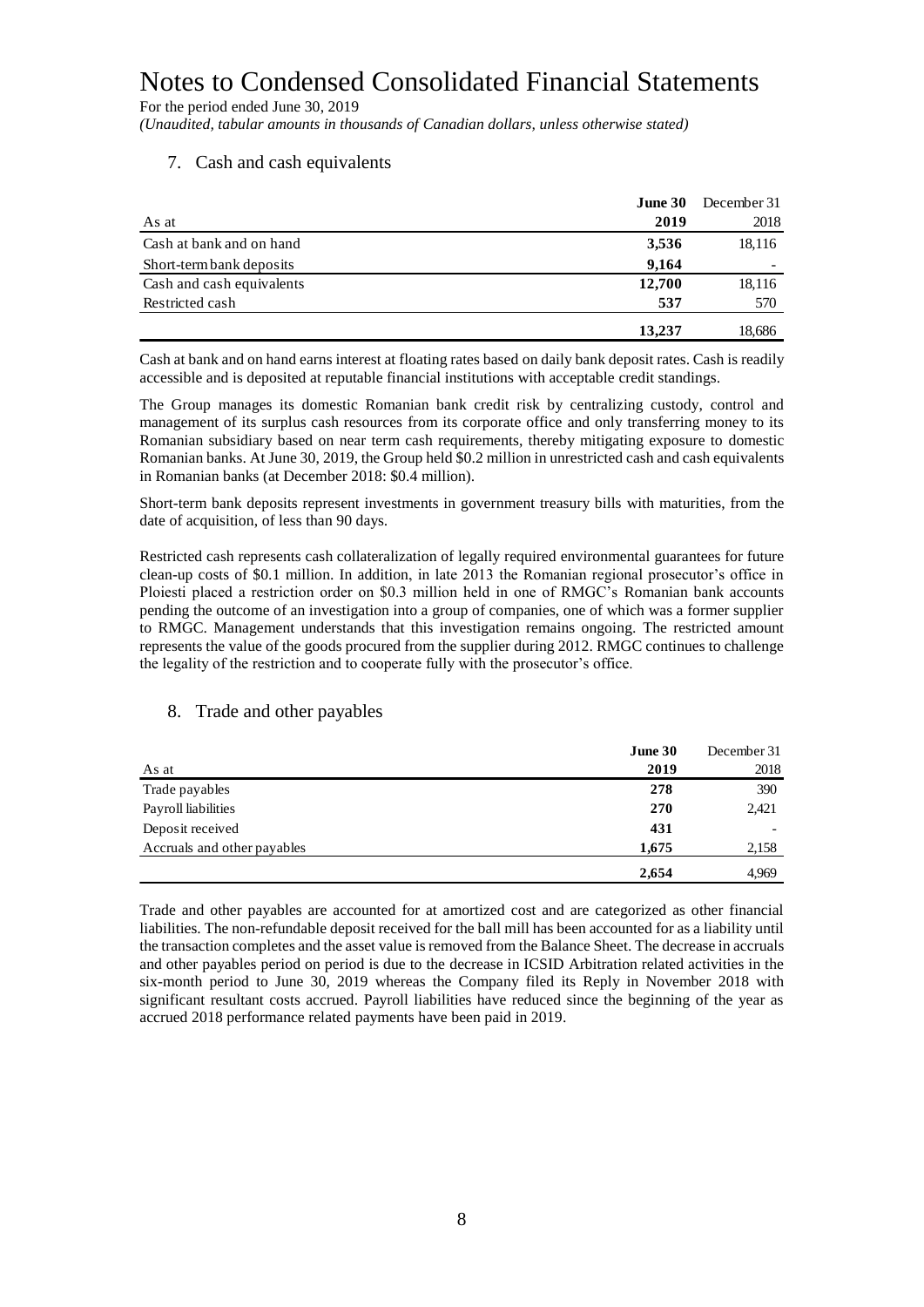For the period ended June 30, 2019

*(Unaudited, tabular amounts in thousands of Canadian dollars, unless otherwise stated)*

#### 9. Resettlement liabilities

RMGC previously had a program for purchasing homes in the Project area. Under the resettlement program, residents were offered two choices; either to take the sale proceeds and move to a new location of their choosing, or exchange their properties for a new property to be built by RMGC at a new resettlement site. For those residents who chose the new resettlement site option, the Company recorded a resettlement liability for the anticipated construction costs of the resettlement houses. The total balance at June 30, 2019 was \$0.6 million (at December 31, 2018: \$0.6 million).

#### 10. Other current liabilities

The Company has a deferred share unit ("DSU") plan under which qualifying participants can elect to receive certain compensation in the form of DSUs. With effect from July 1, 2016, certain Company directors have received fifty per cent of their director fees payable in DSUs. DSUs are initially valued at the five-day weighted average market price of the Common Shares at the date of issue, with the value adjusted based on fair value on the closing share price at the end of each subsequent reporting period.

As at June 30, 2019, the Company's share price increased in comparison to December 31, 2018 and, accordingly, a fair value increase of \$0.3 million has been recorded in the DSU liability.

#### 11. Non-controlling interest

The Company historically advanced loans totaling US\$39.5 million to Minvest RM, the non-controlling shareholder of RMGC, to facilitate mandatory statutory share capital increases in RMGC in accordance with Romanian company law rules on capitalization. These loans, which remain outstanding at June 30, 2019, are non-interest bearing and according to their terms are to be repaid as and when RMGC distributes dividends to its shareholders. The loans are accounted for as part of the Group's net investment in RMGC and, accordingly, have been set-off against non-controlling interests in the Condensed Consolidated Statement of Financial Position. The loans and non-controlling interest components will be reflected individually at such time as repayment of the loans is possible

In December 2013, the Group was required to recapitalize RMGC in order to comply with Romanian minimum capitalization company law requirements. The subscription to RMGC share capital by the Company was effected through a conversion of existing intercompany debt. On January 17, 2014 the Group agreed to transfer to Minvest RM, for nil consideration, a proportion of the shares subscribed to in December 2013, with a face value of \$20.4 million, in order to preserve the ratio of respective shareholdings in RMGC. This transfer gave rise to the disclosed non-controlling interest and subsequent accounting.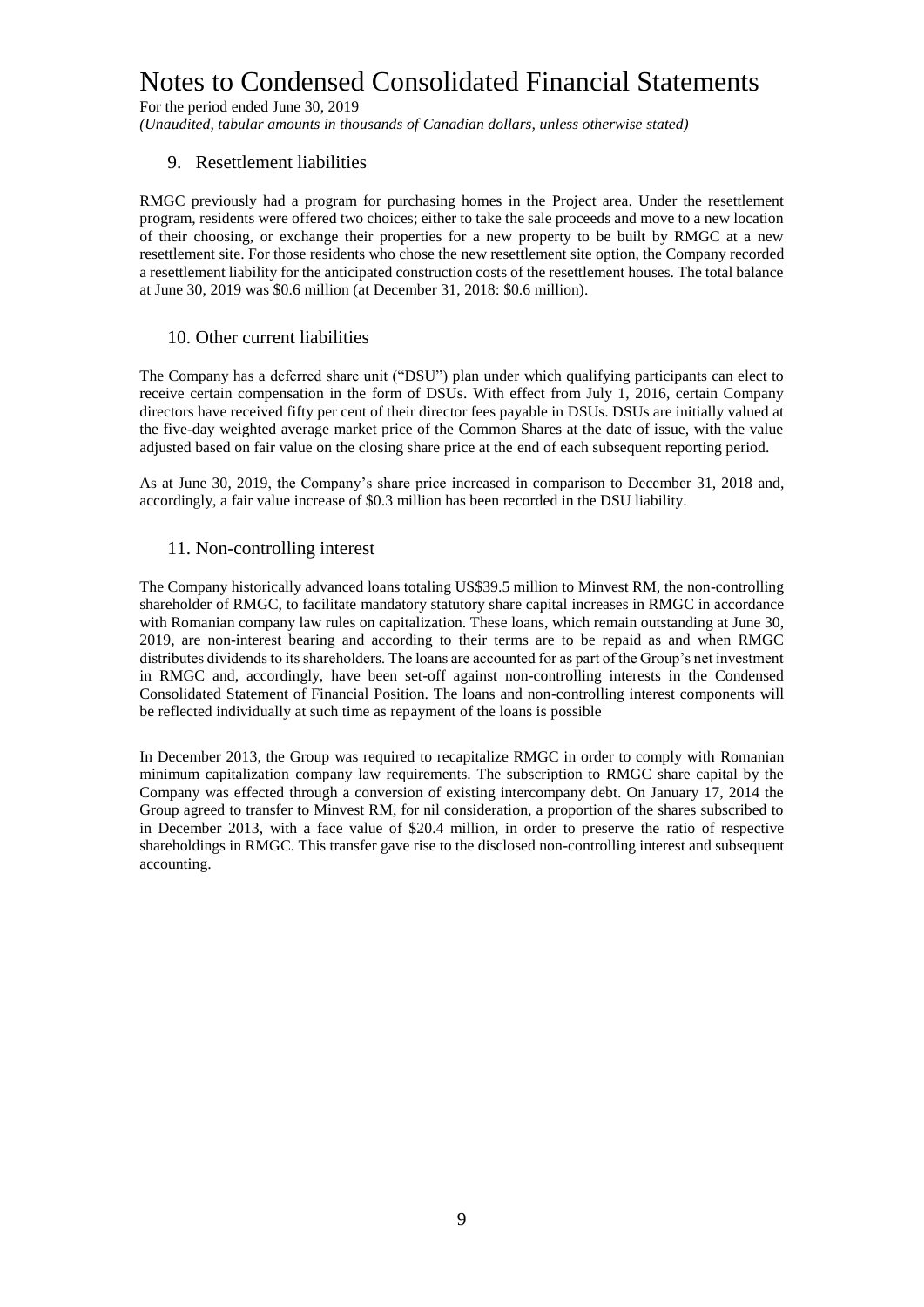For the period ended June 30, 2019

*(Unaudited, tabular amounts in thousands of Canadian dollars, unless otherwise stated)*

### 12. Related Party Transactions

The Group had related party transactions with associated persons or corporations which were undertaken in the normal course of operations, as well as the private placements described in Note 16.

Historical related party transactions with Minvest RM are disclosed in Note 11. There have been no transactions with Minvest RM in 2018 or 2019.

In June 2018, the Company entered into a facility agreement with SC Total Business Land SRL ("TBL"), an entity controlled by current and former employees of RMGC, pursuant to which it agreed to lend \$0.9 million to TBL. The loan is repayable in 2028 and accrues interest at a rate of 1% per annum and is secured by a mortgage over certain assets of the borrower and personal guarantees in favour of the Company by the principals of TBL. TBL drew down an initial \$0.5 million against the facility in 2018. A second and final \$0.4 million was drawn down in February 2019. The first repayment of the loan was received in April 2019.

#### 13. Common Share options

With effect from July 1, 2016, certain Company non-executive directors have elected to receive all or some of their director fees payable in Common Share options. Director, officer, employee and consultant Common Share options were granted, exercised and cancelled during the period January 1, 2018 through June 30, 2019 as follows:

|                                    | Number of<br>options<br>(1000) | Weighted average<br>exercise price<br>(dollars) |
|------------------------------------|--------------------------------|-------------------------------------------------|
| <b>Balance - December 31, 2017</b> | 26,313                         | 0.69                                            |
| Options granted                    | 4,331                          | 0.31                                            |
| Options cancelled/forfeited        | (2,075)                        | 0.56                                            |
| Options expired                    | (3,950)                        | 1.36                                            |
| <b>Balance - December 31, 2018</b> | 24,619                         | 0.53                                            |
| Options granted                    | 5,236                          | 0.36                                            |
| Options expired                    | (1,600)                        | 0.79                                            |
| <b>Balance - June 30, 2019</b>     | 28,255                         | 0.48                                            |

#### 14. Loss per share

|                                                  | 3 months ended<br>June 30 |         | 6 months ended<br>June 30 |         |
|--------------------------------------------------|---------------------------|---------|---------------------------|---------|
|                                                  | 2019                      | 2018    | 2019                      | 2018    |
| Loss for the period attributable to              |                           |         |                           |         |
| owners of the parent                             | 7.408                     | 13.794  | 15,140                    | 20.725  |
| Weighted-average number of common shares (000's) | 491.141                   | 384.453 | 489.054                   | 384,451 |
| Basic and diluted loss per share                 | \$0.02                    | \$0.04  | \$0.03                    | \$0.05  |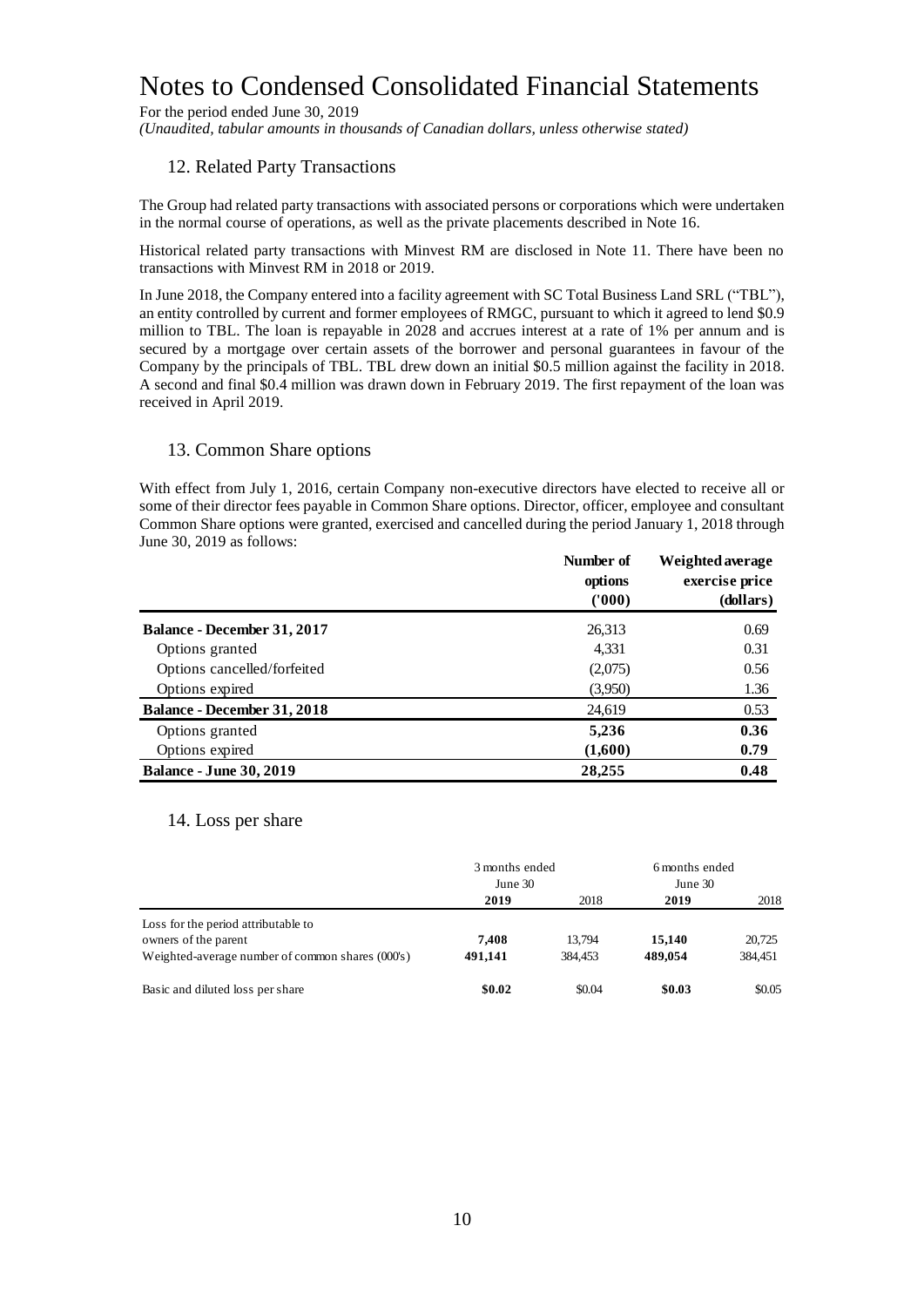For the period ended June 30, 2019

*(Unaudited, tabular amounts in thousands of Canadian dollars, unless otherwise stated)*

#### 15. Commitments

The following is a summary of Canadian dollar equivalent of the contractual commitments of the Group, including payments due for each of the next five years and thereafter:

|                                    | Total | 2019 | 2020 | 2021 | 2022                     | 2023                     | Thereafter |
|------------------------------------|-------|------|------|------|--------------------------|--------------------------|------------|
| Operating lease commitments        |       |      |      |      |                          |                          |            |
| Rosia Montana exploitation license | 1.215 | 270  | 270  | 270  | 270                      | 135                      |            |
| Surface concession rights          | 1.071 | 20   | 33   | 33   | 33                       | 33                       | 919        |
| Property lease agreements          | 68    | 46   |      | 10   | $\overline{\phantom{0}}$ | $\overline{\phantom{0}}$ |            |
| Total commitments                  | 2.354 | 336  | 315  | 313  | 303                      | 168                      | 919        |

#### 16. Private placements

On December 24, 2018, the Company announced it had completed an initial closing of a private placement of up to 106,425,847 units("Units") with a number of existing securityholders (the "December 2018 Private Placement"). At the initial closing, a total of 80,702,475 Units were issued at a price of \$0.2475 per Unit to raise aggregate gross proceeds of approximately \$20 million.

On January 15, 2019, the Company announced it had completed the final closing of the 2018 Private Placement by issuing the remaining 25,723,372 Units, on the same terms as above, with an existing securityholder to raise gross proceeds of approximately \$6.3 million.

Each Unit consists of:

- One Common Share of the Company; and
- One Common Share purchase warrant ("Warrant"), which entitles the holder to acquire one Common Share at an exercise price of \$0.49 at any time prior to the date that is five years following the date of issue.

The key inputs used in determining the value of the December 2018 Private Placement set out in these consolidated financial statements are as follows:

#### Initial closing

- Volatility (based on historic 60 month volatility of Gabriel's stock price ) 94.49%
- Remaining life (years) 5.0
- Risk free rate (5 year Government of Canada benchmark bond) 2.14%

#### Final closing

- Volatility (based on historic 60 month volatility of Gabriel's stock price ) 95.49%
- Remaining life (years) 5.0
- Risk free rate (5 year Government of Canada benchmark bond) 1.90%

The aggregate composition of the December 2018 Private Placement is set out in the following table:

|                               |            | Gross Financing |            |
|-------------------------------|------------|-----------------|------------|
|                               | allocation | fees            | allocation |
|                               |            |                 |            |
| Common shares                 | 15,806     | 99              | 15,707     |
| Warrants                      | 10.535     | 66              | 10,469     |
| Proceeds of private placement | 26.341     | 165             | 26,176     |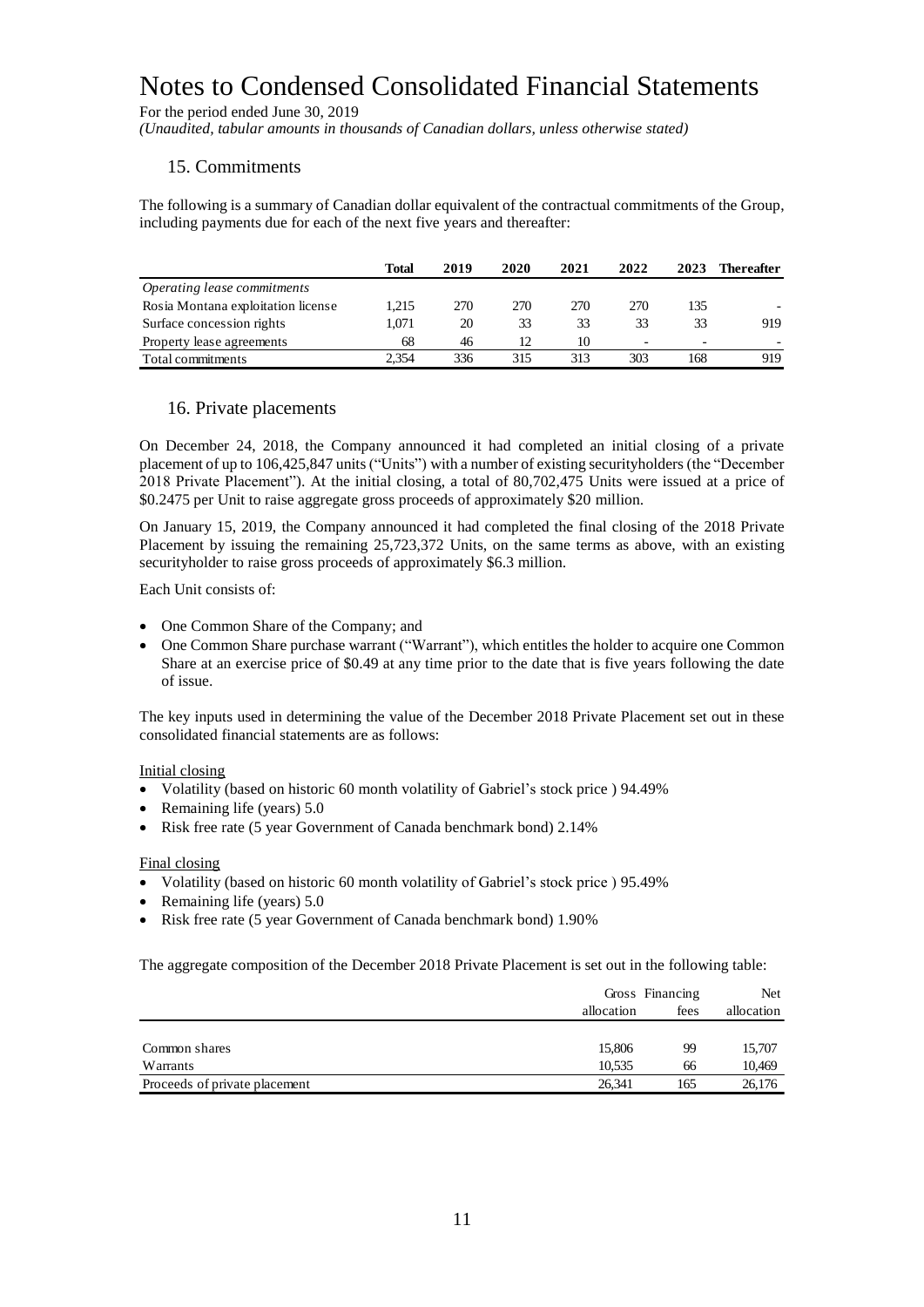For the period ended June 30, 2019

*(Unaudited, tabular amounts in thousands of Canadian dollars, unless otherwise stated)*

#### 16. Private placements (continued)

In 2014 and 2016, the Company completed private placements with existing shareholders and a new investor (the "2014 and 2016 Private Placements"). A total of 95,625 units (comprising convertible notes, warrants and arbitration value rights) were issued pursuant to the 2014 and 2016 Private Placements at a price of \$1,000 per unit to raise aggregate gross proceeds of \$95.625 million.

Subsequent to initial measurement, the debt component of the 2014 and 2016 Private Placements is measured at amortized cost using the effective interest rate method. The valuation of the equity component is not adjusted subsequent to the initial recognition except on conversion or expiry.

There are two derivatives that are embedded within the convertible notes to the 2014 and 2016 Private Placements: a 'make-whole premium' to protect holders of the convertible notes in a change of control event as stated in the note indenture; and a 'common share repayment right' providing the Company with the right to repay the principal in Common Shares at a discounted amount of 95% of par at maturity. As at June 30, 2019, these two embedded derivatives were determined to have insignificant values and were accordingly not accounted for, but will be reassessed by Management at each reporting date.

The aggregate composition of the 2014 and 2016 Private Placements is set out in the following table:

|                                                    | allocation | Gross Financing<br>fees | <b>Net</b><br>allocation |
|----------------------------------------------------|------------|-------------------------|--------------------------|
|                                                    |            |                         |                          |
| Liability component of convertible debentures      | 52,205     | 461                     | 51.744                   |
| Equity component of convertible debentures         | 45.213     | 642                     | 44,571                   |
| Warrants                                           | 32.573     | 417                     | 32,156                   |
| Charge on issue of in-the-money equity instruments | (34,366)   | ۰                       | (34,366)                 |
| Proceeds of private placement                      | 95.625     | 1.520                   | 94,105                   |

In accordance with IAS 7, changes in the value of the 2014 and 2016 Private Placements are as follows:

| Balance - December 31, 2017        | 63.201 |
|------------------------------------|--------|
| Interest paid                      | (24)   |
| Accretion of debt component        | 7.959  |
| <b>Balance - December 31, 2018</b> | 71.136 |
| Accretion of debt component        | 4,346  |
| <b>Balance - June 30, 2019</b>     | 75.482 |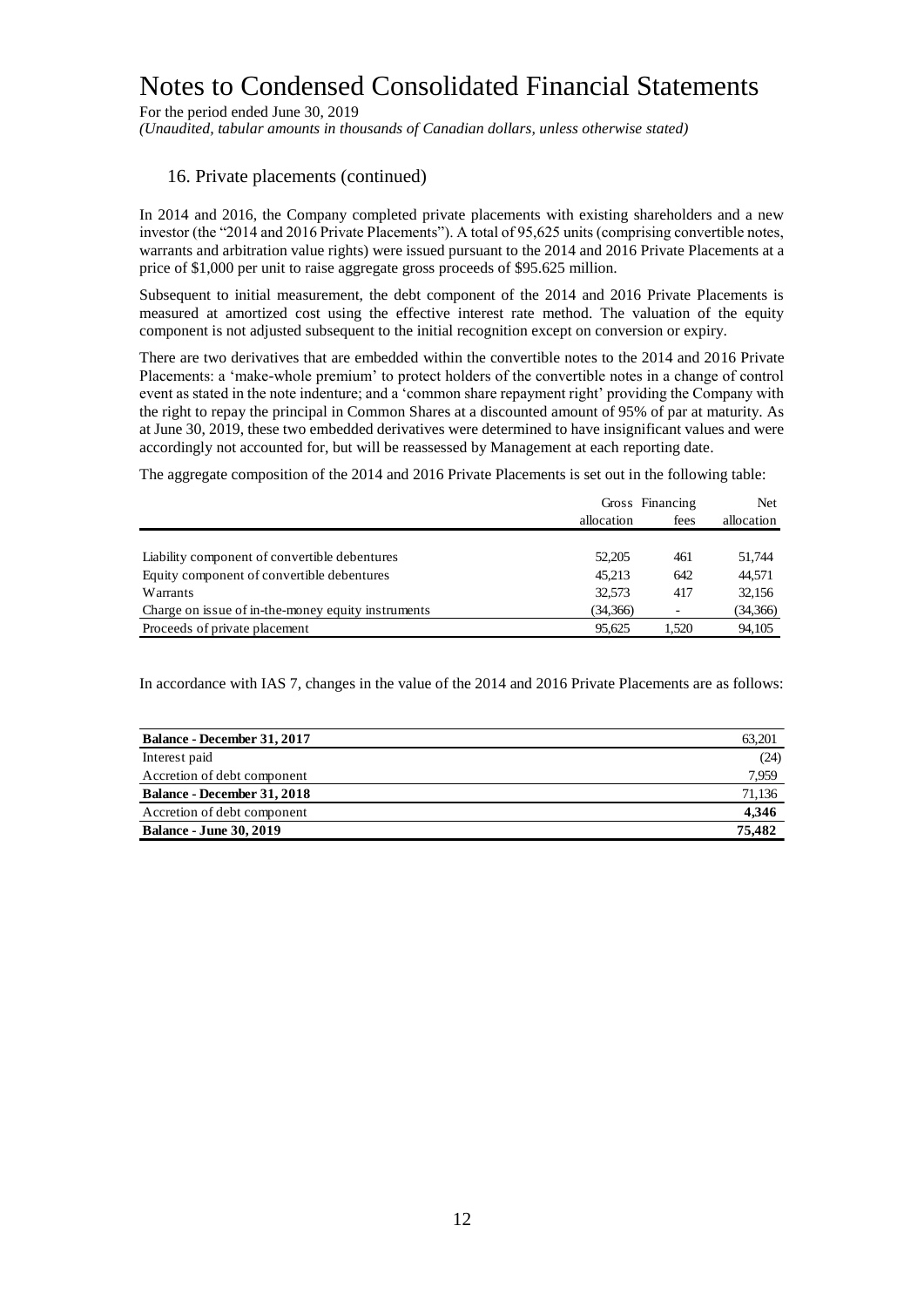For the period ended June 30, 2019 *(Unaudited, tabular amounts in thousands of Canadian dollars, unless otherwise stated)*

### 17. Segmental information

Operating segments are reported in a manner consistent with internal reporting provided to the chief operating decision-maker. The chief operating decision-maker is responsible for allocating resources and assessing performance of the operating segments and has been identified as the Company's Chief Executive Officer.

The Group has two segments: the first being the Romanian operating company, the principal activity of which was formerly the exploration, evaluation and development of precious metal mining projects in the country (designated as "Romania"). The rest of the entities within the Group form part of a secondary segment (designated as "Corporate").

The segmental report is as follows:

| For the three-month period ended June 30,                                                | Romania |         | Corporate |           | <b>Total</b> |           |
|------------------------------------------------------------------------------------------|---------|---------|-----------|-----------|--------------|-----------|
|                                                                                          | 2019    | 2018    | 2019      | 2018      | 2019         | 2018      |
| Reportable items in the Condensed Consolidated Income Statement and Comprehensive Income |         |         |           |           |              |           |
| Interest received                                                                        |         |         | (69)      | (88)      | (69)         | (88)      |
| Finance costs - convertible note accretion                                               |         | $\sim$  | 2,205     | 1,959     | 2,205        | 1,959     |
| Depreciation                                                                             | 8       | 68      | 9         | (44)      | 17           | 24        |
| Reportable segment loss                                                                  | 1,657   | 3,129   | 5,751     | 10,665    | 7,408        | 13,794    |
| For the six-month period ended June 30,                                                  | 2019    | 2018    | 2019      | 2018      | 2019         | 2018      |
| Reportable items in the Condensed Consolidated Income Statement and Comprehensive Income |         |         |           |           |              |           |
| Interest received                                                                        |         |         | (184)     | (165)     | (184)        | (165)     |
| Finance costs - convertible note accretion                                               |         |         | 4,346     | 3,861     | 4,346        | 3,861     |
| Depreciation                                                                             | 17      | 78      | 54        | (36)      | 71           | 42        |
| Reportable segment loss                                                                  | 4,061   | 5,534   | 11,079    | 15,191    | 15,140       | 20,725    |
| As at June 30,                                                                           | 2019    | 2018    | 2019      | 2018      | 2019         | 2018      |
| Reportable segment in Condensed Consolidated Statement of Financial Position             |         |         |           |           |              |           |
| Reportable segment current assets and assets classified as held for sale                 | 6,966   | 6,677   | 13,252    | 37,041    | 20,218       | 43,718    |
| Reportable segment non - current assets                                                  | 647     | 646     | 890       | 46        | 1,537        | 692       |
| Reportable segment liabilities                                                           | (577)   | (1,446) | (79,385)  | (70, 376) | (79,962)     | (71, 822) |

The Group's assets classified as held for sale are predominantly located in port facilities within the European Union.